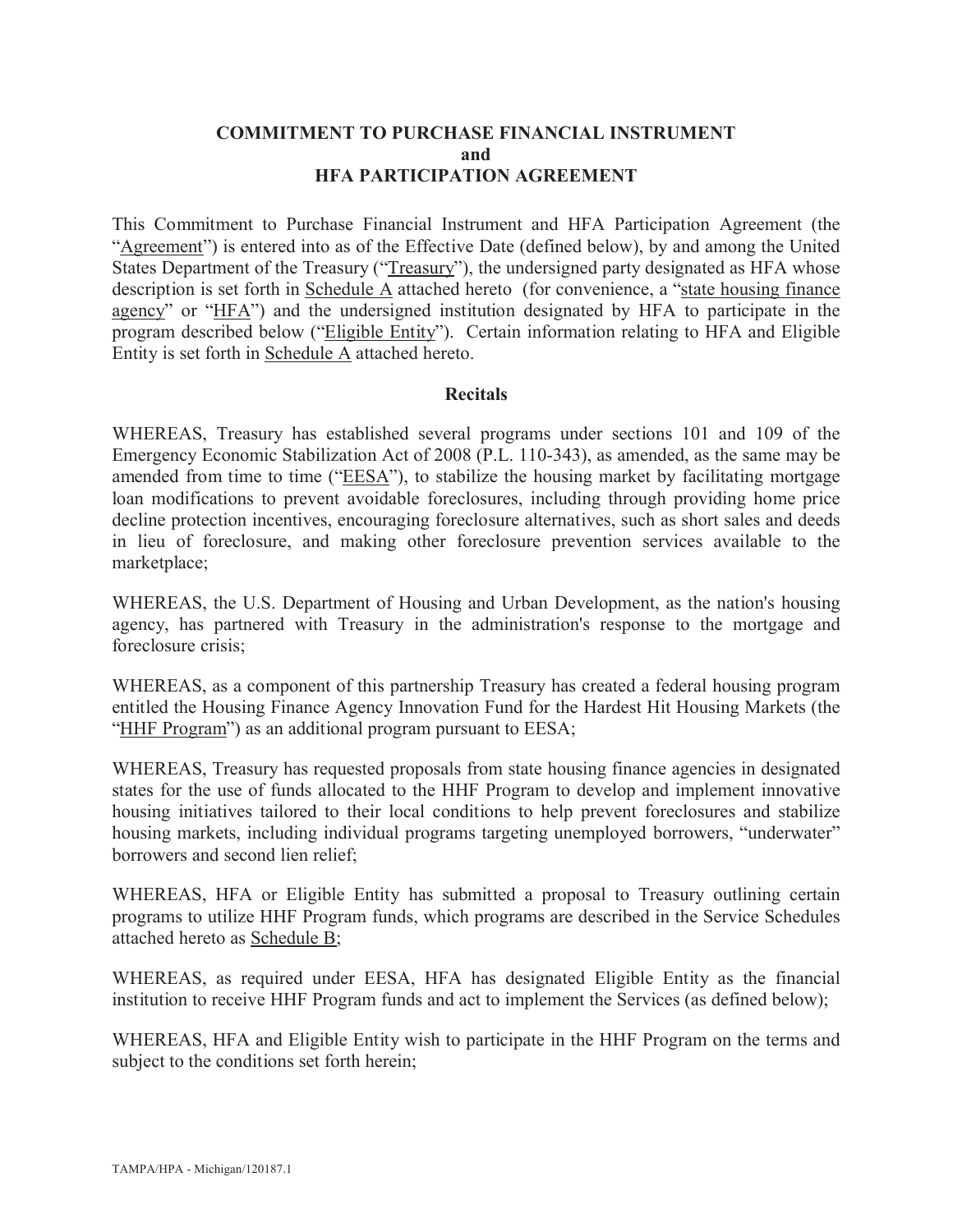Accordingly, in consideration of the representations, warranties, and mutual agreements set forth herein and for other good and valuable consideration, the receipt and sufficiency of which are hereby acknowledged, Treasury, HFA and Eligible Entity agree as follows.

### **Agreement**

### **1. Services**

A. Eligible Entity shall (i) contemporaneously with the execution and delivery of this Agreement, deliver a fully executed Financial Instrument (the "Financial Instrument") to Treasury evidencing its obligations under this Agreement, in the form attached hereto as Exhibit  $\overline{A}$ ; (ii) perform the duties and obligations set forth in this Agreement and the Financial Instrument; and (iii) provide and perform (or engage qualified vendors to provide and perform) the Services described in the Service Schedules (as defined below).

B. Contemporaneously with the execution and delivery of this Agreement, HFA and Eligible Entity shall deliver to Treasury multiple schedules (each a "Service Schedule" and together, the "Service Schedules") describing the services (the "Services") to be performed by Eligible Entity under the HHF Program. The Service Schedules will be numbered sequentially as Service Schedule B-1, Service Schedule B-2, et. seq., and are referenced herein, collectively, as Schedule B.

C. Contemporaneously with the execution and delivery of this Agreement, HFA and Eligible Entity shall also deliver to Treasury a budget detailing the administrative expenses necessary to carry out the Services (the "Permitted Expenses"). The budget detailing the Permitted Expenses is attached hereto as Schedule C. Neither HFA nor Eligible Entity shall expend HHF Program funds for administrative expenses in excess of the total amount of the Permitted Expenses (reasonable variances between line items being permitted) without the prior consent of Treasury, which may be withheld in Treasury's sole discretion. Additionally, all administrative expenses paid with HHF Program funds shall be accounted for and are subject to OMB Circular A-87 (revised 5/4/95, as further amended 8/29/97), which can be found at http://www.whitehouse.gov/omb/rewrite/circulars/a087/a087-all.html.

### **2. Representations, Warranties and Covenants**

A. HFA and Eligible Entity. HFA and Eligible Entity, each for themselves, make the following representations, warranties and covenants to Treasury and the truth and accuracy of such representations and warranties and compliance with and performance of such covenants are continuing obligations of HFA and Eligible Entity, each as to itself. In the event that any of the representations or warranties made herein cease to be true and correct or HFA or Eligible Entity breaches any of its covenants made herein, HFA or Eligible Entity, as the case may be, agrees to notify Treasury immediately and the same shall constitute an Event of Default hereunder.

(1) HFA and Eligible Entity each represent and warrant that it is in compliance with, and covenants that all Services will be performed in compliance with, EESA and all Federal, state and local laws, regulations, regulatory guidance, statutes, ordinances, codes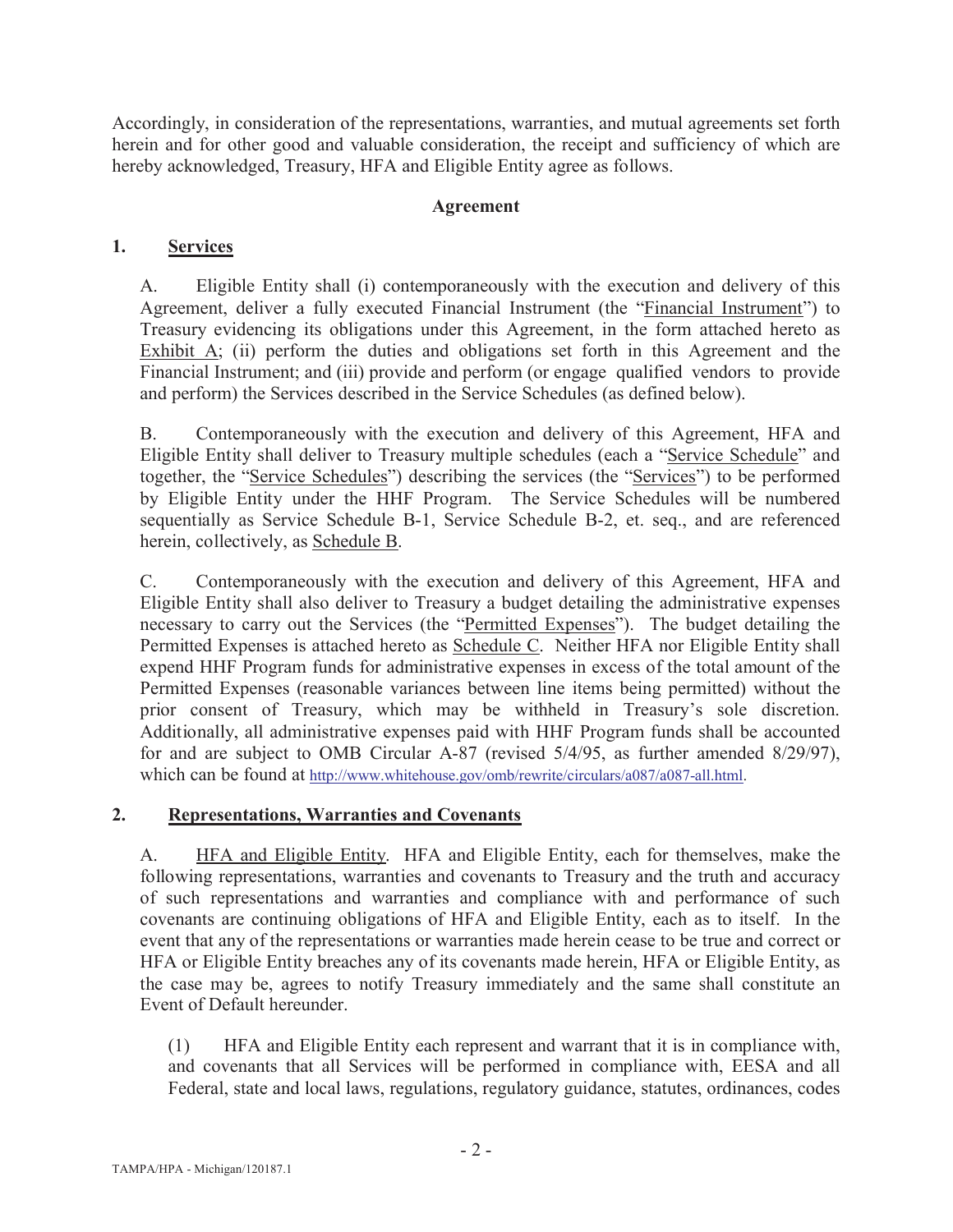and requirements, applicable to the provision of the Services by HFA and Eligible Entity, or its officers, employees, agents or contractors, including, but not limited to, the Truth in Lending Act, 15 U.S.C. §1601 et seq., the Home Ownership and Equity Protection Act, 15 U.S.C. § 1639, the Federal Trade Commission Act, 15 U.S.C. § 41 et seq., the Equal Credit Opportunity Act, 15 U.S.C. § 701 et seq., the Fair Credit Reporting Act, 15 U.S.C. § 1681 et seq., the Fair Debt Collection Practices Act, 15 U.S.C. § 1692 et seq., the Real Estate Settlement Procedures Act, 12 U.S.C. §2601 et seq., the Fair Housing Act, 42 U.S.C. §3601, the Gramm Leach Bliley Act, 15 U.S.C. §6801-6809, and §§ 114 and 315 of the Fair and Accurate Credit Transactions Act of 2003 (the "FACT Act"), 15 U.S.C. §§ 1681m(e) and 1681c(h), and all other Federal and state laws and regulations applicable thereto, including, without limitation, those designed to prevent unfair, discriminatory or predatory lending practices, tenant rights and licensing (collectively, the "Applicable Laws").

(2) The performance of the Services will not conflict with, or be prohibited in any way by, the Applicable Laws or any agreement or restriction by which HFA or Eligible Entity is bound. Neither HFA nor Eligible Entity is aware of any other legal, financial or other impediments to performing the Services or its obligations under this Agreement, and shall promptly notify Treasury of any such impediments which may impair its ability to perform the Services or its obligations under this Agreement, as applicable. Neither HFA nor Eligible Entity is delinquent on any Federal tax obligation or any other debt owed to the United States or collected by the United States for the benefit of others, excluding any debts or obligations that are being contested by it in good faith.

(3) Neither HFA nor Eligible Entity has received written notice of any action, suit, restraining order, injunction, investigation, proceeding or inquiry at law or in equity, pending or threatened, by or before any judicial, quasi-judicial, legislative or administrative court, agency or authority, or any arbitrator, nor to the best of HFA's and Eligible Entity's knowledge is there any basis for any of the foregoing, wherein an unfavorable determination, ruling or finding would materially adversely affect the validity or enforceability of this Agreement, the Financial Instrument or the ability of HFA or Eligible Entity to perform its respective obligations hereunder and thereunder.

(4) HFA and Eligible Entity each covenants that: (i) it will perform its obligations in accordance with this Agreement and Applicable Laws, and will promptly provide such performance or other reporting as may be required by Treasury, the Government Accountability Office ("GAO"), Congressional Oversight Panel or the Special Inspector General of the Troubled Asset Relief Program ("SIGTARP"); (ii) it will maintain complete, accurate and appropriate records of, and supporting documentation for, all Services provided in connection with the HHF Program; (iii) all Services will be offered and performed in accordance with the Service Schedules, fully documented and serviced, or otherwise performed, in accordance with this Agreement and EESA; and (iv) all data, collection information and other information reported by HFA or Eligible Entity to Treasury under this Agreement, including, but not limited to, information that is relied upon by Treasury in calculating the Purchase Price (as defined below) or in performing any compliance review will be true, complete and accurate in all material respects, and consistent with all relevant business records, as and when provided.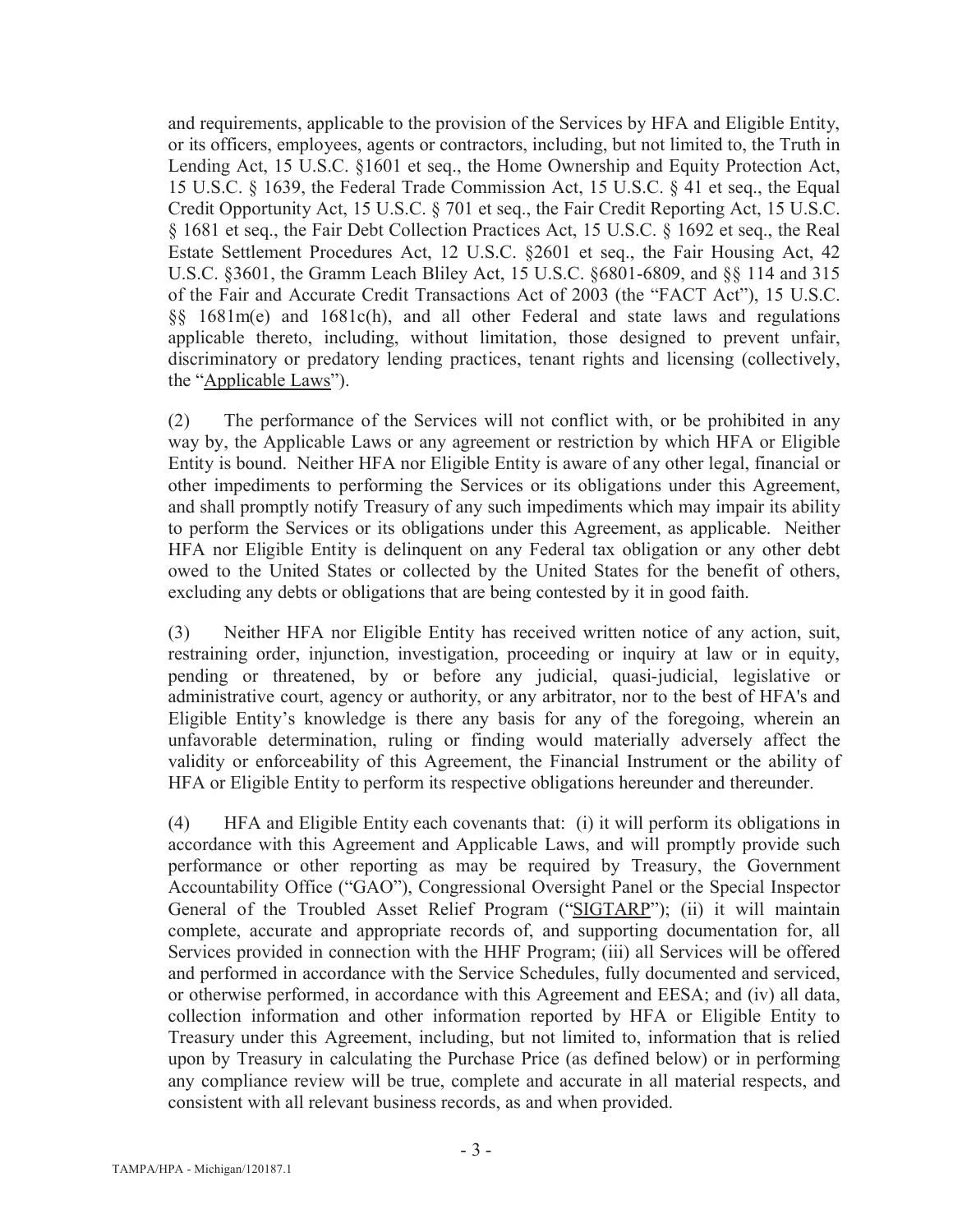(5) HFA and Eligible Entity each covenants that it will: (i) perform the Services and obligations required under this Agreement in accordance with the practices, high professional standards of care, and degree of attention used in a well-managed operation, and no less than that which HFA or Eligible Entity exercises or would exercise for itself under similar circumstances; and (ii) use qualified individuals with suitable training, education, experience and skills to perform the Services. HFA and Eligible Entity each acknowledges that HHF Program participation may require changes to, or the augmentation of, its systems, staffing and procedures, and covenants and agrees to take all reasonable actions necessary to ensure it has the capacity to implement the Services in accordance with this Agreement.

(6) HFA and Eligible Entity each covenants that it will comply with all regulations on conflicts of interest that are applicable to HFA or Eligible Entity, as the case may be, in connection with the conduct of its business and performance of the Services and all conflicts of interest and non-disclosure obligations and restrictions and related mitigation procedures set forth in this Agreement.

(7) HFA and Eligible Entity each acknowledges that the provision of false or misleading information to Treasury in connection with the HHF Program or the Services may constitute a violation of: (a) Federal criminal law involving fraud, conflict of interest, bribery, or gratuity violations found in Title 18 of the United States Code; or (b) the civil False Claims Act (31 U.S.C. §§ 3729-3733). HFA and Eligible Entity each covenants to immediately disclose to Treasury any discovered credible evidence, in connection with this Agreement and the Services, that a management official, employee, or contractor of Eligible Entity has committed, or may have committed, a violation of the referenced statutes or other wrongdoing.

(8) HFA and Eligible Entity each covenants to disclose to Treasury any other material facts or information in its possession that Treasury should expect to know about HFA or Eligible Entity or its employees, management officials or contractors to help protect the reputational interests of Treasury in connection with the HHF Program.

(9) HFA and Eligible Entity shall each be responsible for the supervision and management of any contractor it engages to assist in the performance of the Services or any obligation under this Agreement. HFA or Eligible Entity, as applicable, shall remove and replace any contractor that it deems as failing to perform. HFA and Eligible Entity shall each ensure that all of its contractors comply with the terms and provisions of this Agreement. Each of HFA and Eligible Entity shall be responsible for the acts or omissions of its respective contractors as if the acts or omissions were by the HFA or Eligible Entity, respectively.

(10) HFA and Eligible Entity each covenants that it will timely inform Treasury of any anticipated or actual Event of Default and of any suspected or actual Act of Bad Faith (defined below).

(11) HFA and Eligible Entity each acknowledges that Treasury may be required to respond, pursuant to the Privacy Act of 1974 (the "Privacy Act"), 5 U.S.C. § 552a, to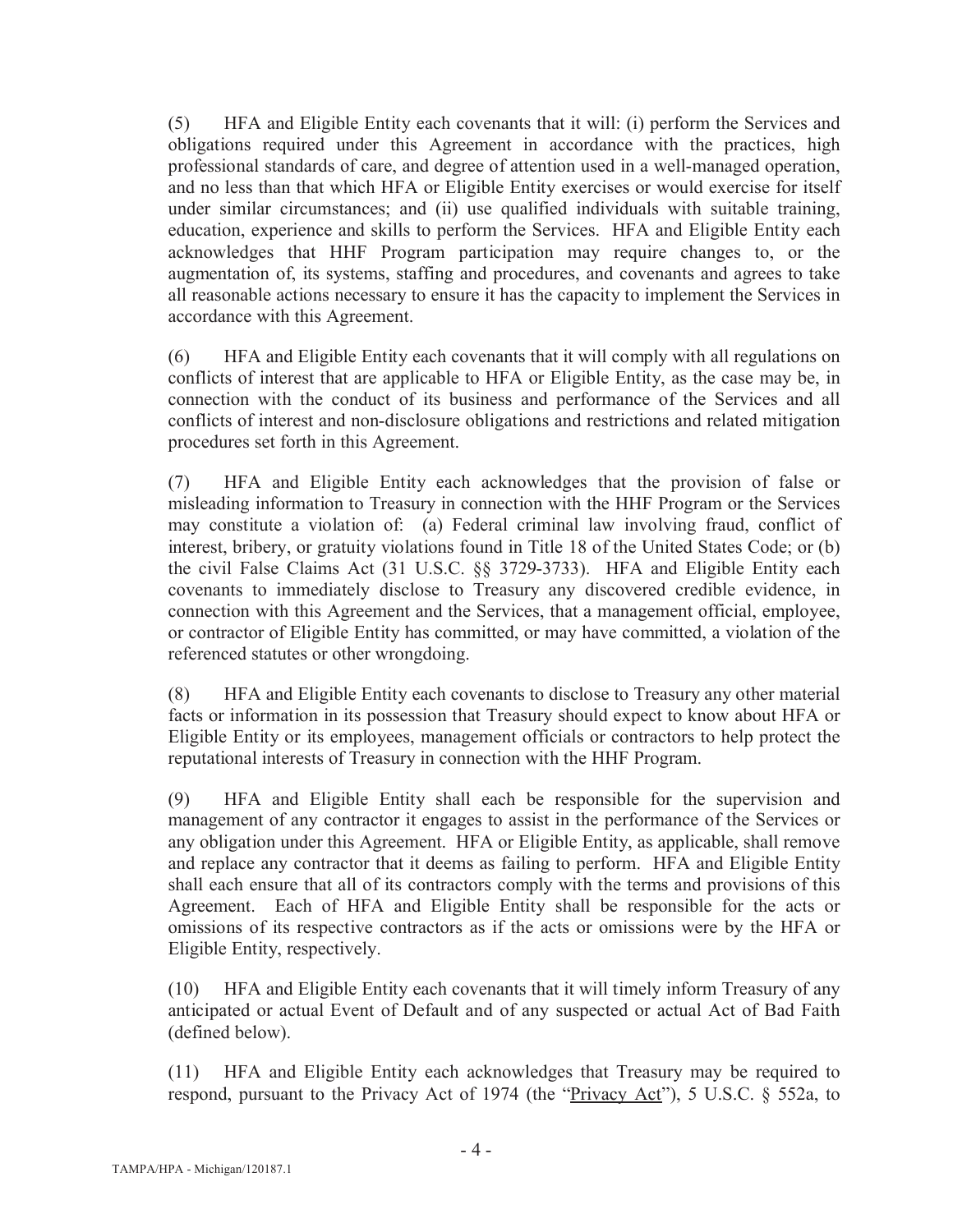inquiries from borrowers and, pursuant to the Freedom of Information Act (the "Freedom of Information Act"), 5 U.S.C. § 552, to inquiries from other parties, as well as formal inquiries from Congressional committees and members, the Government Accounting Office, Inspectors General and other government entities, as well as media and consumer advocacy group inquiries about the HHF Program and its effectiveness. HFA and Eligible Entity each covenants that it will respond promptly and accurately to all search requests made by Treasury, comply with any related procedures which Treasury may establish, and provide related training to employees and contractors.

(12) HFA and Eligible Entity each acknowledges that Treasury, SIGTARP, GAO and other parties designated by Treasury or under Applicable Laws shall have the right during normal business hours to conduct unannounced, informal onsite visits and to conduct formal onsite and offsite physical, personnel and information technology testing, security reviews, and audits of HFA and/or Eligible Entity and to examine all books, records and data related to the Services provided and Purchase Price received in connection with the Services.

(13) HFA and Eligible Entity each covenants that it will promptly take corrective and remedial actions associated with reporting and reviews as directed by Treasury or its designee and provide to Treasury evidence of the effective implementation of corrective and remedial actions as Treasury shall require. HFA and Eligible Entity each acknowledges that Treasury may conduct additional reviews based on its findings and the corrective actions taken by HFA and/or Eligible Entity.

(14) In addition to any obligation to retain financial and accounting records under Applicable Laws, HFA and Eligible Entity each covenants to retain all data, books, reports, documents, audit logs and records, including electronic records, or copies thereof, related to its obligations under this Agreement and the performance of the Services, as applicable. In addition, HFA and Eligible Entity each agrees to maintain a copy of all computer systems and application software necessary to review and analyze these electronic records or copies of such records. Unless otherwise directed by Treasury, HFA and Eligible Entity shall each retain these records for at least three (3) years from the End of Term, or for such longer period as may be required pursuant to Applicable Laws. Treasury may also notify HFA and/or Eligible Entity from time to time of any additional record retention requirements resulting from litigation and regulatory investigations in which Treasury or any agents of the United States may have an interest, and HFA and Eligible Entity each agrees to comply with these litigation and regulatory investigations requirements. "End of Term" shall mean the date that the Services performed under all Service Schedules are fully complete, excluding administrative functions (e.g. the last homeowner is assisted and any loan provided to such homeowner is either repaid or fully forgiven).

(15) HFA and Eligible Entity shall each provide a bring-down certificate as to its continuing compliance with, and the truth and accuracy of, the representations and warranties set forth in this Agreement and the Financial Instrument, as applicable, annually, on each anniversary of the Effective Date during the Term (as defined below), in the form attached hereto as Exhibit B-1 with respect to the HFA (the "HFA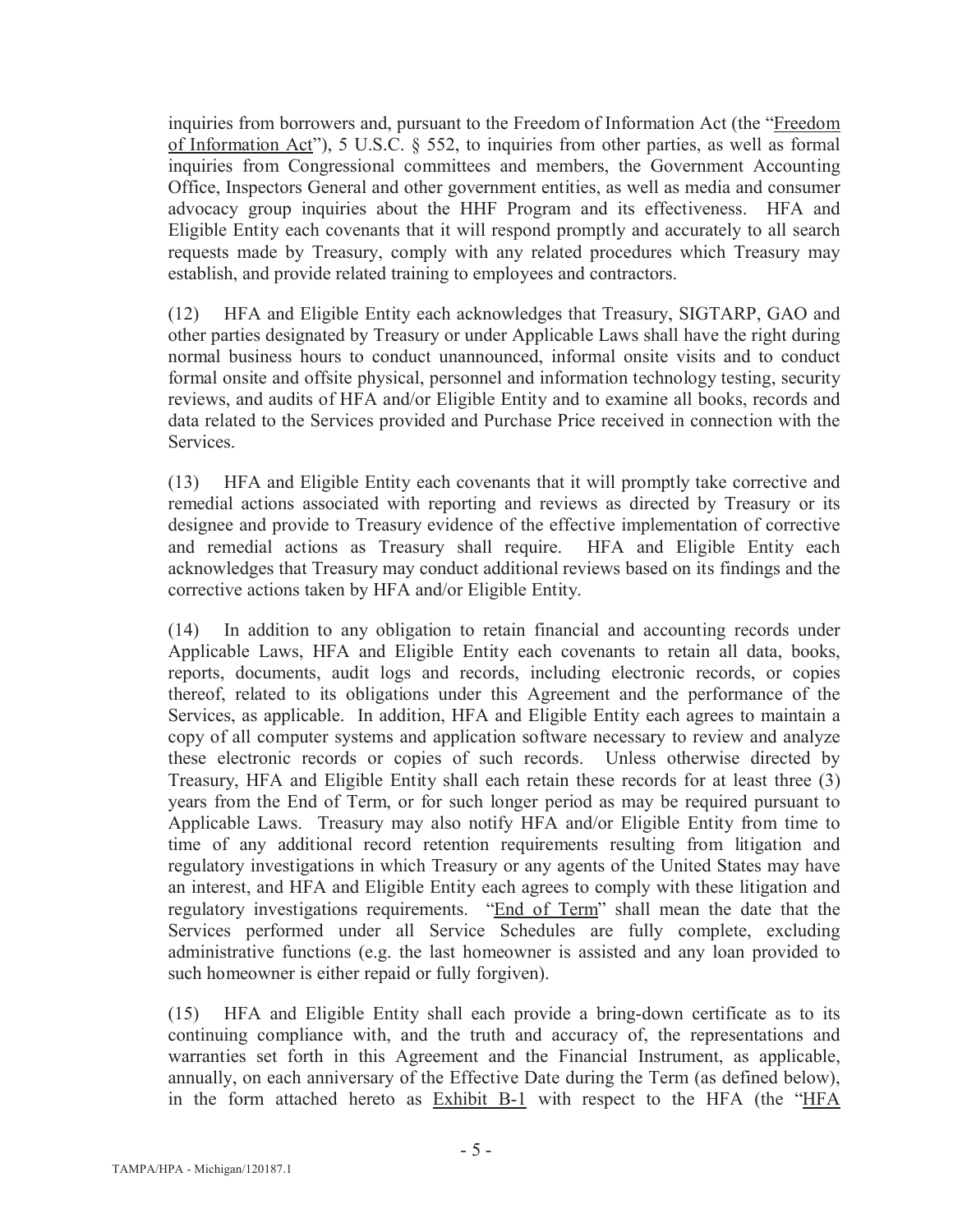Certification") and Exhibit B-2 with respect to the Eligible Entity (the "Eligible Entity Certification").

B. Eligible Entity. Additionally, Eligible Entity hereby makes the following representations, warranties and covenants to Treasury and the truth and accuracy of such representations and warranties and compliance with and performance of such covenants are continuing obligations of Eligible Entity. In the event that any of the representations or warranties made herein ceases to be true and correct or Eligible Entity breaches any of its covenants made herein, Eligible Entity agrees to notify Treasury immediately and the same shall constitute an Event of Default hereunder.

(1) Eligible Entity constitutes a "financial institution" as such term is defined in section 3(5) of EESA, has the legal power to receive funds from Treasury under the HHF Program, and has been designated by HFA to, and hereby agrees to, provide the Services and implement HFA's proposal to Treasury under the HHF Program.

(2) Eligible Entity is established under the laws of the United States or any state, territory, or possession of the United States or the District of Columbia, has significant operations in the United States and is not an agency or instrumentality of, or owned directly or indirectly by, any foreign government.

(3) Eligible Entity is duly formed and validly existing and has the full corporate power and authority to enter into, execute, and deliver this Agreement, the Financial Instrument and any other closing documentation delivered to Treasury in connection with this Agreement or the Financial Instrument, and to perform its obligations hereunder and thereunder. Eligible Entity has, and its officers, employees, agents and contractors providing the Services have, or will have prior to performing the Services, obtained all licenses and any other approvals or consents required by law to carry on its business as now being conducted and as contemplated by this Agreement.

C. HFA. Additionally, HFA hereby makes the following representations, warranties and covenants to Treasury and the truth and accuracy of such representations and warranties and compliance with and performance of such covenants are continuing obligations of HFA. In the event that any of the representations or warranties made herein cease to be true and correct or HFA breaches any of its covenants made herein, HFA agrees to notify Treasury immediately and the same shall constitute an Event of Default hereunder.

(1) HFA is an instrumentality of the State as indicated in Schedule A.

(2) HFA has full legal power and authority to enter into, execute, and deliver this Agreement and any other closing documentation delivered to Treasury in connection with this Agreement, and to perform its obligations hereunder and thereunder.

D. Representations and Warranties. The foregoing representations and warranties set forth in this Section 2 are hereby qualified and/or limited by the provisions set forth in Schedule D attached hereto and incorporated herein.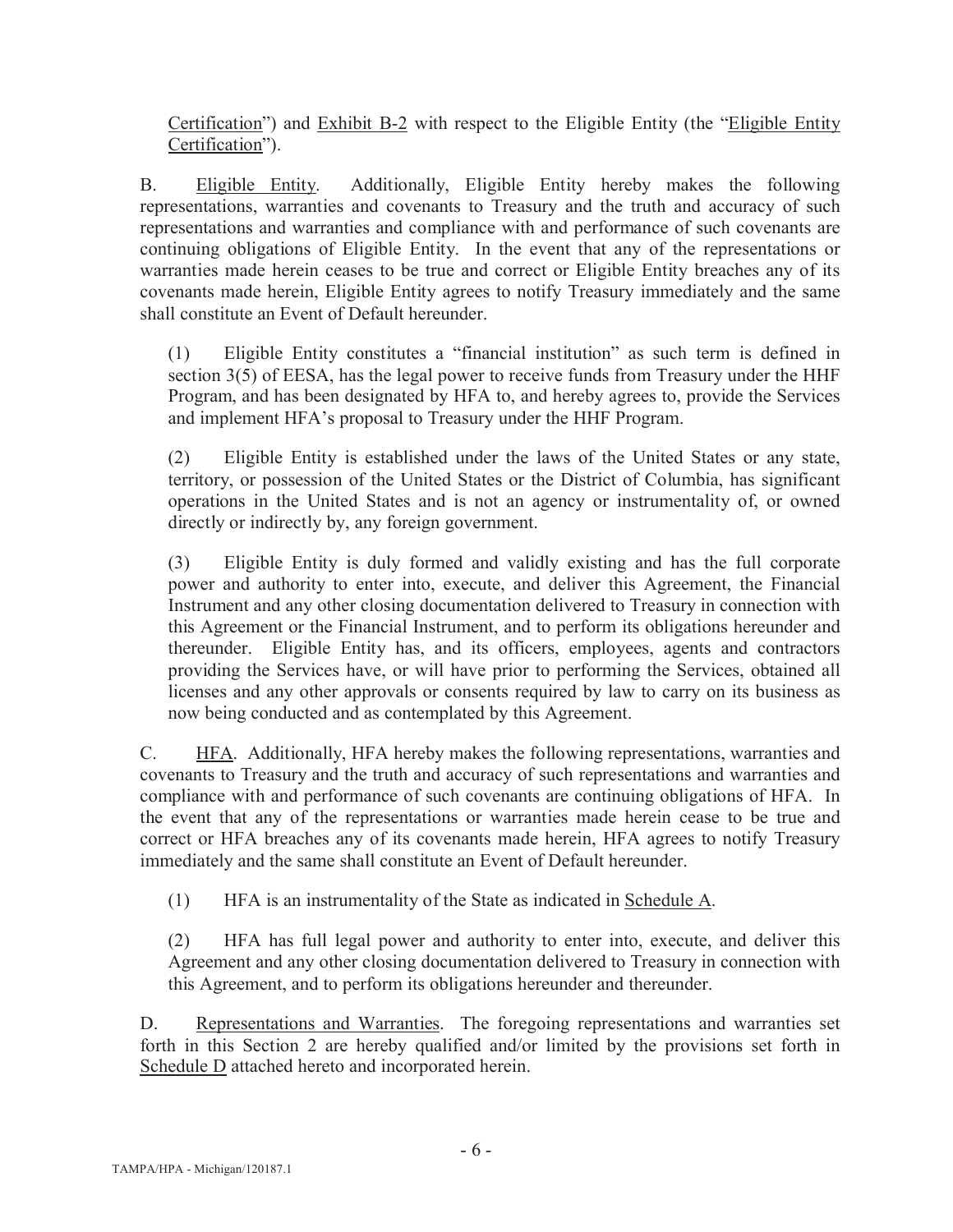### **3. Agreement to Purchase Financial Instrument; Payment of Purchase Price; Grant of Security Interest**

A. Treasury shall purchase, and Eligible Entity shall sell to Treasury, the Financial Instrument that is executed and delivered by Eligible Entity in the form attached hereto as Exhibit A, in consideration for the payment by Treasury of such amount as shall be set forth in Schedule A as the Purchase Price (the "Purchase Price"). Payment of the Purchase Price by Treasury shall be made in draws (each, a "Capital Draw" and collectively, the "Capital Draws"). In order to make a Capital Draw, Eligible Entity shall submit to Treasury and its designee a request for payment (a "Capital Draw Request") no less than ten (10) business days prior to the date such Capital Draw is requested to be paid. Notwithstanding anything in the Service Schedules to the contrary, Treasury shall not approve a Capital Draw Request for a Capital Draw in an amount less than 2.5%, or more than 20%, of the Program Participation Cap (defined below). In addition, no Capital Draw Requests shall be approved by Treasury so long as Eligible Entity has HHF Program funds on hand of more than 5% of the Program Participation Cap. The form of Capital Draw Request is attached hereto as Exhibit C.

B. The conditions precedent Treasury's execution and delivery of this Agreement and the payment by Treasury of the first Capital Draw are: (i) HFA's execution and delivery of this Agreement with attached complete and approved Service Schedules, Exhibits and any other closing documents, certificates or legal opinions as shall be required by Treasury to be delivered by HFA; (ii) Eligible Entity's execution and delivery of this Agreement with attached complete and approved Service Schedules, Exhibits, the Financial Instrument and any other closing documents, certificates or legal opinions as shall be required by Treasury to be delivered by Eligible Entity; (iii) the delivery of a legal opinion of counsel to HFA, which may be internal legal counsel, in substantially the form attached hereto as Exhibit D-1; and (iv) the delivery of a legal opinion of counsel to Eligible Entity, which may be internal legal counsel, in substantially the form attached hereto as Exhibit D-2.

C. The conditions precedent to payment by Treasury of any subsequent Capital Draws are: (i) delivery to Treasury and its designee of an executed and completed Capital Draw Request using the form attached hereto as Exhibit C, without modification other than completing requested information fields, and any certifications or information as may be required by Treasury or its designee; (ii) the performance by Eligible Entity of the Services described in the Service Schedules, in accordance with the terms and conditions of this Agreement, to the satisfaction of Treasury; and (iii) the satisfaction by HFA and Eligible Entity of such other obligations as are set forth in this Agreement.

D. The value of this Agreement is limited to the amount set forth in Schedule  $\overline{A}$  as the Purchase Price (the "Program Participation Cap"). Accordingly, the aggregate Purchase Price payable to Eligible Entity under this Agreement with respect to all Services described on the Service Schedules may not exceed the amount of the Program Participation Cap.

E. In the event of a discrepancy or error in the amount of the Purchase Price paid hereunder, at Treasury's election, (i) Eligible Entity shall remit to Treasury the amount of any overpayment within ten (10) business days of receiving a refund request from Treasury,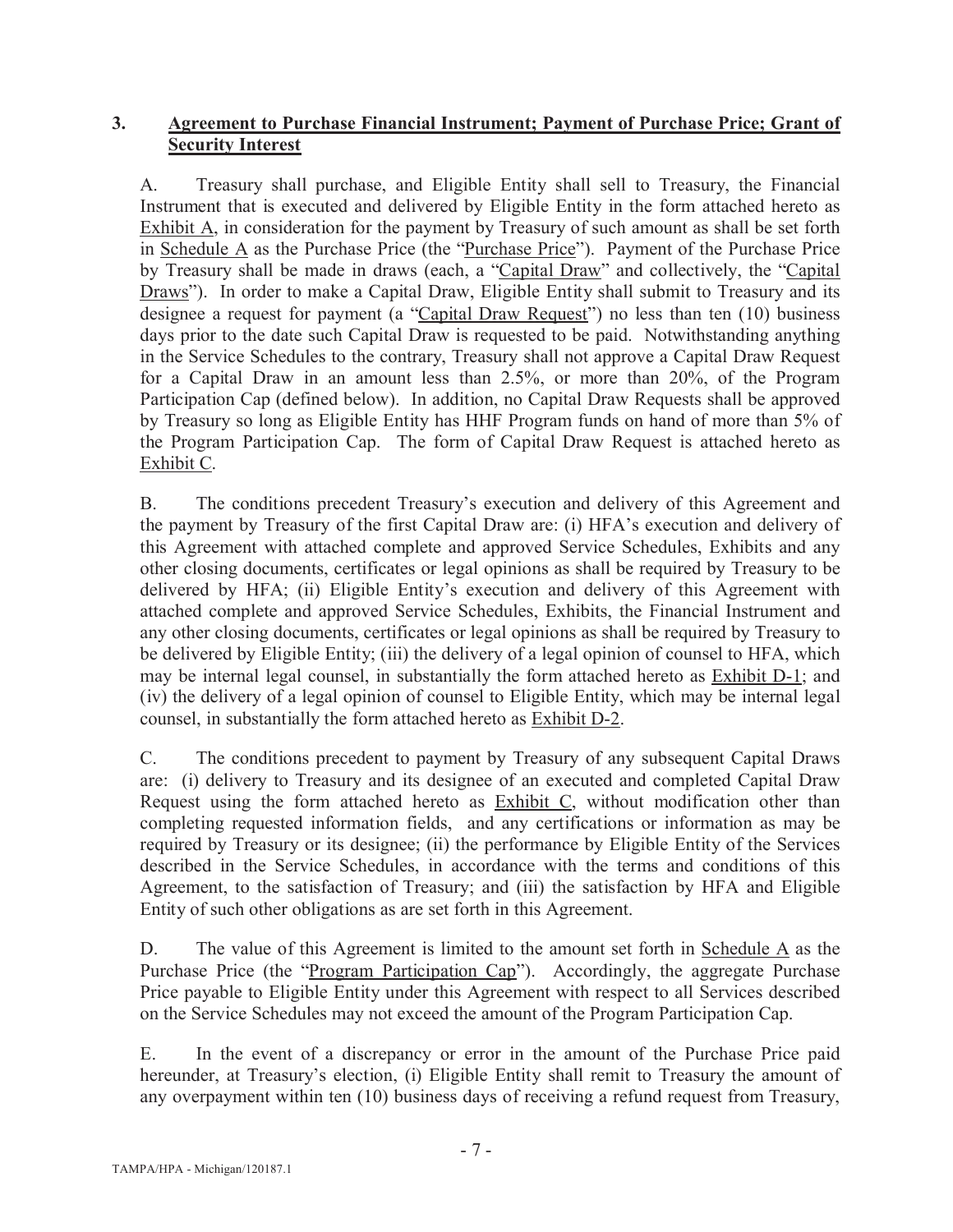or (ii) Treasury may offset the amount of the overpayment against the next Capital Draw, upon written notice to Eligible Entity. It is understood that HFA shall not be required to advance any funds pursuant to this subsection.

F. At the election of Treasury and with prior notice to Eligible Entity, Treasury may deduct from any amount payable to Eligible Entity any amount that Eligible Entity or HFA is obligated to reimburse Treasury or the United States government.

G. The proceeds of each Capital Draw shall be deposited in an account (the "Depository Account") held by The Bank of New York Mellon or such other depository institution chosen by Treasury in its sole discretion (the "Depository"), the account title, account number and other identifying information for which are provided in Schedule A. The Depository Account shall be used as Eligible Entity's operating account for its performance of the Services and other obligations set forth in the Financial Instrument and this Agreement. As security for the performance of the Services and the other obligations of Eligible Entity under this Agreement and the Financial Instrument, Eligible Entity hereby grants to Treasury a first lien priority security interest in the Depository Account and in any moneys, or investments, if any, held therein. Eligible Entity shall enter into a deposit account control agreement with Treasury and the Depository, in form and substance acceptable to Treasury. Eligible Entity shall file a financing statement (and any continuation thereof required by law to maintain the perfection of the lien) identifying Eligible Entity as "debtor," Treasury as "secured party" and describing the Depository Account in the UCC filing office for perfecting nonpossessory security interests in tangible and intangible personal property of Eligible Entity or such other filing offices as Treasury may require. Copies of all filings and continuation statements shall be provided to Treasury promptly after filing. Funds held in the Depository Account may be invested in: (i) Cash, (ii) bank deposits, (iii) United States Treasury securities with maturities of not more than ninety (90) calendar days, (iv) money market mutual funds that (a) are registered with the SEC and regulated under Rule 2a-7 promulgated under the Investment Company Act of 1940 and (b) invested exclusively in direct obligations of the United States of America or obligations the prompt payment of the principal of and interest on which is unconditionally guaranteed by the United States of America and (v) any other investment approved by Treasury in writing.

### **4. Oversight; Internal Control Program**

A. HFA shall develop and maintain operational and performance metrics and maintain a detailed financial reporting system to track, to the satisfaction of Treasury, homeowners receiving assistance from Eligible Entity, including metrics used to measure the effectiveness of the Services against the stated objectives of Treasury and HFA pursuant to the Service Schedules. Such information shall be compiled into a report in a form that will be provided by Treasury and may be modified from time to time as Treasury determines (the "Performance Report"); provided that Treasury, in its sole discretion, may modify the form of the Performance Report at any time. HFA shall submit the Performance Report to Treasury or its designee on a periodic basis and as otherwise requested by Treasury and shall also post the completed Performance Report to its website quarterly (based on a calendar year) by the fifteenth (15th) day of the second month following the end of such quarter. Treasury, in its sole discretion, may request that HFA modify its performance criteria or seek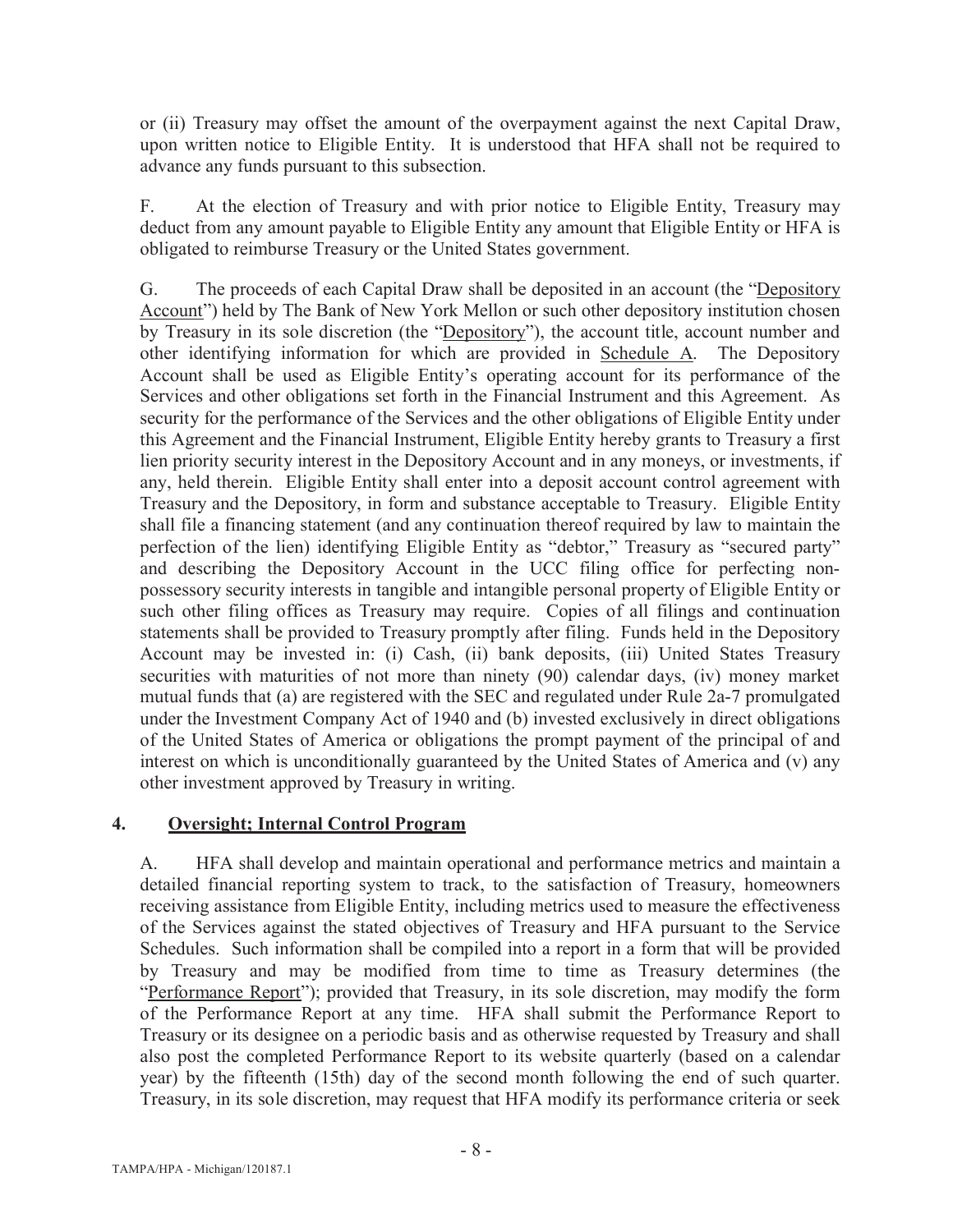additional metrics as necessary. Treasury may make any or all data reported by HFA available to the public. It is Treasury's policy not to release personal indentifying information in its possession unless required to do so by law.

B. Eligible Entity shall develop, enforce and review on a quarterly basis for effectiveness, an internal control program designed to minimize the risk of fraud, mitigate conflicts of interest, maximize operational efficiency and effectiveness and ensure effective delivery of Services and compliance with this Agreement, EESA and Applicable Laws to the satisfaction of Treasury (the "Internal Control Program"). The Internal Control Program must include documentation of the control objectives for the Services, the associated control techniques, and mechanisms for testing and validating the controls. Eligible Entity shall monitor its contractors, if any, as part of the Internal Control Program. Eligible Entity shall certify, and provide an independent verification of the effectiveness of the Internal Control Program in accordance with a reporting form that will be provided by Treasury and may be modified from time to time as Treasury determines, at least annually no later than one hundred twenty (120) days after the end of Eligible Entity's fiscal year, including an assessment prior to the initial distribution of funds to perform Services, or at a reasonable time thereafter with the consent of Treasury, to ensure that Eligible Entity has taken appropriate steps to meet the HHF Program objectives. Said independent verification may be provided by a third party contractor or a governmental entity or department of the State so long as such entity or department is separate and distinct from HFA and Eligible Entity (e.g. the State Inspector General). Notwithstanding the foregoing, Eligible Entity shall be permitted to seek approval from Treasury to make a Capital Draw to conduct a pilot or test of certain or all of the Services prior to full launch of the same.

C. HFA and Eligible Entity acknowledge that Treasury may develop and implement practices to monitor and detect fraud related to loan modifications and any other programs contemplated pursuant to the Services and to monitor compliance with applicable consumer protection and fair lending laws, including among other laws, the Applicable Laws. HFA and Eligible Entity covenant that they will fully and promptly cooperate with Treasury's inquiries about any alleged, perceived or actual fraud and comply with any anti-fraud and legal compliance procedures which Treasury may require.

D. HFA and Eligible Entity covenant that they will together develop and implement an internal control program to ensure that HHF Program participants are meeting program requirements; to monitor, detect and prevent loan modification fraud; and to monitor compliance with applicable laws and regulations, including consumer protection and fair lending laws, among other things (the "Internal Antifraud and Compliance Monitoring Program"). The Internal Antifraud and Compliance Monitoring Program shall be developed and complete within ninety (90) days from the Effective Date, unless Treasury, in its sole discretion, consents to an extension of such time period. A copy of the plan for the Internal Antifraud and Compliance Monitoring Program, including, but not limited to, the approach, tools, techniques, staffing, cost and status of and time to implementation shall be submitted to Treasury within the time period set forth in the preceding sentence. HFA and Eligible Entity acknowledge that the Internal Antifraud and Compliance Monitoring Program will be monitored as provided in this Agreement. Each of HFA and Eligible Entity shall notify Treasury in writing if it desires to make any material modifications to its Internal Antifraud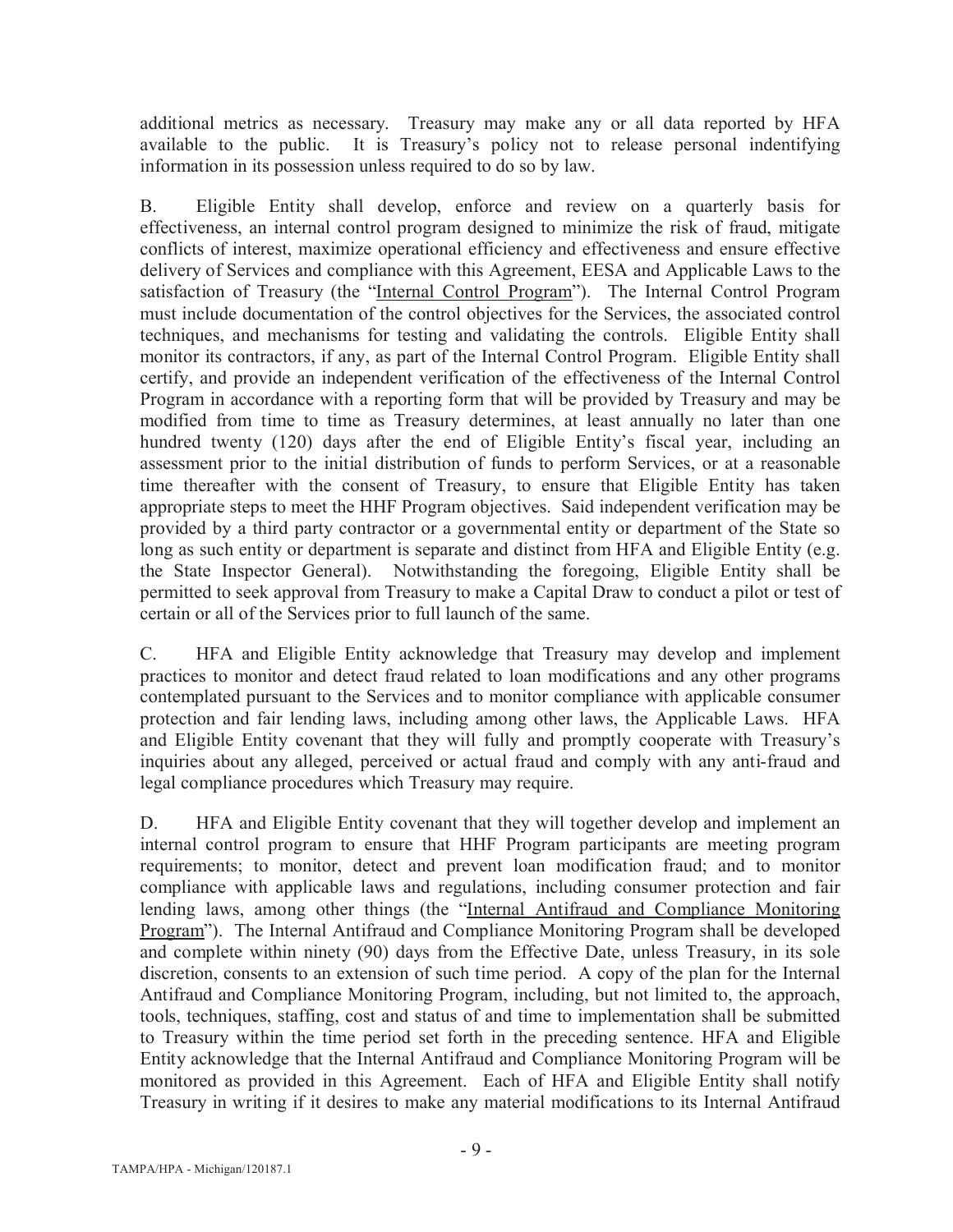and Compliance Monitoring Program and the same shall be subject to Treasury's approval. Additionally, HFA and Eligible Entity shall cooperate with Treasury with respect to its findings and any inquiries based on any review by Treasury or its designee of the Internal Antifraud and Compliance Monitoring Program or the results and data therefrom.

E. HFA and Eligible Entity shall provide Treasury or its designee with access to all internal control reviews and reports that relate to the Services, including those proposed by independent auditing firms, to enable Treasury to examine Eligible Entity and its contractors, if any, for compliance with applicable provisions of EESA, the HHF Program, this Agreement and Applicable Laws. A copy of the reviews and reports will be provided to Treasury upon request.

F. HFA and Eligible Entity shall respond promptly to Treasury's request for information regarding how the Eligible Entity's program(s) described in the Service Schedules will interact with new or changed housing programs funded by EESA's Troubled Asset Relief Program.

G. HFA shall provide annual audited financial statements to Treasury no later than one hundred eighty (180) days after the end of its fiscal year, commencing with the first fiscal year ending after the Effective Date. Eligible Entity shall provide (i) quarterly unaudited financial statements to Treasury no later than forty-five (45) days after the end of each quarter commencing with the first full quarter ending after the Effective Date and (ii) annual audited financial statements to Treasury no later than one hundred twenty (120) days after the end of its fiscal year, commencing with the first fiscal year ending after the Effective Date.

### **5. Term**

A. The term of this Agreement shall begin on the Effective Date and extend to the End of Term or earlier termination of this Agreement by Treasury pursuant to the provisions hereof, or earlier suspension or termination of the Services by Treasury. Notwithstanding the foregoing, it is understood and agreed that certain administrative, monitoring, reporting, compliance and oversight obligations and requirements set forth in this Agreement and the Financial Instrument survive the expiration or termination of this Agreement or End of Term, and that funds are to be reserved as set forth in Schedule C to pay for the cost of the same.

B. This Agreement, or any of the Services implemented under this Agreement, may be terminated by Treasury prior to the end of the Term pursuant to Section 6 below.

### **6. Defaults, Acts of Bad Faith and Early Termination; Remedies for and Effects of Defaults, Acts of Bad Faith and Early Termination**

A. The following constitute events of default by HFA or Eligible Entity under this Agreement (each, an "Event of Default" and, collectively, the "Events of Default"):

(1) HFA or Eligible Entity breaches a covenant under this Agreement or fails to perform or comply with any of its obligations under this Agreement in any material respect, including any additional request made by Treasury as authorized herein, or the Financial Instrument, including, but not limited to, circumstances in which Eligible Entity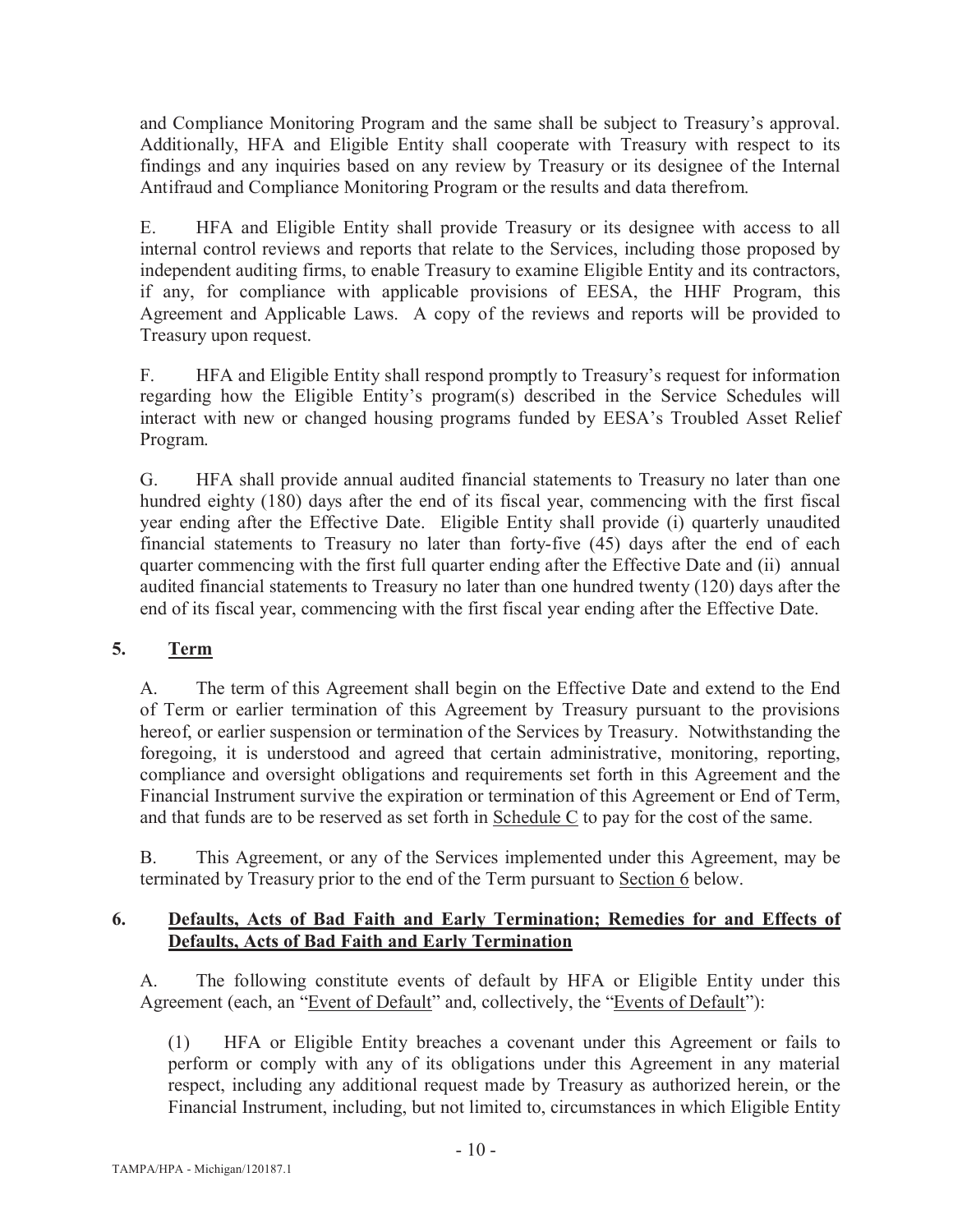fails to ensure that all eligibility criteria and other conditions precedent specified in this Agreement or EESA are satisfied prior to accepting any portion of the Purchase Price and/or effectuating any Services in connection with the HHF Program.

(2) HFA is dissolved or its existence as a unit or instrumentality of state government is terminated (unless HFA's duties, responsibilities and obligations as the state's housing finance agency, including specifically its duties, responsibilities and obligations under this Agreement, are transferred to and assumed by a successor state unit or instrumentality of state government approved by Treasury).

(3) Eligible Entity is dissolved or its legal existence is terminated (unless Eligible Entity's duties, responsibilities and obligations under this Agreement, are transferred to and assumed by a successor entity approved by Treasury).

(4) HFA or Eligible Entity: (a) ceases to do business as a going concern; (b) makes a general assignment for the benefit of, or enters into any arrangement with creditors in lieu thereof; (c) admits in writing its inability to pay its debts as they become due; (d) files a voluntary petition under any bankruptcy or insolvency law or files a voluntary petition under the reorganization or arrangement provisions of the laws of the United States or any other jurisdiction; (e) authorizes, applies for or consents to the appointment of a trustee or liquidator of all or substantially all of its assets; (f) has any substantial part of its property subjected to a levy, seizure, assignment or sale for or by any creditor or governmental agency; or (g) enters into an agreement or resolution to take any of the foregoing actions.

(5) HFA, Eligible Entity, any employee or contractor of HFA or Eligible Entity, or any employee or contractor of HFA's or Eligible Entity's contractors, commits a grossly negligent or reckless act, or willful or intentional misconduct (including, but not limited to, misrepresentation or fraud) in connection with the performance of the Services or this Agreement.

(6) Any representation or warranty made by HFA or Eligible Entity in this Agreement or any other certification provided pursuant to this Agreement, is or becomes false, misleading, incorrect, or incomplete in any material respect.

(7) Any failure to remit overpaid funds to Treasury in accordance with Section 3(D).

(8) An evaluation of performance that includes any specific findings by Treasury that HFA's or Eligible Entity's performance under any performance criteria set forth in the Service Schedules is insufficient.

(9) Any misapplication of, or levy on, funds held in the Depository Account.

(10) An Act of Bad Faith (defined below) involving an HHF Recipient (defined below) occurs, or is believed by Treasury to have occurred, in connection with the Services.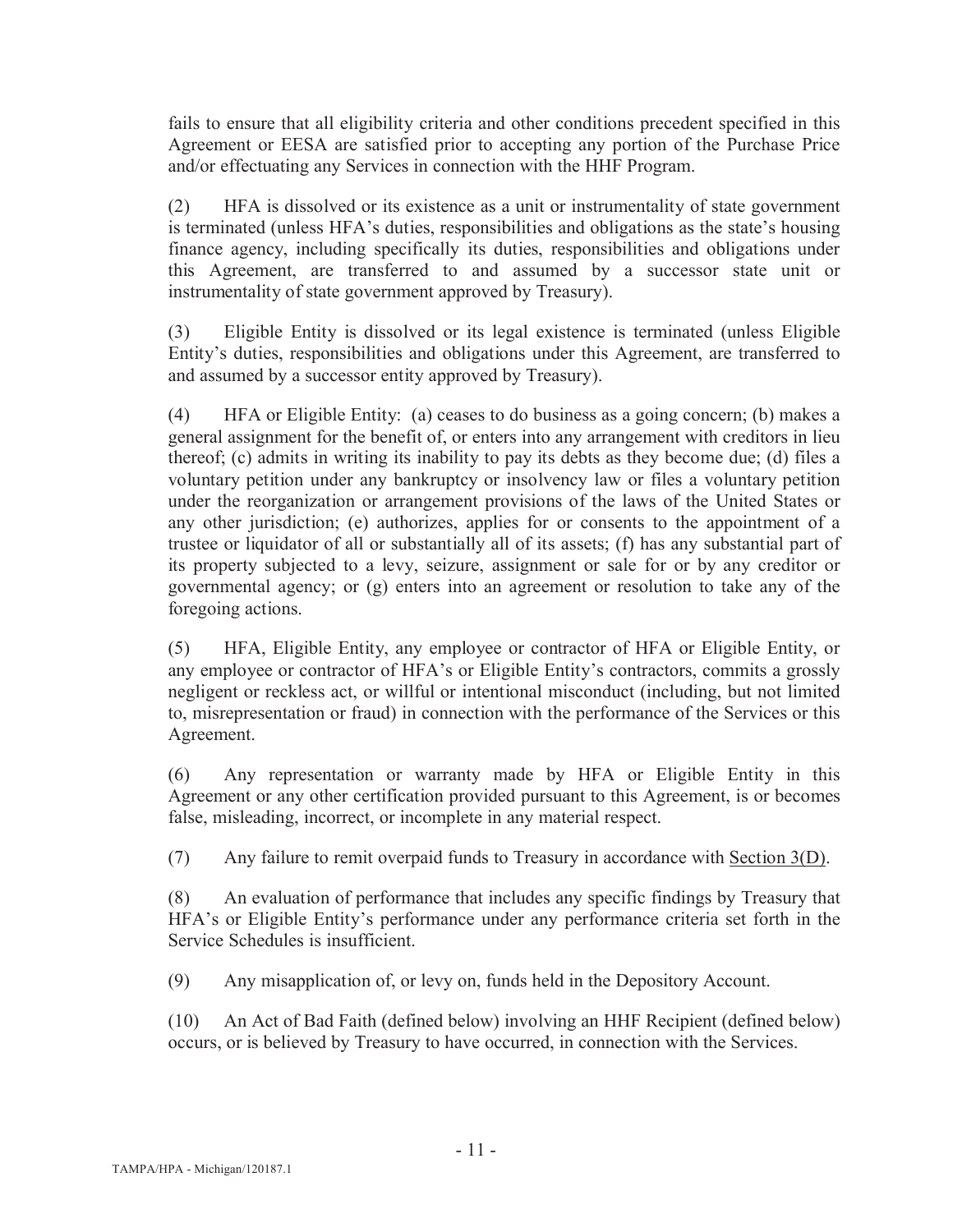B. Treasury, in its sole discretion, may take any or all of the following actions upon the occurrence of an Event of Default:

(1) Treasury may withhold some or all of the Purchase Price until, in Treasury's determination, HFA and/or Eligible Entity (as the case may be) has cured such Event of **Default** 

(2) Treasury may: (i) reduce the amounts payable to Eligible Entity under Section 3; and/or (ii) obtain repayment of prior payments made to Eligible Entity under Section 3 to the extent that such funds have not been expended or irrevocably committed by Eligible Entity.

(3) Treasury may require HFA and/or Eligible Entity to submit to additional administrative oversight, including, but not limited to, additional compliance controls and quality control reviews.

(4) Treasury may terminate this Agreement and cease its performance hereunder.

(5) Treasury may require HFA and/or Eligible Entity to submit to additional information and reporting requirements with respect to its financial condition and ability to continue to meet its obligations under this Agreement.

C. The following constitute acts of bad faith of servicers, lenders, borrowers, contractors or any other recipient of HHF Program funds (individually, an "HHF Recipient" or collectively "HHF Recipients") in connection with the Services (each, an "Act of Bad Faith" and, collectively, the "Acts of Bad Faith"): an HHF Recipient commits a grossly negligent act, willful or intentional misconduct, a reckless act (including, but not limited to, misrepresentation or fraud), each in connection with any of the Services (including, but not limited to, in connection with such HHF Recipient's response to questionnaires, the execution or delivery to HFA or Eligible Entity or Treasury of any of the agreements relating to such HHF Recipient's participation in the HHF Program and the production of supporting documentation therefor and in connection with any audit or review by Treasury, its attorneys, auditors or other consultants for compliance with the HHF Program requirements).

D. Treasury, in its sole discretion, may take any or all of the following actions if an Act of Bad Faith involving an HHF Recipient occurs, or is believed by Treasury to have occurred, in connection with the Services:

(1) Treasury may withhold all or any portion of the Purchase Price until, in Treasury's determination, the Act of Bad Faith has been cured or otherwise remedied to Treasury's satisfaction.

(2) Treasury may: (i) reduce the amounts payable to Eligible Entity under Section 3; (ii) obtain repayment of any or all prior payments made to Eligible Entity under Section 3 to the extent that such funds have not been expended or irrevocably committed by HFA or Eligible Entity; and/or (iii) work with Eligible Entity to obtain repayment from the HHF Recipients who have committed the Act of Bad Faith.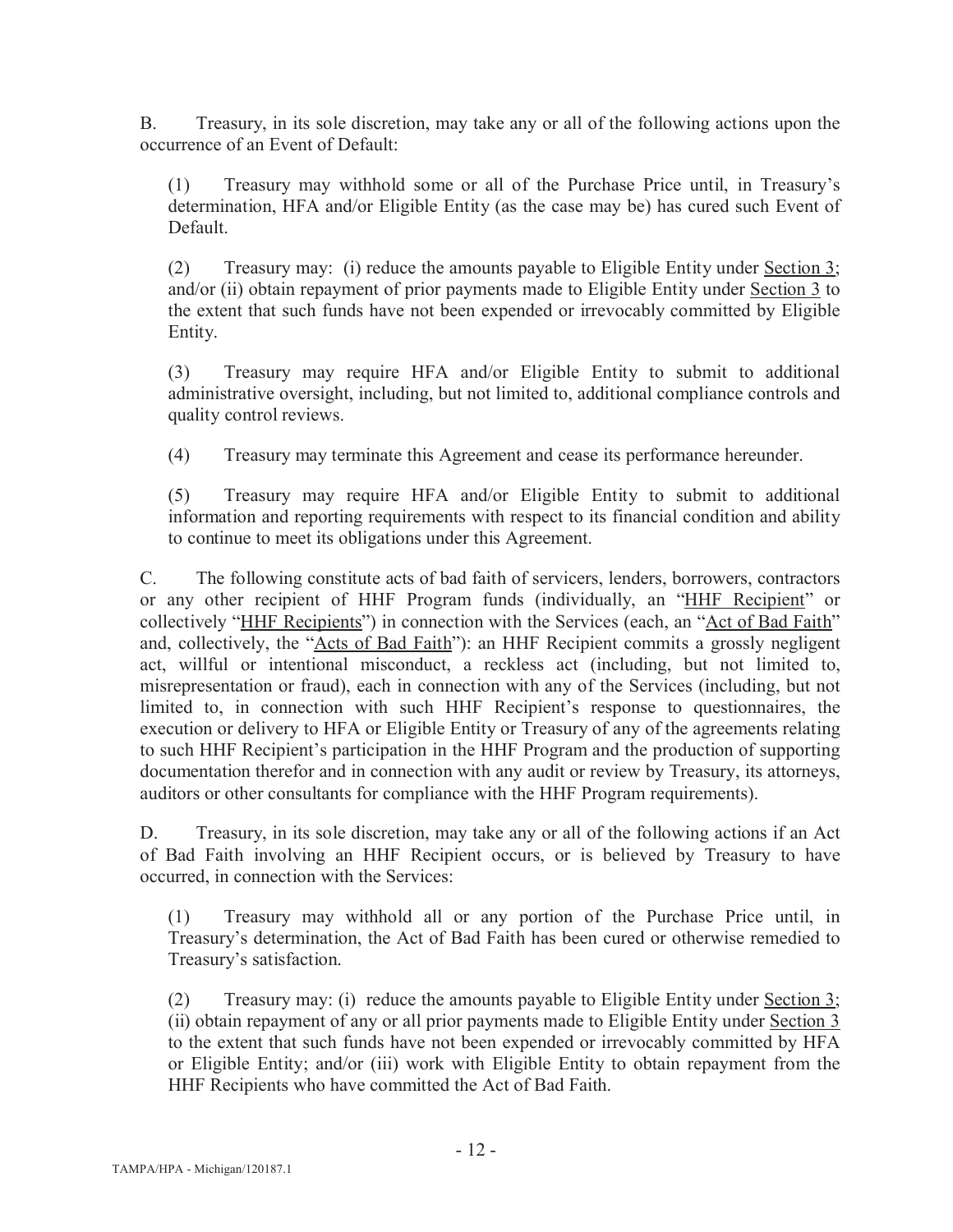(3) Treasury may require HFA or Eligible Entity to submit to additional administrative oversight, including, but not limited to, additional compliance controls and quality control reviews.

(4) Treasury may terminate this Agreement and cease its performance hereunder if Treasury believes that Acts of Bad Faith occur on a recurring basis, are widespread among the HHF Recipients, or occur in combination or in connection with one or more Events of Default by HFA or Eligible Entity.

(5) Treasury may require HFA and/or Eligible Entity to submit to additional information and reporting requirements with respect to its financial condition and ability to continue to meet its obligations under this Agreement.

E. In addition to the termination rights set forth above, Treasury may terminate this Agreement immediately upon written notice to Eligible Entity:

(1) in the event of a merger, acquisition, sale of substantially all assets or other change of control of Eligible Entity;

(2) in the event that a material term of this Agreement is determined to be prohibited or unenforceable as referred to in Section 13.C; or

(3) in the event the Financial Instrument is deemed to be unenforceable in its entirety.

F. In the event that this Agreement is terminated in connection with an Event of Default by HFA or Eligible Entity, no portion of the Purchase Price will be paid to Eligible Entity subsequent to termination.

G. Treasury may reduce the amounts payable to Eligible Entity under Section 3, or obtain repayment of prior Capital Draws made, in connection with: (a) an evaluation of HFA's and Eligible Entity's performance that includes any specific findings that HFA's or Eligible Entity's performance under any performance criteria set forth in the Service Schedules is materially insufficient, or (b) any failure by HFA or Eligible Entity to comply materially with any directive issued by Treasury with respect to documents or data requested, findings made, or remedies established, by Treasury in conjunction with such performance criteria or other HHF Program requirements; provided, however, Treasury will seek to obtain repayment of prior Capital Draws made under Section 3 only with respect to Services that are determined by Treasury to have been impacted by, or that Treasury believes may have been, or may be, impacted by, the findings giving rise to this remedy. Treasury may initially avail itself of this remedy in lieu of a specific declaration of an Event of Default; provided, however, that doing so shall not preclude Treasury from later declaring an Event of Default or exercising any other rights or remedies otherwise available to it under this Section 6, or at law or in equity, in connection with the event giving rise to this remedy, or any future events giving rise to this remedy. Notwithstanding anything in this Agreement to the contrary, Treasury may withhold payment of all or a portion of the Purchase Price if it determines, in its sole discretion, that Eligible Entity is incapable of performing the Services. It is understood that HFA shall not be required to advance or repay funds to Treasury unless and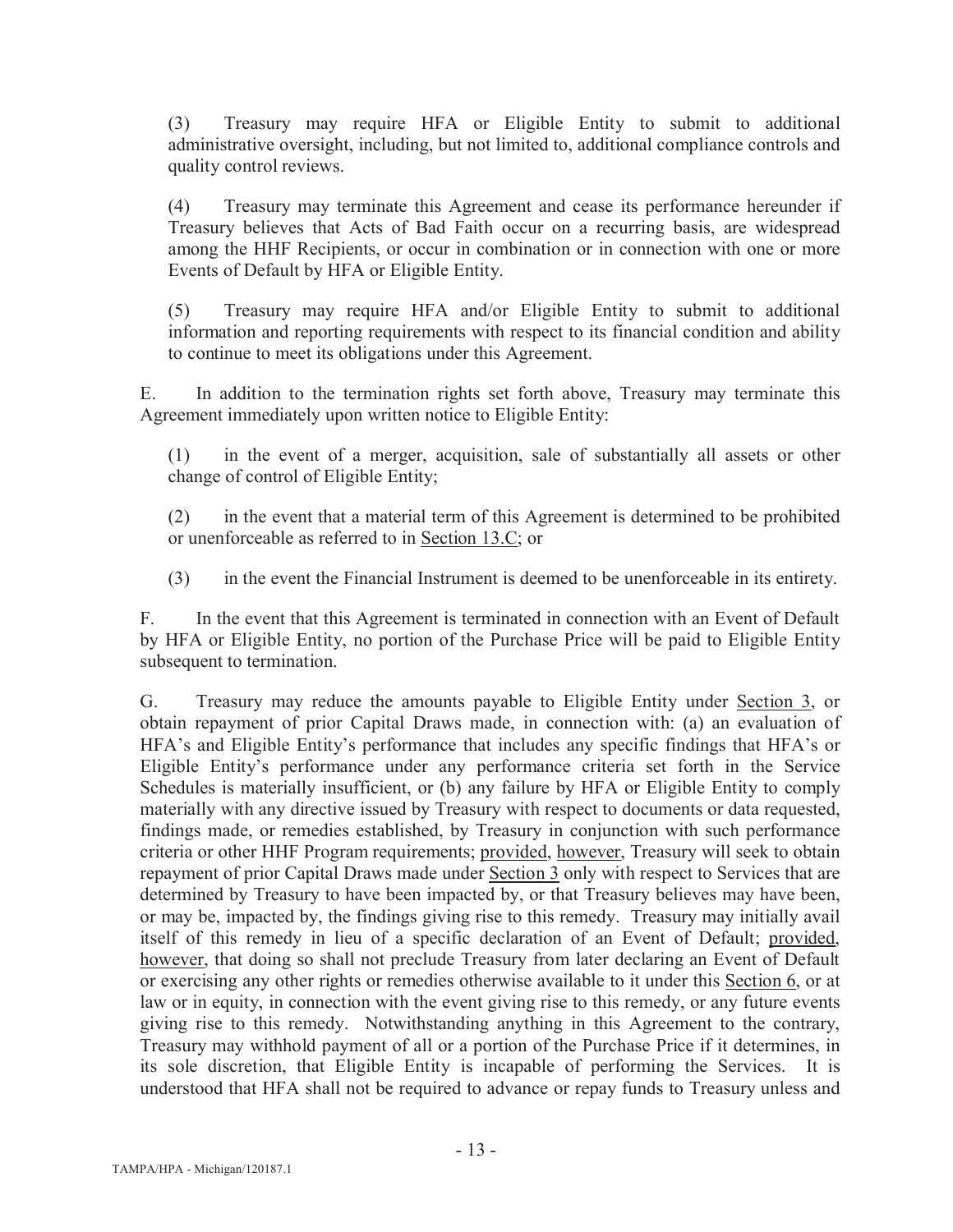only to the extent that, HFA has received HHF Program funds from Eligible Entity and the same would not cause HFA to violate state law or its enabling legislation or governing documents, as applicable, to do so.

H. The remedies available to Treasury upon an Event of Default or an Act of Bad Faith under this Section are cumulative and not exclusive; further, these remedies are in addition to, and not in lieu of, any other remedies available to Treasury at law or in equity.

I. In the event of the expiration or termination of this Agreement or any Service implemented under this Agreement under any circumstances, HFA, Eligible Entity and Treasury agree to cooperate with one another on an ongoing basis to ensure an effective and orderly wind-down of the Services, including the provision of any information, reporting, records and data required hereunder by Treasury.

J. Notwithstanding any provision to the contrary in this Agreement, temporary or permanent forbearance on Capital Draws of funds by the Eligible Entity shall not, in and of itself, constitute an Event of Default or an Act of Bad Faith by the HFA or the Eligible Entity nor trigger a demand for repayment under this Section. The HFA or the Eligible Entity shall provide Treasury with timely notice of any determination that such forbearance is necessary and in such event Treasury may elect to reduce the Purchase Price to the aggregate of Capital Draw Requests funded to date plus an amount for Administrative Expenses reasonably required to comply with the surviving terms of this Agreement.

### **7. Governing Law; Venue**

This Agreement shall be governed by and construed under Federal law and not the law of any state or locality, without reference to or application of the conflicts of law principles; provided, however, that the powers and authority of the HFA shall be governed by and construed in accordance with the laws of its state. Any and all disputes between the parties that cannot be settled by mutual agreement shall be resolved solely and exclusively in the United States Federal courts located within the District of Columbia. All parties hereto consent to the jurisdiction and venue of such courts and irrevocably waive any objections thereto.

### **8. Notices**

All legal notices, reports, requests, demands and other communications under this Agreement shall be in writing and referred to each party's point of contact or to such other point of contact at such other address as may be designated in writing by such party. Notices, reports, requests, demands and other communications sent to Treasury shall be sent by email to all of the email addresses listed below. Performance Reports and Capital Draw Requests shall be sent to Bank of New York Mellon only by email at the address listed below. The names and addresses of HFAs and Eligible Entity's points of contact are set forth in Schedule A. All such notices under this Agreement sent to HFA or Eligible Entity shall be considered received: (a) when personally delivered; (b) when delivered by commercial overnight courier with verification receipt; (c) three (3) days after having been sent, postage prepaid, via certified mail, return receipt requested; or (d) upon sending an email.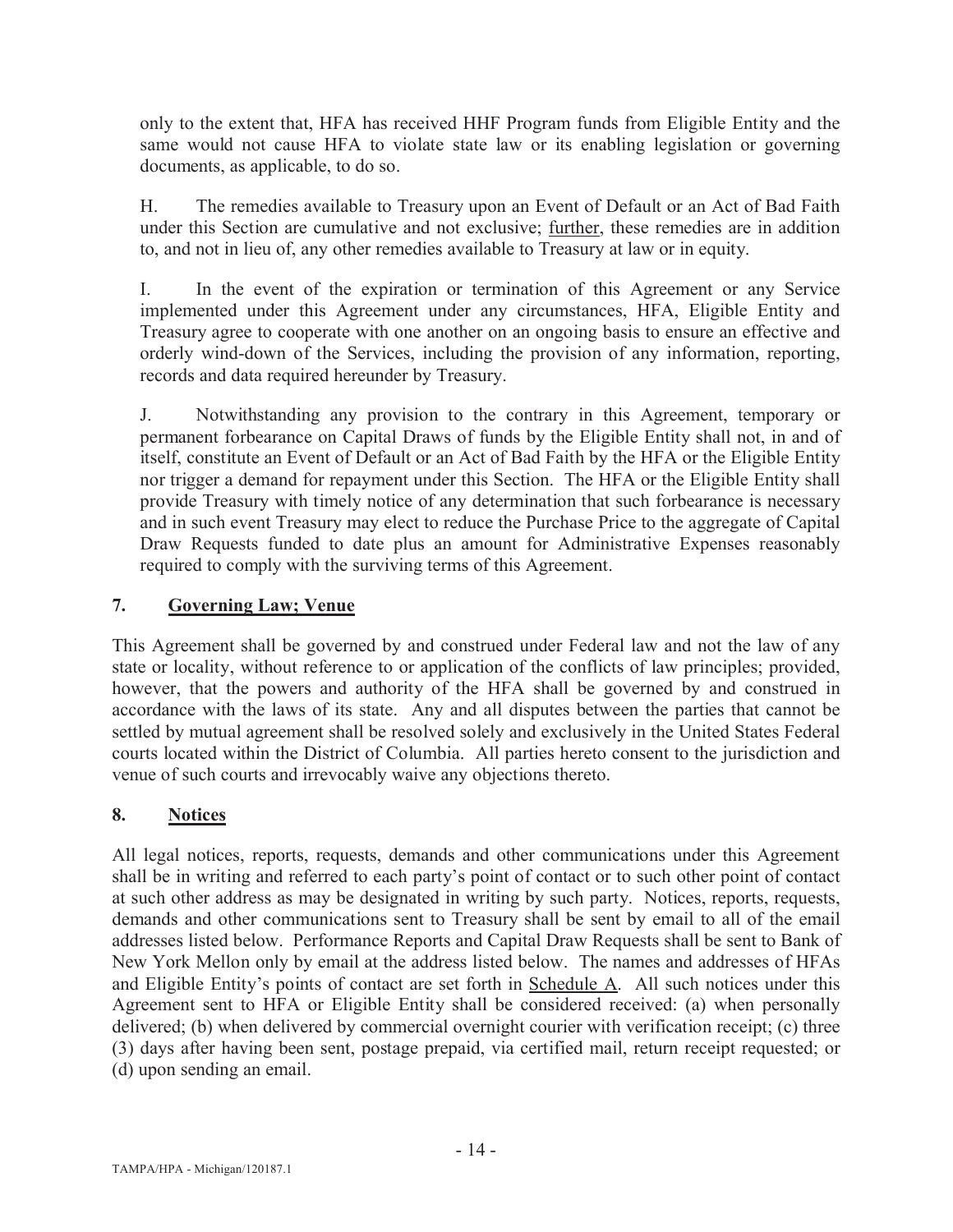| Treasury Email Addresses: | OFSChiefCounselNotices@do.treas.gov         |
|---------------------------|---------------------------------------------|
|                           | HFAInnovation@do.treas.gov                  |
|                           | $tarp.compileance(\partial_x do.treas.gov)$ |

Bank of New York Mellon: tarpcppclosing@bnymellon.com

### **9. Modifications**

A. Subject to Section 9.B., modifications to this Agreement shall be in writing and signed by Treasury, HFA and Eligible Entity.

B. Treasury reserves the right to unilaterally modify or supplement the terms and provisions of this Agreement that relate (as determined by Treasury, in its discretion) to the compliance and performance requirements of the HHF Program, and/or to technical, administrative, or procedural matters or compliance and reporting requirements that may impact the administration of the HHF Program. For the avoidance of doubt, reasonable incremental administrative expenses of the HFA or Eligible Entity associated with such a modification or supplement shall be Permitted Expenses.

C. In the event that Treasury agrees that (i) Eligible Entity may provide additional services under the HHF Program (a "New Service"), or (ii) the Services described in the Service Schedules shall be modified in any way, a replacement service schedule describing such additional or modified services, in substantially the form of the Service Schedules shall be executed and delivered by Eligible Entity. Concurrently with the delivery of such service schedule, HFA and Eligible Entity shall execute and deliver any such certificates, documents and/or legal opinions as may be required by Treasury. No additions, modifications or amendments to the Services shall be made without Treasury's prior approval. Additionally, Eligible Entity may not propose any New Service after September 1, 2010 without Treasury's and the Office of Management and Budget's consent, which may be withheld in either party's sole discretion.

### **10. Publicity**

HFA and Eligible Entity shall consult with Treasury to develop a communication and outreach strategy to ensure that any public messages related to the Services is consistent with the intent of the HHF Program. HFA, Eligible Entity and their respective affiliates, subcontractors or servicers shall notify Treasury at least two (2) business days in advance and provide a copy of any proposed press releases (or other public statements) that refers to the HHF Program, their participation therein or the results thereof. Treasury shall have the right to object to or modify such press release or statement, in its sole discretion. In the event Treasury does not respond to the press release or statement within such two (2) business day period then it shall be deemed permissible to publish. This Section shall survive the termination or expiration of this Agreement.

### **11. Limitation of Liability**

IN NO EVENT SHALL TREASURY, OR ITS OFFICERS, EMPLOYEES, AGENTS OR AFFILIATES BE LIABLE TO ELIGIBLE ENTITY WITH RESPECT TO THE SERVICES OR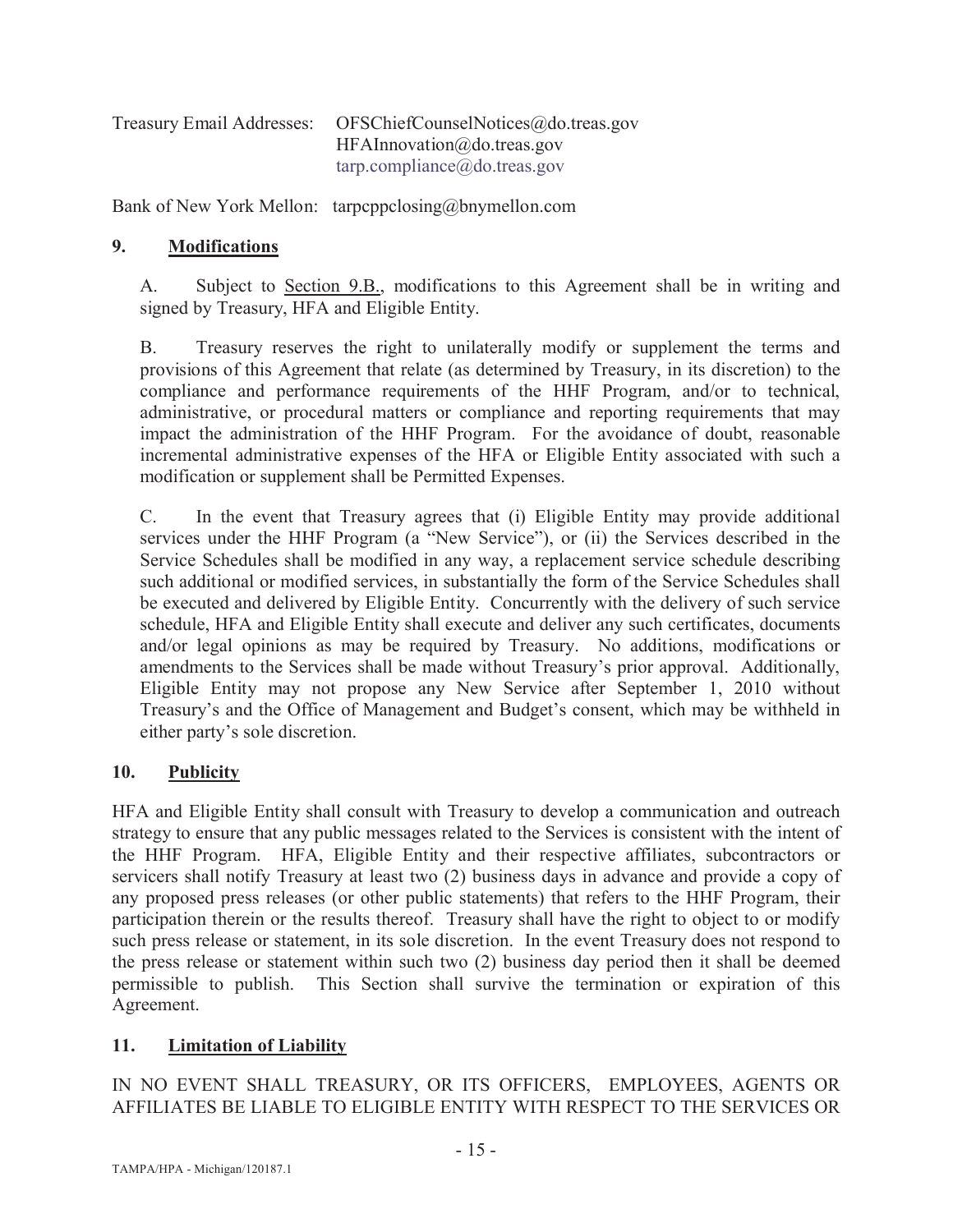THIS AGREEMENT, OR FOR ANY ACT OR OMISSION OCCURRING IN CONNECTION WITH THE FOREGOING, FOR ANY DAMAGES OF ANY KIND, INCLUDING, BUT NOT LIMITED TO DIRECT DAMAGES, INDIRECT DAMAGES, LOST PROFITS, LOSS OF BUSINESS, OR OTHER INCIDENTAL, CONSEQUENTIAL, SPECIAL OR PUNITIVE DAMAGES OF ANY NATURE OR UNDER ANY LEGAL THEORY WHATSOEVER, EVEN IF ADVISED OF THE POSSIBILITY OF SUCH DAMAGES AND REGARDLESS OF WHETHER OR NOT THE DAMAGES WERE REASONABLY FORESEEABLE; PROVIDED, HOWEVER, THAT THIS PROVISION SHALL NOT LIMIT TREASURY'S OBLIGATION TO REMIT PURCHASE PRICE PAYMENTS TO ELIGIBLE ENTITY IN ACCORDANCE WITH THIS AGREEMENT.

### **12. Indemnification**

HFA and Eligible Entity agree respectively as set forth on Schedule E attached hereto and incorporated herein.

### **13. Miscellaneous**

A. The recitals set forth at the beginning of this Agreement are true and accurate and are incorporated herein by this reference.

B. This Agreement is not a Federal procurement contract and is therefore not subject to the provisions of the Federal Property and Administrative Services Act (41 U.S.C. §§ 251- 260), the Federal Acquisition Regulations (48 CFR Chapter 1), or any other Federal procurement law.

C. Any provision of this Agreement that is determined to be prohibited or unenforceable in any jurisdiction shall, as to such jurisdiction, be ineffective to the extent of such prohibition or unenforceability without invalidating the remaining provisions of this Agreement, and no such prohibition or unenforceability in any jurisdiction shall invalidate such provision in any other jurisdiction.

D. Failure on the part of Treasury to insist upon strict compliance with any of the terms hereof shall not be deemed a waiver, nor will any waiver hereunder at any time be deemed a waiver at any other time. No waiver will be valid unless in writing and signed by an authorized officer of Treasury. No failure by Treasury to exercise any right, remedy, or power hereunder will operate as a waiver thereof or operate as a course of dealing as to which Eligible Entity may justifiably rely. The rights, remedies, and powers provided herein are cumulative and not exhaustive of any rights, remedies, and powers provided by law.

E. This Agreement shall inure to the benefit of and be binding upon the parties to this Agreement, and their permitted successors-in-interest. Treasury shall be permitted to assign its interest in this Agreement without the prior consent of HFA or Eligible Entity. Neither HFA, nor Eligible Entity shall be permitted to assign its interest in this Agreement without the prior written consent of Treasury, which may be withheld in Treasury's sole discretion.

F. This Agreement may be executed in two or more counterparts (and by different parties on separate counterparts), each of which shall be an original, but all of which together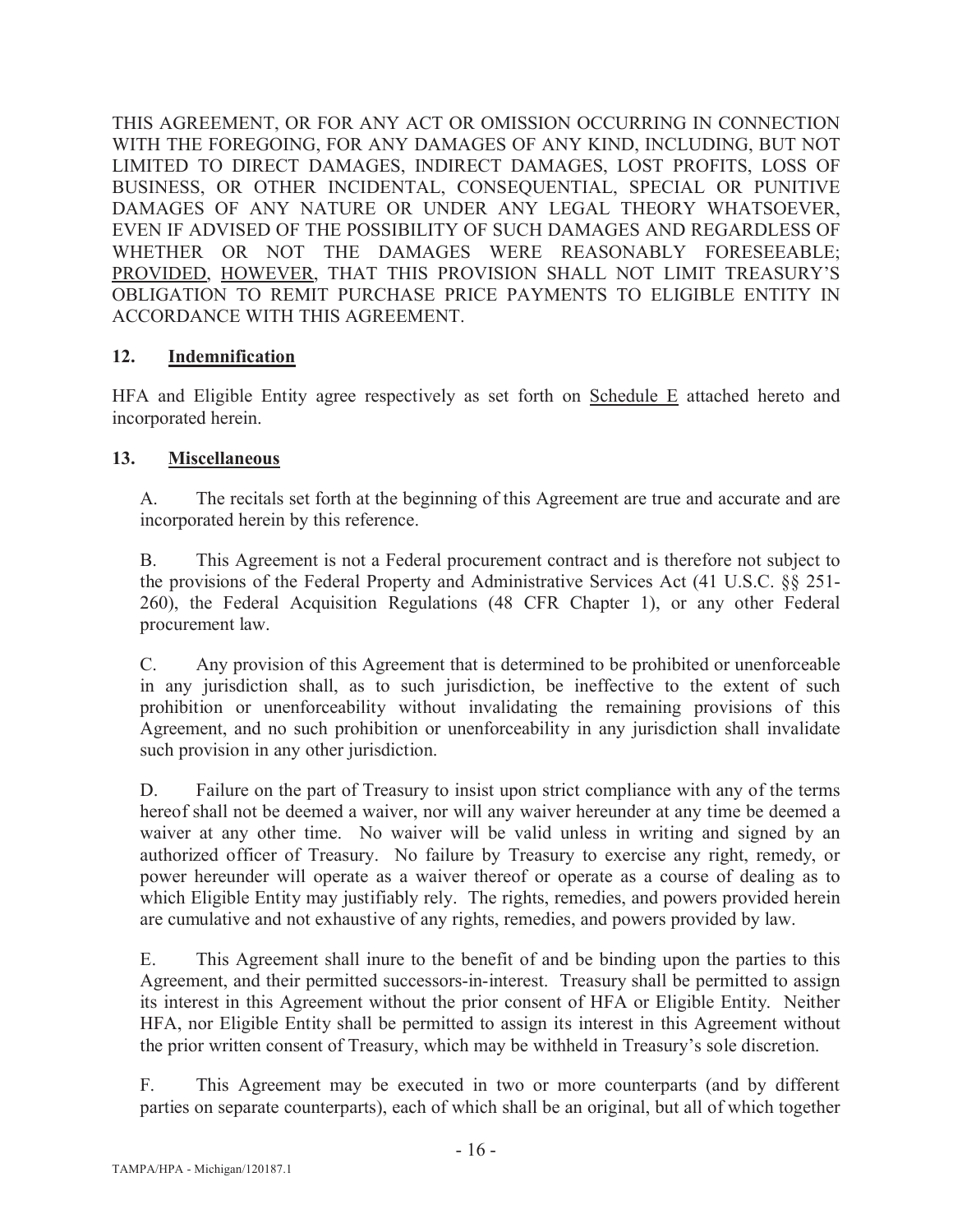shall constitute one and the same instrument. Facsimile or electronic copies of this Agreement, together with the Financial Instrument, the Service Schedules, and any certifications provided hereunder, shall be treated as originals for all purposes.

G. This Agreement, together with the Financial Instrument, Service Schedules, and the Certifications, constitutes the entire agreement of the parties with respect to the subject matter hereof.

H. Any provisions of this Agreement (including all documents incorporated by reference thereto) that contemplate their continuing effectiveness, including, but not limited to, Sections 2, 3, 4, 7, 10, 11, 12 and 13 of this Agreement, and the Financial Instrument, and any other provisions (or portions thereof) in this Agreement that relate to, or may impact, the ability of Treasury to fulfill its responsibilities in connection with the HHF Program, shall survive the expiration or termination of this Agreement.

### **14. Defined Terms; Incorporation by Reference**

A. All references to this "Agreement" necessarily include, in all instances, this Agreement and all documents, exhibits and schedules incorporated into this Agreement by reference, whether or not so noted contextually, and all amendments and modifications thereto. Specific references throughout this Agreement to individual documents that are incorporated by reference into this Agreement are not inclusive of any other documents that are incorporated by reference, unless so noted contextually.

B. The term "Effective Date" means the date indicated as the Closing Date on Schedule A.

C. Exhibit A - Form of Financial Instrument, Exhibits B-1 and B-2 - Forms of Certification, Exhibit C - Form of Capital Draw Request, Exhibit D-1 - Form of Legal Opinion - FHA, Exhibit D-2 - Form of Legal Opinion - Eligible Entity (in each case, in form and, upon completion, in substance), Schedule A - Basic Information, Schedule B - Service Schedules, Schedule C - Permitted Expenses, Schedule D - Qualifications to Representations and Warranties, Schedule E - Indemnification, including all amendments and modifications thereto, are incorporated into this Agreement by this reference and given the same force and effect as though fully set forth herein.

### [SIGNATURE PAGE FOLLOWS; REMAINDER OF PAGE INTENTIONALLY LEFT BLANK]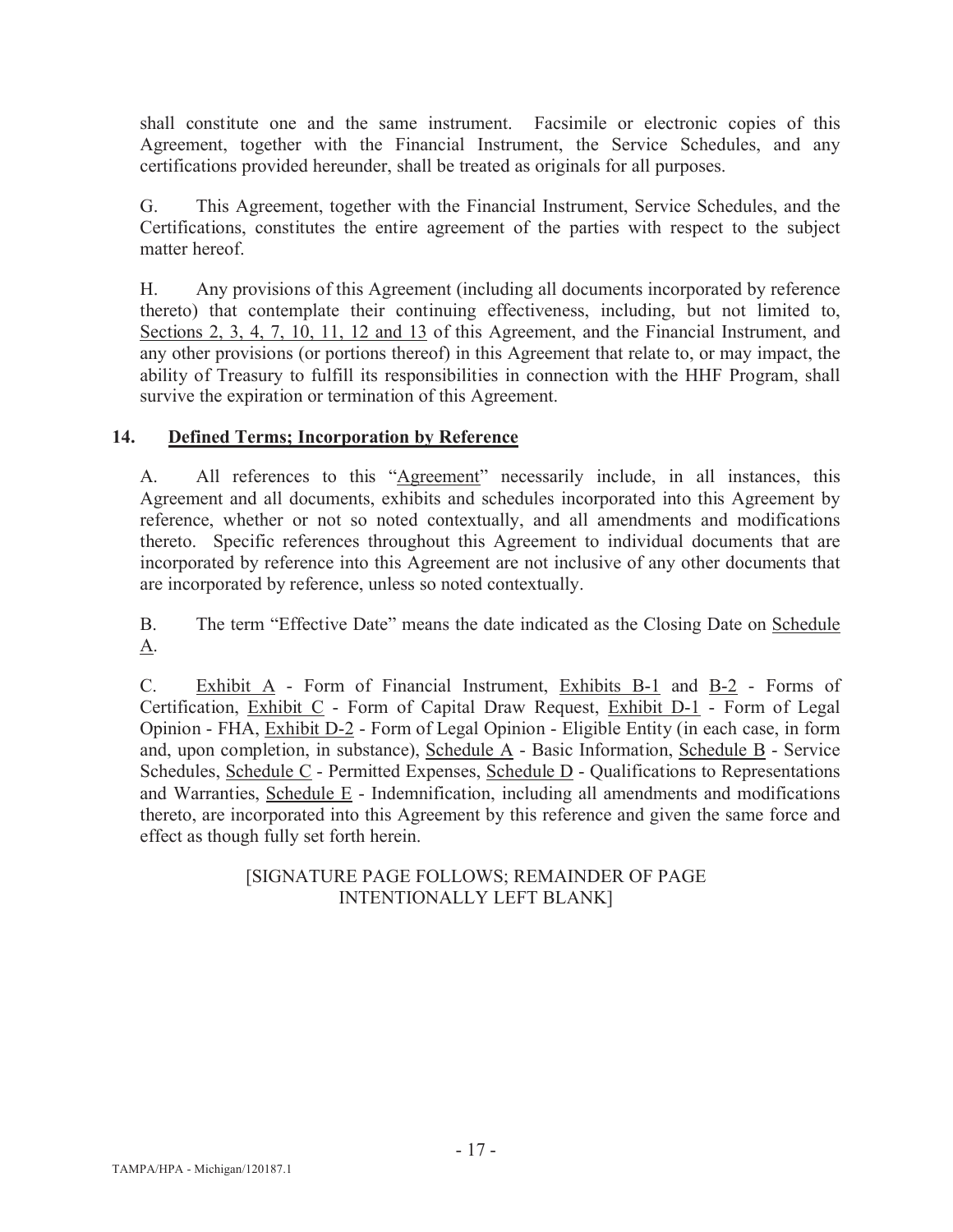**In** Witness Whereof, HFA, Eligible Entity and Treasury by their duly authorized officials hereby execute and deliver this Commitment to Purchase Financial Instrument and HFA Participation Agreement as of the Effective Date.

#### HFA:

#### TREASURY:

MICHIGAN STATE HOUSING DEVELOPMENT AUTHORITY UNITED STATES DEPARTMENT OF THE TREASURY

By: /s/ Keith Molin Name: Keith Molin Title: Executive Director By:

Name: Herbert M. Allison, Jr. Title: Assistant Secretary for Financial Stability

#### ELIGIBLE ENTITY:

MICHIGAN HOMEOWNER ASSISTANCE NONPROFIT HOUSING CORPORATION

By: /s/ Edwin R. Harlin

Name: Edwin R. Harlin Title: President

[Signature Page to Commitment to Purchase Financial Instrument and I-IFA Participation Agreement- Michigan]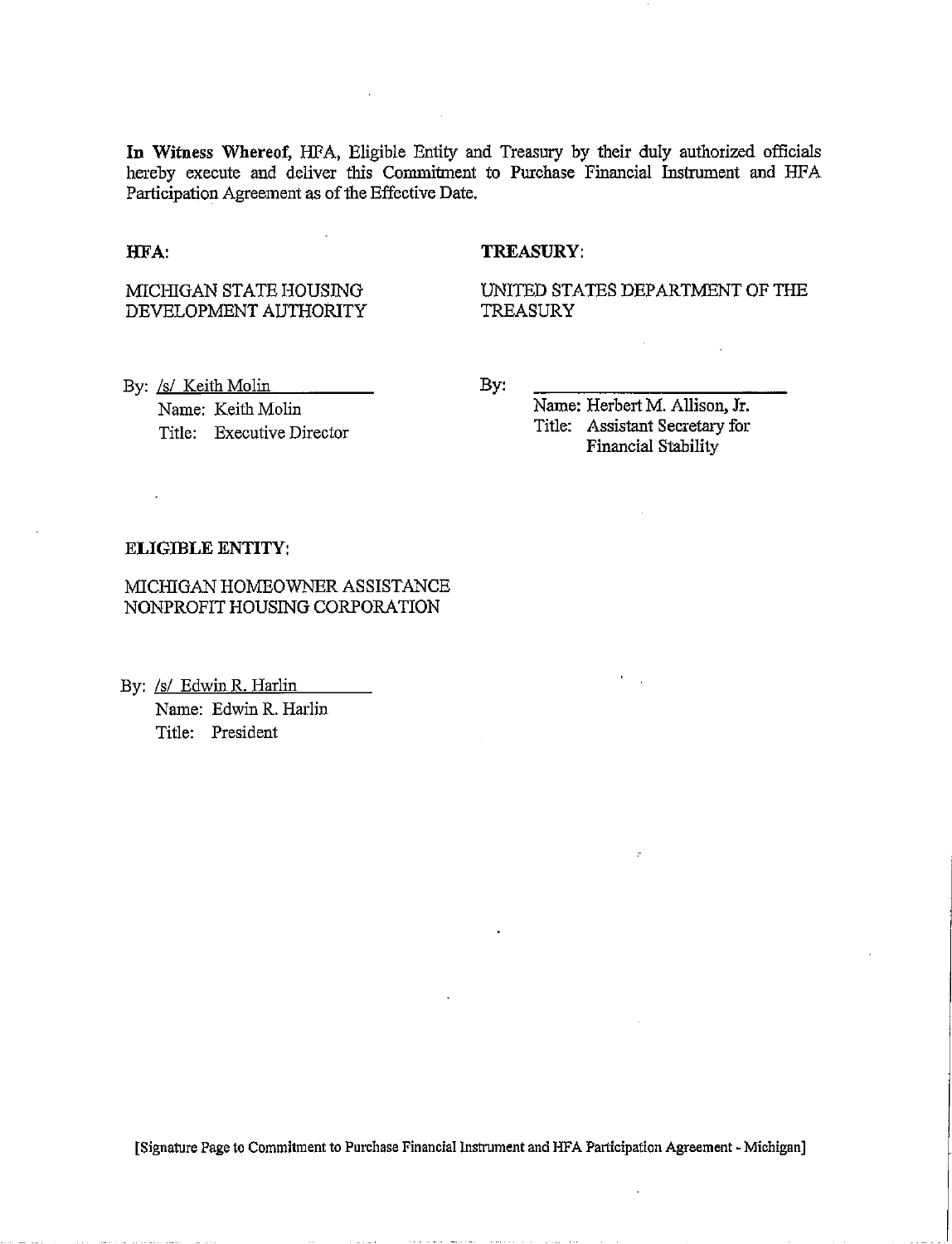**In** Witness Whereof, HFA, Eligible Entity and Treasury by their duly authorized officials hereby execute and deliver this Commitment to Purchase Financial Instrument and HFA Participation Agreement as of the Effective Date.

HFA:

MICHIGAN STATE HOUSING DEVELOPMENT AUTHORITY

By:

Name: Title:

TREASURY:

UNITED STATES DEPARTMENT OF THE TREASURY

By:

Name: Herbert M. Allison, . Title: Assistant Secretary for Financial Stability

#### **ELIGIBLE** ENTITY:

MICHIGAN HOMEOWNER ASSISTANCE NONPROFIT HOUSING CORPORATION

By:

Name: Title:

[Signature Page to Commitment to Purchase Financial Instrument and HFA Participation Agreement - Michigan]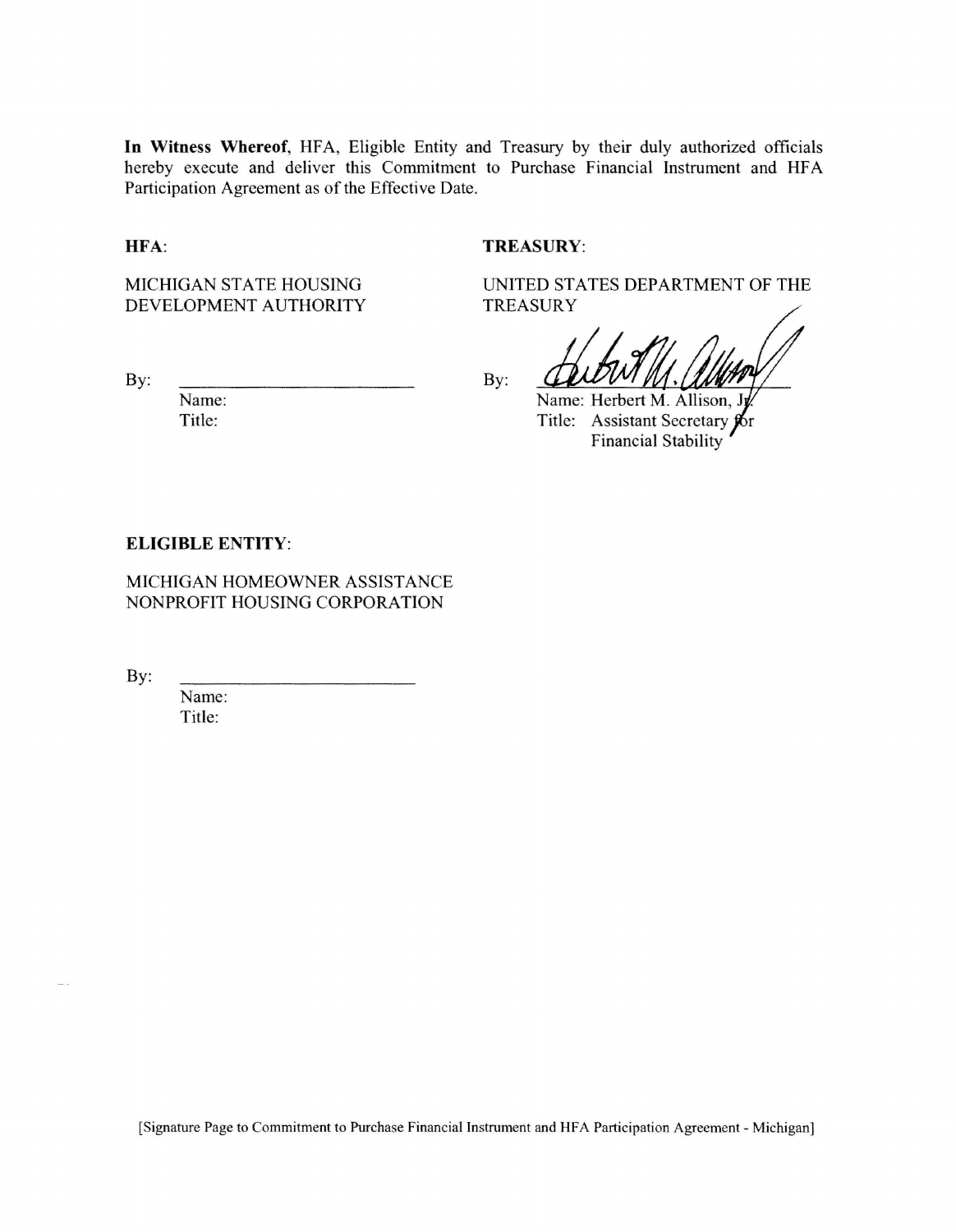### **EXHIBITS AND SCHEDULES**

- Exhibit A Form of Financial Instrument
- Exhibit B-1 Form of HFA Certification
- Exhibit B-2 Form of Eligible Entity Certification
- Exhibit C Form of Capital Draw Request
- Exhibit D-1 Form of Legal Opinion HFA
- Exhibit D-2 Form of Legal Opinion Eligible Entity
- Schedule A Basic Information
- Schedule B Service Schedules
- Schedule C Permitted Expenses
- Schedule D Qualifications to Representations and Warranties<br>Schedule E Indemnification
- **Indemnification**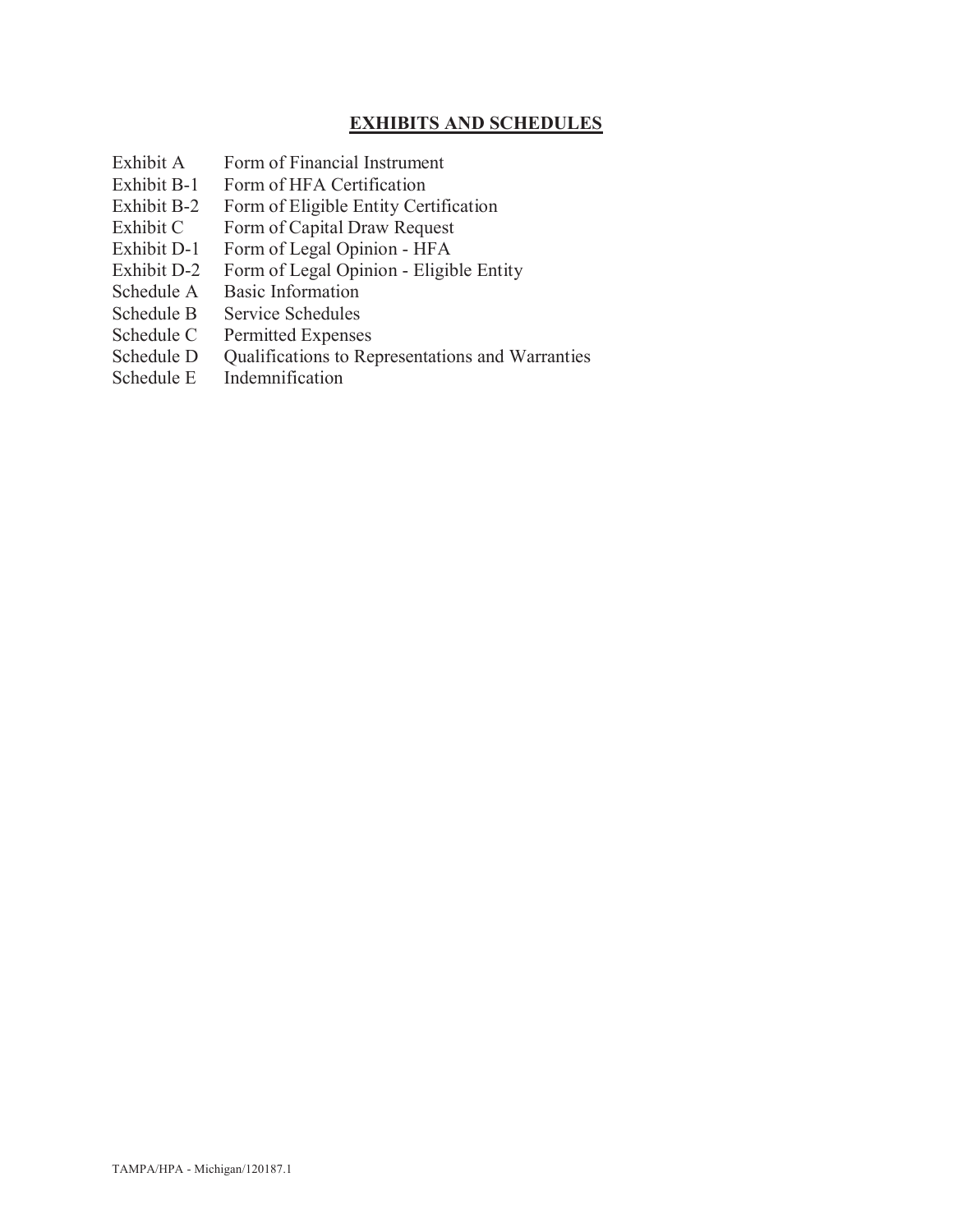### **EXHIBIT A**

#### **FORM OF FINANCIAL INSTRUMENT**

This Financial Instrument is delivered by the undersigned party ("Eligible Entity") as provided in Section 1 of the Commitment to Purchase Financial Instrument and HFA Participation Agreement (the "Agreement"), entered into as of the Effective Date, by and among the United States Department of the Treasury ("Treasury"), the party designated as HFA in the Agreement ("HFA") and Eligible Entity. This Financial Instrument is effective as of the Effective Date. All of the capitalized terms that are used but not defined herein shall have the meanings ascribed to them in the Agreement.

For good and valuable consideration, the receipt and sufficiency of which are hereby acknowledged, Eligible Entity agrees as follows:

- 1. Eligible Entity Obligation; Purchase Price Consideration.
	- (a) Eligible Entity shall perform all Services described in the Service Schedules in consideration for the Purchase Price described in subsection (b) below, in accordance with the terms and conditions of the Agreement, to the satisfaction of Treasury. The conditions precedent to the payment by Treasury of the Purchase Price with respect to the Services are set forth in Section 3(B) of the Agreement.
	- (b) This Financial Instrument is being purchased by Treasury pursuant to Section 3 of the Agreement through the payment by Treasury of various payments referred to collectively in the Agreement as the "Purchase Price". This Financial Instrument is being purchased by Treasury in connection with Eligible Entity's participation in the Housing Finance Agency Innovation Fund for the Hardest Hit Housing Markets program (the "HHF Program") created under the Emergency Economic Stabilization Act of 2008 (P.L. 110-343), as amended, as the same may be amended from time to time ("EESA").
- 2. Repayment of Purchase Price. In the event a recipient of HHF Program funds repays any or all of the funds received from Eligible Entity in connection with the Services, Eligible Entity shall use such funds as follows:
	- (a) First, if such funds are repaid during the Term, Eligible Entity shall use such repaid funds to continue to provide Services to other eligible homeowners.
	- (b) Second, if such funds are repaid after the termination or expiration of the Term, Eligible Entity shall use such repaid amounts to replenish the required reserve for administrative expenses until the reserve amount indicated on the Service Schedule for such year is satisfied.
	- (c) Third, if such funds are repaid after the termination or expiration of the Term, and no amounts are required to replenish the required reserve for administrative expenses pursuant to Section 2(b) above, Eligible Entity shall remit such funds to Treasury, monthly on the 15th day of each month or first business day thereafter.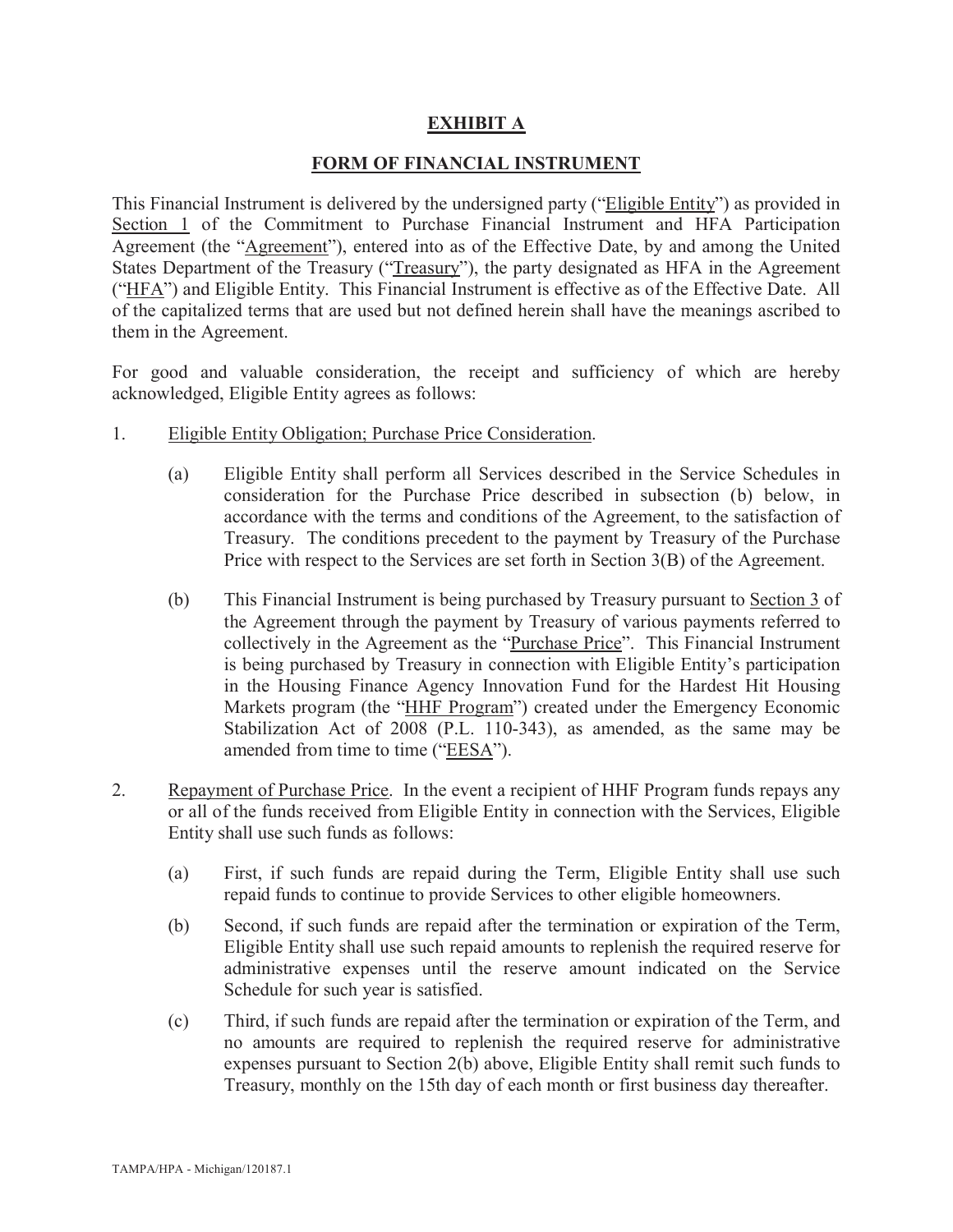- 3. Final Repayment. In the event Eligible Entity is holding any HHF Programs funds, including, but not limited to, excess cash and amounts on deposit in the administrative reserve, as of December 31, 2017, such funds shall be returned to Treasury or its designee prior to 1:00 p.m. Eastern Standard Time on December 31, 2017.
- 4. Security Interest. As security for the performance of the Services and the other obligations of Eligible Entity under the Agreement, as such obligations are evidenced in this Financial Instrument, Eligible Entity has granted to Treasury a first lien priority security interest in the Depository Account and in any moneys, or investments, if any, held therein.
- 5. Representations, Warranties and Covenants. Eligible Entity represents and warrants that the representations and warranties set forth in the Agreement, on the date hereof, are, and on the date of each Capital Draw hereunder, shall be, true, correct, accurate and complete in all material respects. The truth and accuracy of such representations and warranties are continuing obligations of Eligible Entity. Additionally, all covenants of Eligible Entity set forth in Section 2 of the Agreement are incorporated herein by reference and Eligible Entity, on the date hereof, is not, and on the date of each Capital Draw hereunder, shall not be in breach of any such covenants. In the event that any of the representations or warranties made herein or in the Agreement cease to be true and correct, or the Eligible Entity breaches any of the covenants made herein or in the Agreement, Eligible Entity agrees to notify Treasury immediately and the same shall constitute an Event of Default hereunder.
- 6. Limitation of Liability

IN NO EVENT SHALL TREASURY, OR ITS OFFICERS, EMPLOYEES, AGENTS OR AFFILIATES BE LIABLE TO ELIGIBLE ENTITY WITH RESPECT TO THE SERVICES OR THE AGREEMENT, OR FOR ANY ACT OR OMISSION OCCURRING IN CONNECTION WITH THE FOREGOING, FOR ANY DAMAGES OF ANY KIND, INCLUDING, BUT NOT LIMITED TO DIRECT DAMAGES, INDIRECT DAMAGES, LOST PROFITS, LOSS OF BUSINESS, OR OTHER INCIDENTAL, CONSEQUENTIAL, SPECIAL OR PUNITIVE DAMAGES OF ANY NATURE OR UNDER ANY LEGAL THEORY WHATSOEVER, EVEN IF ADVISED OF THE POSSIBILITY OF SUCH DAMAGES AND REGARDLESS OF WHETHER OR NOT THE DAMAGES WERE REASONABLY FORESEEABLE; PROVIDED, HOWEVER, THAT THIS PROVISION SHALL NOT LIMIT TREASURY'S OBLIGATION TO REMIT PURCHASE PRICE PAYMENTS TO ELIGIBLE ENTITY IN ACCORDANCE WITH THE AGREEMENT.

7. Indemnification

Eligible Entity agrees as set forth on Schedule E to the Agreement, which Schedule E is hereby incorporated into this Financial Instrument by reference.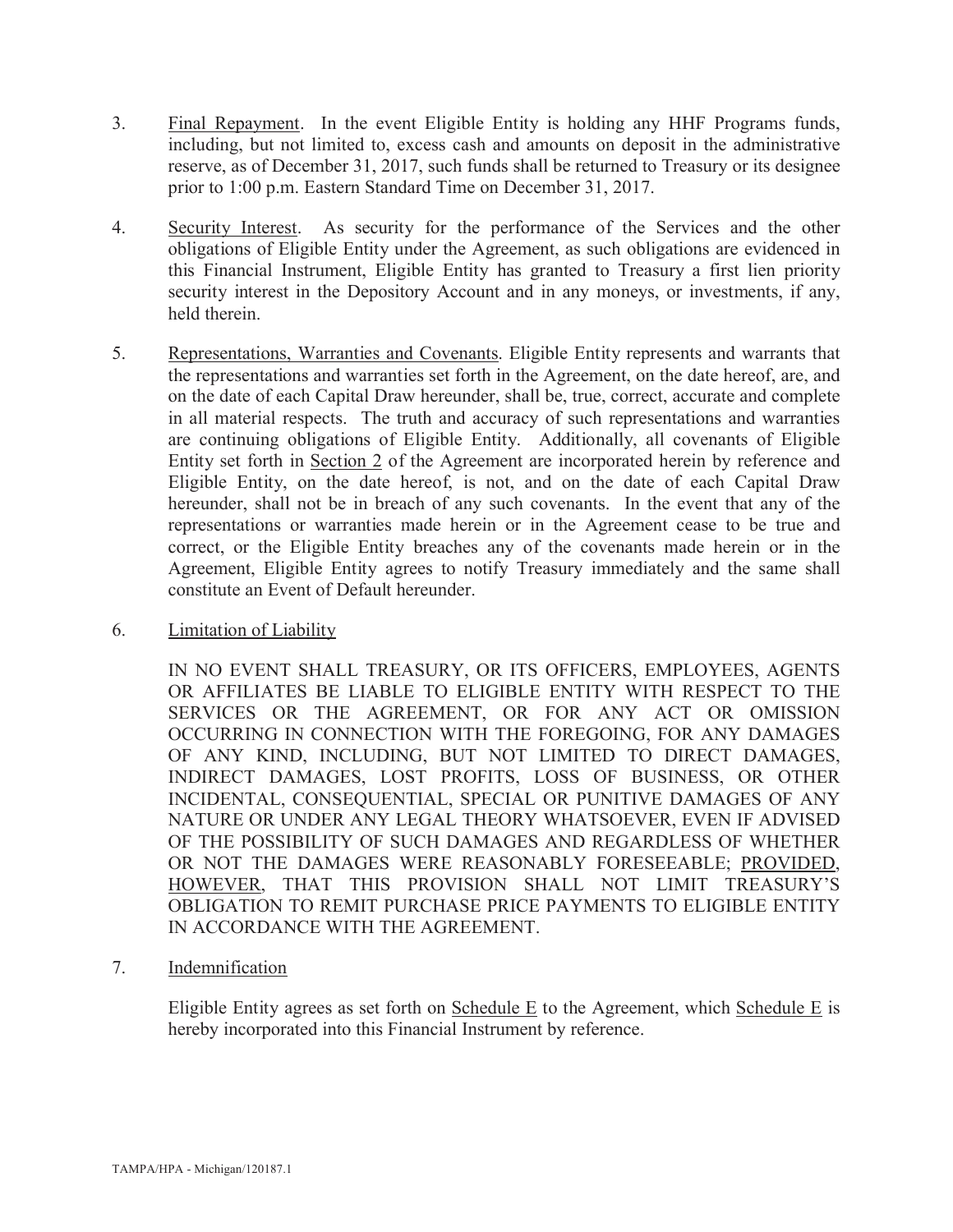IN WITNESS WHEREOF, Eligible Entity hereby executes this Financial Instrument on the date set forth below.

[INSERT FULL LEGAL NAME OF ELIGIBLE ENTITY]

By:

Name: Title:

Date: \_\_\_\_\_\_\_\_\_\_\_\_\_\_\_\_\_\_\_\_\_\_\_\_\_\_, 2010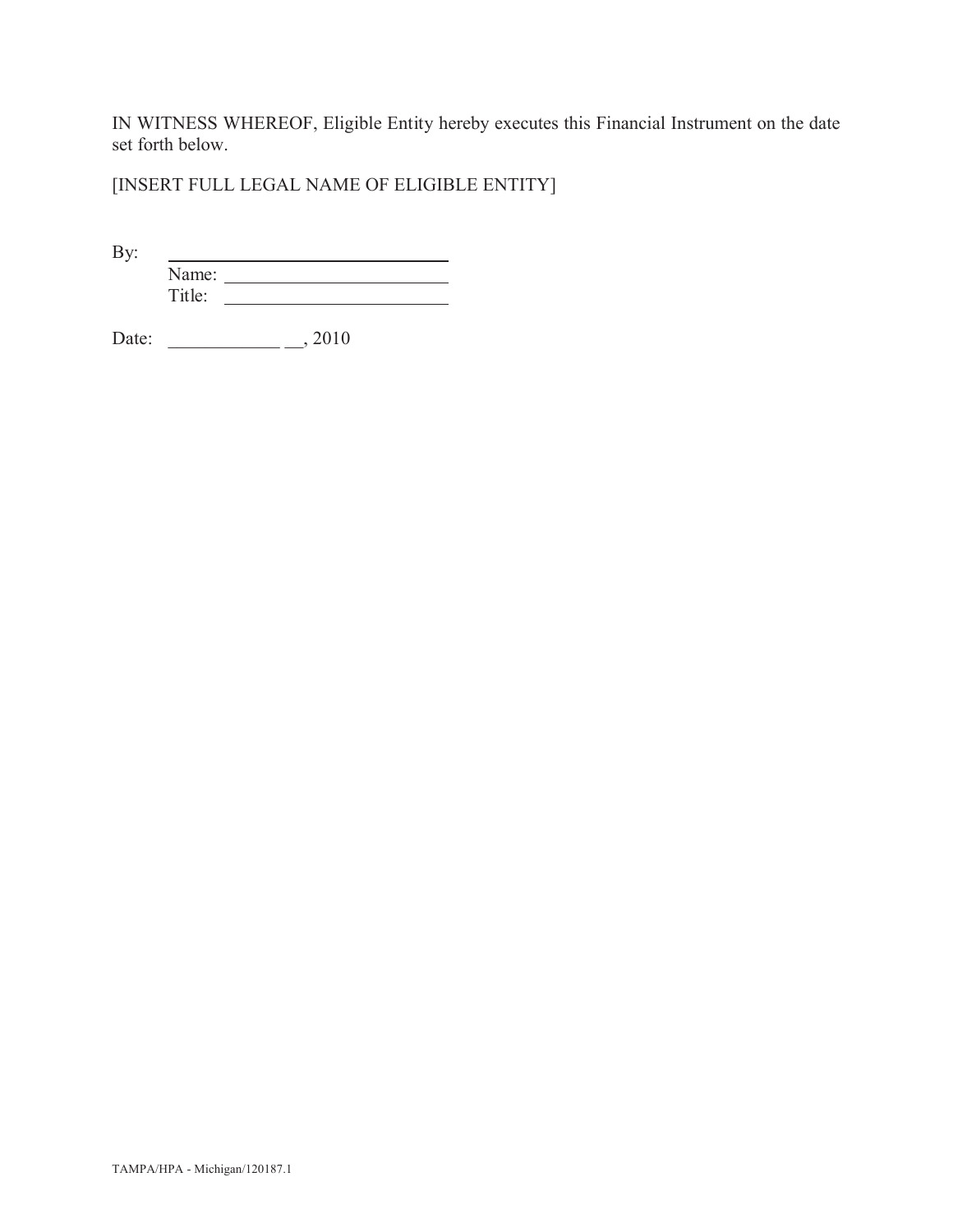### **EXHIBIT B-1**

#### **FORM OF HFA CERTIFICATION**

This Certification is delivered as required by Section 2.A(15) of that certain Commitment to Purchase Financial Instrument and HFA Participation Agreement (the "Agreement"), effective as of [INSERT CLOSING DATE], by and among the United States Department of the Treasury ("Treasury"), the undersigned party ("HFA") and the institution party thereto ("Eligible Entity"). All terms used, but not defined herein, shall have the meanings ascribed to them in the Agreement.

HFA hereby certifies, represents and warrants as of the date hereof that each of the representations and warranties of HFA contained in the Agreement are true, correct, accurate and complete in all material respects as of the date hereof. All covenants of HFA contained in the Agreement shall remain in full force and effect and HFA is not in breach of any such covenant.

Eligible Entity does not have HHF Program funds on hand of more than  $\$ [INSERT AN AMOUNT EQUAL TO 5% OF THE PROGRAM PARTICIPATION CAP]

HFA knows of no material deficiencies in the Internal Antifraud and Compliance Monitoring Program.

In the event that any part of the certification made herein is discovered not to be true and correct, HFA agrees to notify Treasury immediately.

 $\_$  ,  $\_$  ,  $\_$  ,  $\_$  ,  $\_$  ,  $\_$  ,  $\_$  ,  $\_$  ,  $\_$  ,  $\_$  ,  $\_$  ,  $\_$  ,  $\_$  ,  $\_$  ,  $\_$  ,  $\_$  ,  $\_$  ,  $\_$  ,  $\_$ 

[INSERT FULL LEGAL NAME OF HFA]:

[Name of Authorized Official] Date [Title of Authorized Official]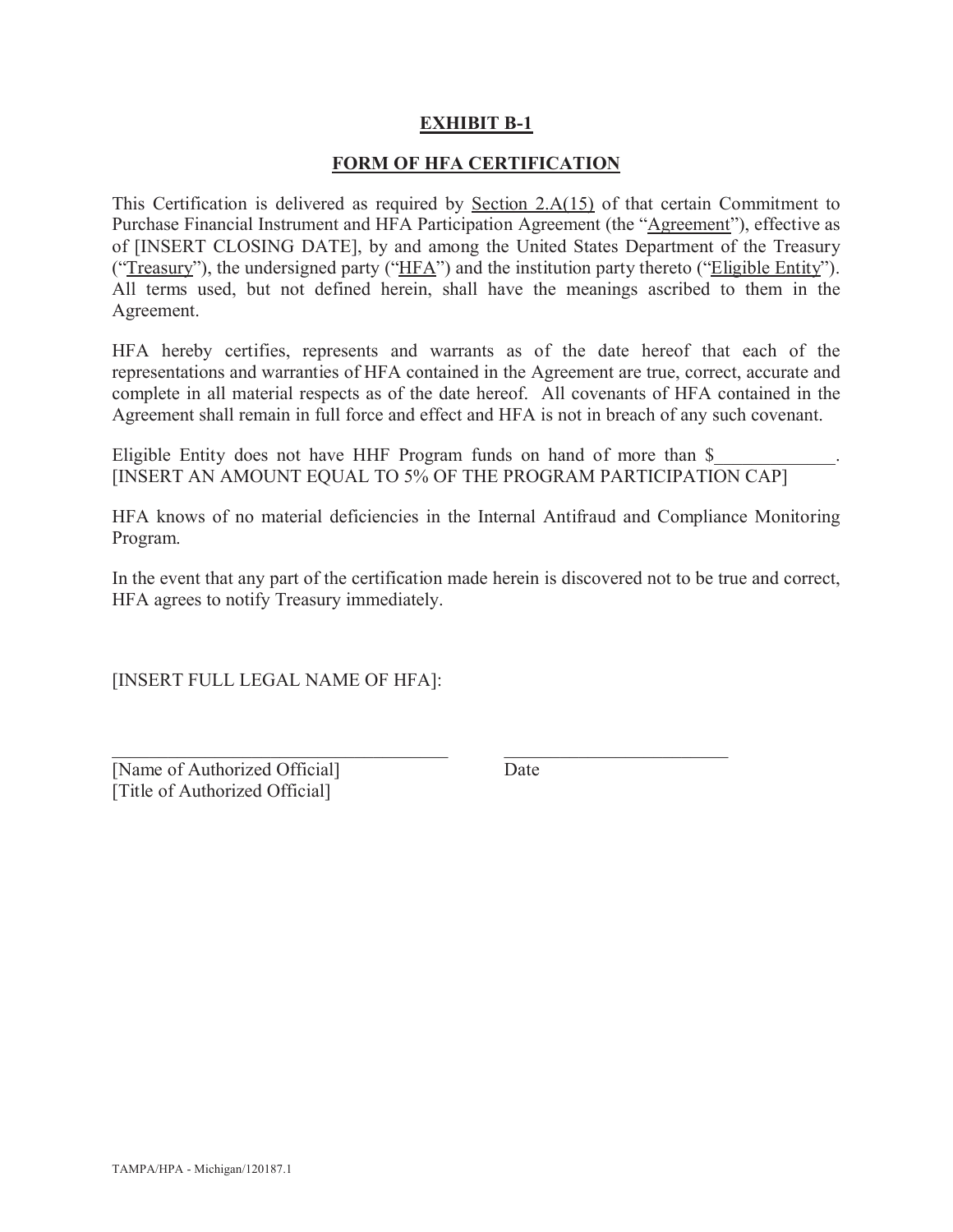### **EXHIBIT B-2**

#### **FORM OF ELIGIBLE ENTITY CERTIFICATION**

This Certification is delivered as required by Section 2.A(15) of the Commitment to Purchase Financial Instrument and HFA Participation Agreement (the "Agreement"), effective as of [INSERT CLOSING DATE], by and among the United States Department of the Treasury ("Treasury"), the party designated as HFA in the Agreement and the undersigned party ("Eligible Entity"). All terms used, but not defined herein, shall have the meanings ascribed to them in the Agreement.

Eligible Entity hereby certifies, represents and warrants as of the date hereof that each of the representations and warranties of Eligible Entity contained in the Agreement are true, correct, accurate and complete in all material respects as of the date hereof. All covenants of Eligible Entity contained in the Agreement shall remain in full force and effect and Eligible Entity is not in breach of any such covenant.

Eligible Entity does not have HHF Program funds on hand of more than  $\$$ [INSERT AN AMOUNT EQUAL TO 5% OF THE PROGRAM PARTICIPATION CAP]

Eligible Entity knows of no material deficiencies in the Internal Control Program or the Internal Antifraud and Compliance Monitoring Program.

In the event that any part of the certification made herein is discovered not to be true and correct, Eligible Entity agrees to notify Treasury immediately.

 $\mathcal{L}_\text{max}$  , and the contribution of the contribution of the contribution of the contribution of the contribution of the contribution of the contribution of the contribution of the contribution of the contribution of t

[INSERT FULL LEGAL NAME OF ELIGIBLE ENTITY]:

[Name of Authorized Official] Date [Title of Authorized Official]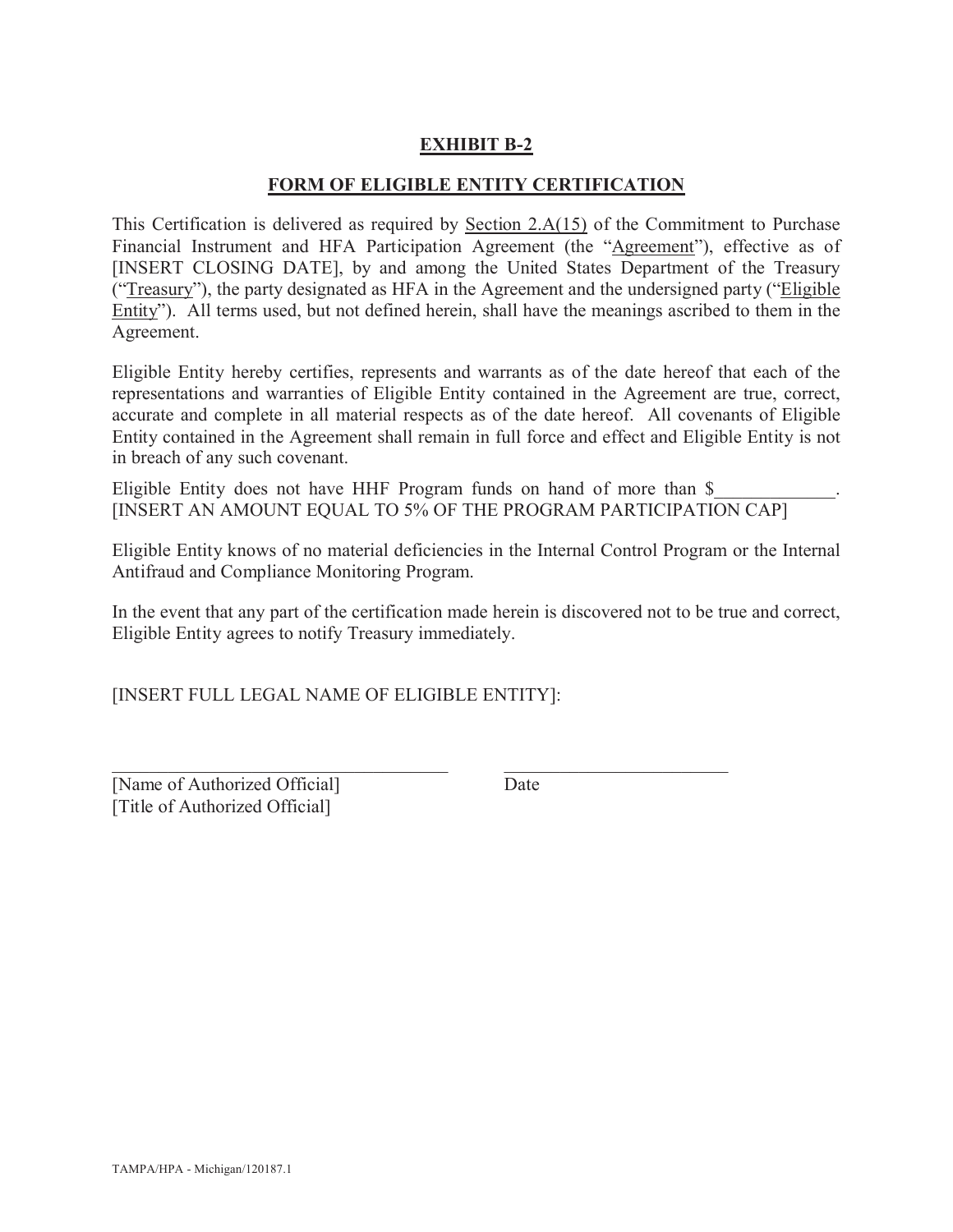#### **EXHIBIT C**

#### **FORM OF CAPITAL DRAW REQUEST**

[insert date]

The Bank of New York Mellon tarpcppclosing@bnymellon.com Attn: Matthew Sabino

The United States Department of the Treasury OFSChiefCounselNotices@do.treas.gov HFAInnovation@do.treas.gov tarp.compliance@do.treas.gov Attention: HFA Hardest Hit Fund

Ladies/Gentlemen:

Reference is made to the Commitment to Purchase Financial Instrument and HFA Participation Agreement dated as of the date set forth on Schedule A thereto (as amended, supplemented or otherwise modified and in effect from time to time, the " $HPA$ ") by and among [insert HFA name] ("HFA"), [insert Eligible Entity name] ("Eligible Entity") and the United States Department of the Treasury ("Treasury"). Reference is also made to the Financial Instrument dated the date set forth on Schedule A to the HPA delivered by Eligible Entity to Treasury (the "Financial Instrument"). Capitalized terms used but not otherwise defined herein shall have the meaning given them in the HPA.

In accordance with Section 3.A. of the HPA, the undersigned Eligible Entity hereby requests that The Bank of New York Mellon ("BNYM"), on behalf of Treasury, disburse the amounts set forth on the attached Capital Draw Schedule as a Capital Draw against the Purchase Price as described in the HPA to Eligible Entity on [insert date] (the "Funding Date").

HFA and Eligible Entity, as applicable, hereby certify to Treasury and BNYM, as of the date hereof and on the Funding Date, that:

- (a) no default or Event of Default has occurred and is continuing as of the date hereof and on the Funding Date [other than ];
- (b) each of the representations and warranties made by HFA and Eligible Entity in the HPA and Financial Instrument are true and correct on and as of such date, as if made on and as of the date hereof and on the Funding Date [other than  $\cdot$ ];
- (c) HFA and Eligible Entity are in compliance with the covenants and other agreements set forth in the HPA and Financial Instrument, which shall remain in full force and effect [other than  $\qquad \qquad$  ];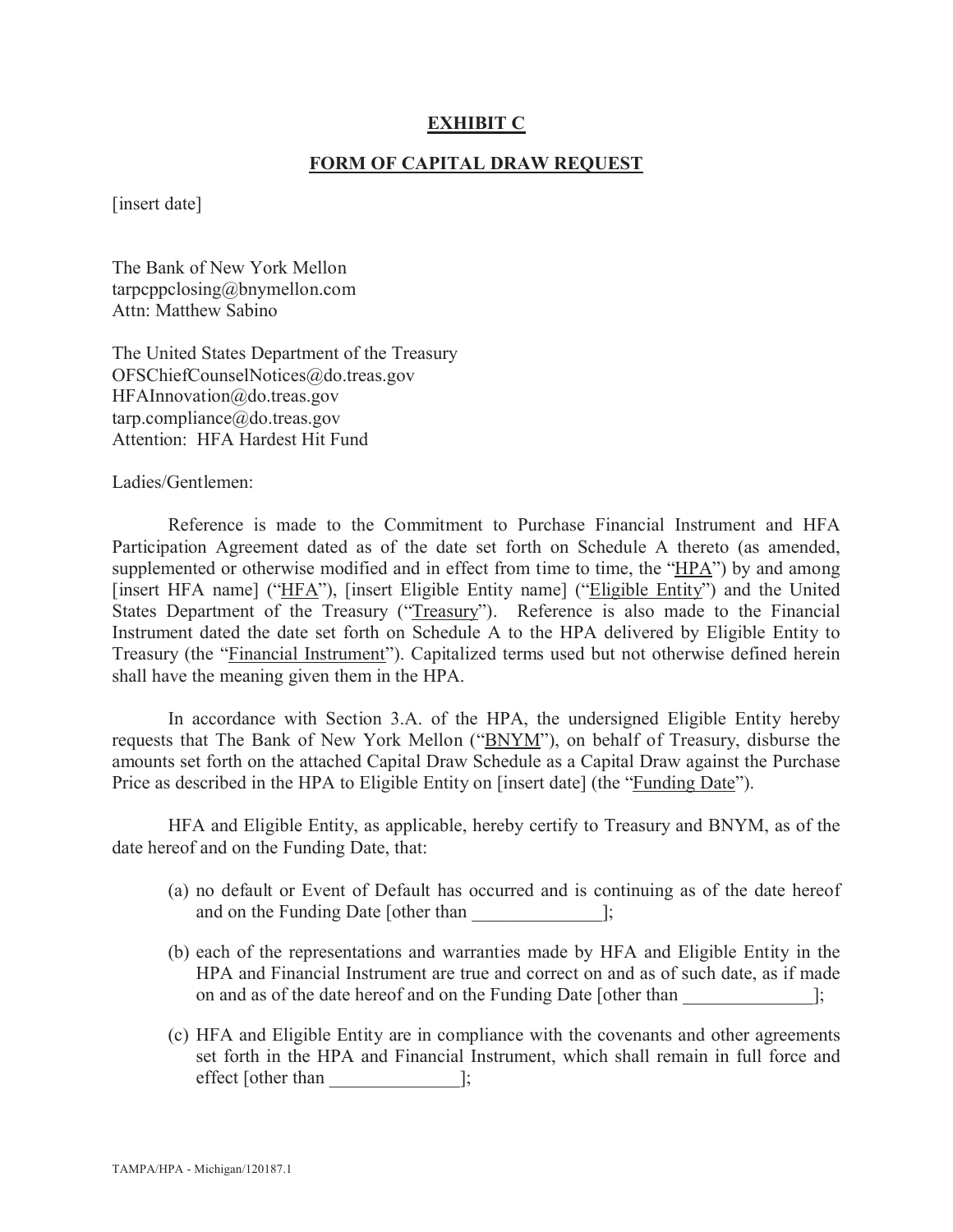- (d) all data and information set forth in this Capital Draw Request, including the Capital Draw Schedule, is true and correct in all respects; and
- (e) to our knowledge, there have been no Acts of Bad Faith by any HHF Recipient [other  $than$  ].

In the event that any part of the certification made herein is discovered not to be true and correct after the date hereof, HFA or Eligible Entity, as applicable, shall notify Treasury immediately.

[INSERT FULL LEGAL NAME OF HFA]

[Name of Authorized Official] [Title of Authorized Official]

[INSERT FULL LEGAL NAME OF ELIGIBLE ENTITY]

[Name of Authorized Official] [Title of Authorized Official]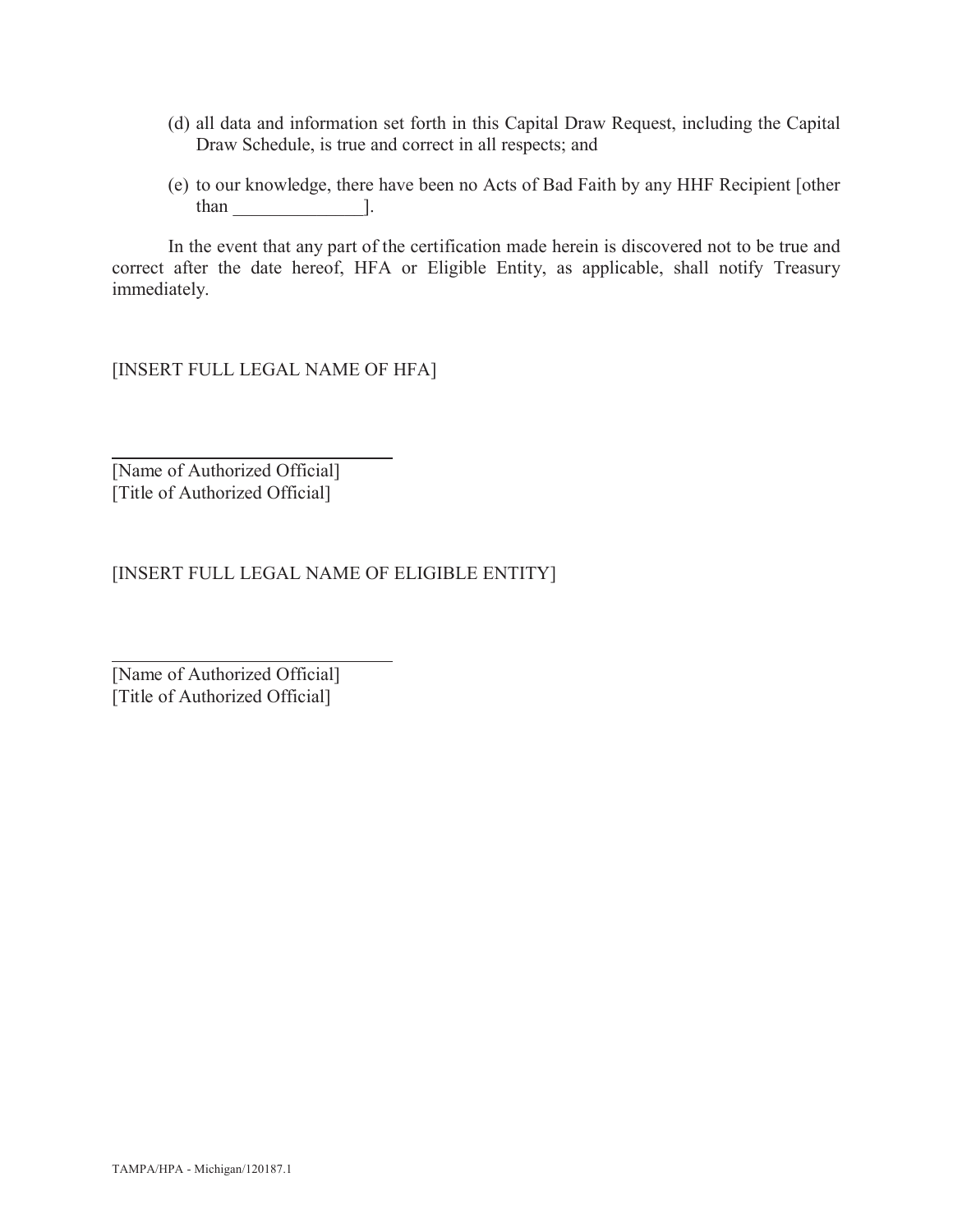## **CAPITAL DRAW SCHEDULE**

| Capital Draw Request for:                                                                                  |               |
|------------------------------------------------------------------------------------------------------------|---------------|
| Program                                                                                                    | $\mathbb{S}$  |
| Program                                                                                                    | \$            |
| Program                                                                                                    | \$            |
| Permitted Administrative Expenses                                                                          | $\mathbb{S}$  |
| <b>Total Capital Draw Request</b>                                                                          | $\mathcal{S}$ |
| Total Capital Draw Request as a Percentage of Program Participation Cap <sup>1</sup> :                     | $\frac{0}{0}$ |
|                                                                                                            |               |
| Total Purchase Price funded to date, including current Capital Draw:                                       | $\mathbb{S}$  |
|                                                                                                            |               |
| Program Participation Cap:                                                                                 | \$            |
|                                                                                                            |               |
| Program Funds Remaining:                                                                                   | \$            |
|                                                                                                            |               |
| Amount of HHF Program funds on hand prior to this Capital Draw:                                            | \$            |
|                                                                                                            |               |
| HHF Program funds on hand prior to this Capital Draw as a Percentage of<br>Program Participation $Cap^2$ : | $\frac{0}{0}$ |
|                                                                                                            |               |

<sup>1</sup> May not be less than 2.5% nor exceed 20%.

 $2^{2}$  May not exceed 5.0% on the date of submission of the Draw Request.

**Depository Account Information/Wire Instructions for payment of Capital Draw:**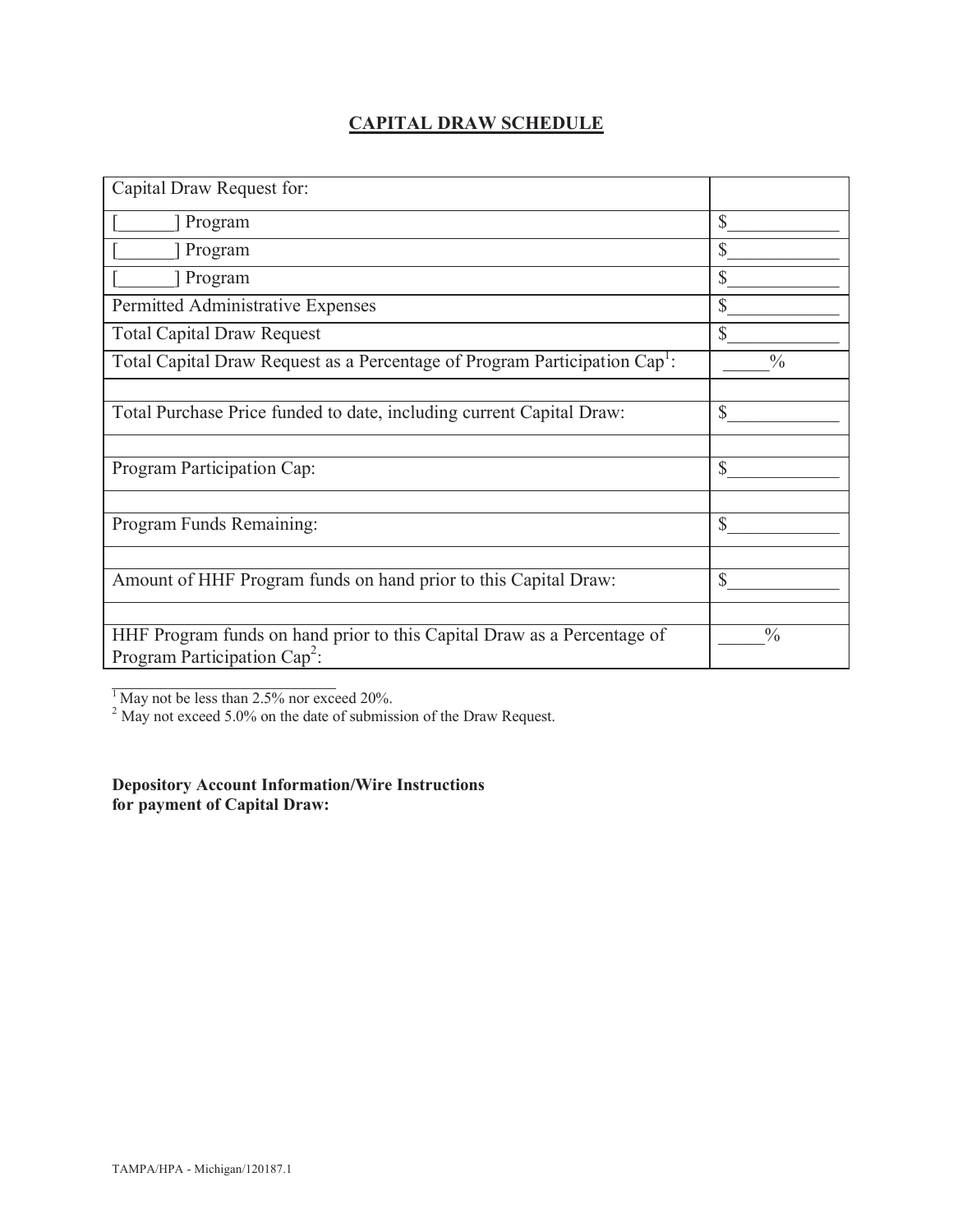### **EXHIBIT D-1**

### **FORM OF LEGAL OPINION - HFA**

#### [Customary introduction/qualifications]

1. HFA has been duly created and is validly existing as a metal under the laws of the State of \_\_\_\_\_\_\_\_\_.

2. HFA has duly authorized the execution and delivery of the Agreement, and no further approval or authorization is required by HFA.

3. HFA has the power and authority to execute and deliver the Agreement and to perform its obligations thereunder.

4. The Agreement has been duly executed and delivered by HFA and, assuming due authorization, execution and delivery by the other parties thereto, constitutes a valid, legal and binding obligation of HFA, enforceable against HFA in accordance with its terms, except as the same may be limited by applicable bankruptcy, insolvency, reorganization, moratorium or similar laws affecting the enforcement of creditors' rights generally and general equitable principles, regardless of whether such enforceability is considered in a proceeding at law or in equity.

5. The execution and delivery by HFA of the Agreement and the performance by HFA of its obligations thereunder do not and will not: (i) violate the [organizational documents/Enabling Act] of HFA, (ii) to the best of our knowledge, after due inquiry, constitute a breach of or a default under any agreements or other instruments to which HFA is a party, (iii) to the best of our knowledge, after due inquiry, violate any judgment, decree or order of any court or administrative tribunal to which HFA is subject, or (iv) violate any Applicable Laws.

6. No consent, approval, authorization or other action by, or filing or registration with, any governmental authority of the United States or the State of \_\_\_\_\_\_\_\_\_\_ or any other entity having jurisdiction over HFA is required to be obtained prior to the execution and delivery of the Agreement or to perform the obligations contemplated thereby other than those consents, approvals, authorizations, filings, actions and registrations which have been obtained as of the date hereof.

7. HFA has obtained all necessary permits and licenses to perform its obligations under the Agreement.

8. There is no action, suit or proceeding, at law or in equity, or by or before any court or governmental agency, now pending or, to our knowledge, overtly threatened in writing against HFA that challenges the validity or enforceability of, or that seeks to enjoin the performance of, or seeks damages with respect to the Agreements or any of HFA's obligations thereunder.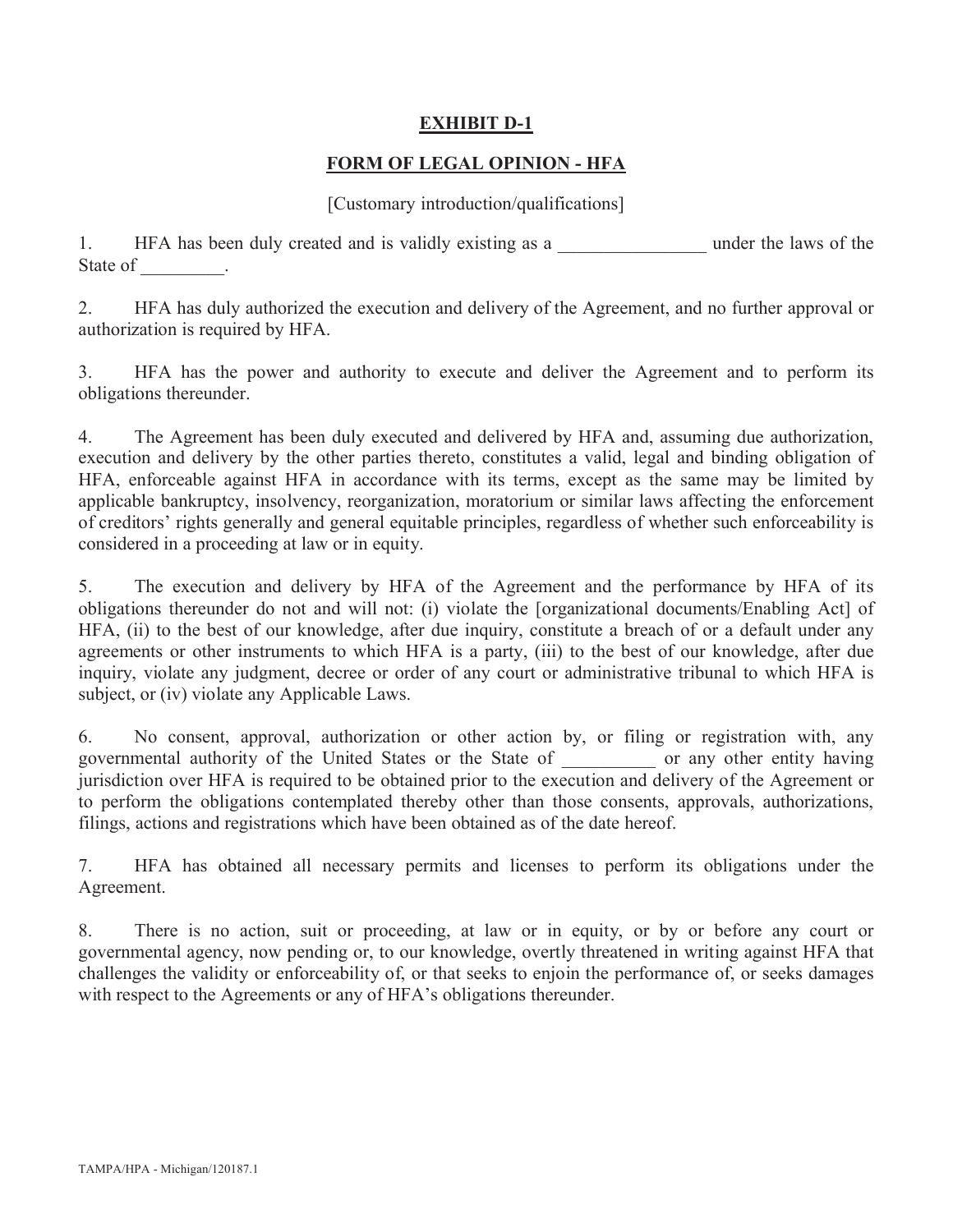### **EXHIBIT D-2**

### **FORM OF LEGAL OPINION - ELIGIBLE ENTITY**

#### [Customary introduction/qualifications]

1. Eligible Entity has been duly incorporated and is validly existing as a measural and and is in good standing under the laws of the State of  $\qquad \qquad$ .

2. Eligible Entity has duly authorized the execution and delivery of the Agreement and the Financial Instrument by all necessary [corporate] action, and no further approval or authorization is required by Eligible Entity.

3. Eligible Entity has the power and authority to execute and deliver the Agreement and the Financial Instrument and to perform its obligations thereunder.

4. Each of the Agreement and the Financial Instrument has been duly executed and delivered by Eligible Entity and, assuming due authorization, execution and delivery by the other parties thereto, each constitutes a valid, legal and binding obligation of Eligible Entity, enforceable against Eligible Entity in accordance with its terms, except as the same may be limited by applicable bankruptcy, insolvency, reorganization, moratorium or similar laws affecting the enforcement of creditors' rights generally and general equitable principles, regardless of whether such enforceability is considered in a proceeding at law or in equity.

5. The execution and delivery by Eligible Entity of the Agreement and the Financial Instrument and the performance by Eligible Entity of its obligations thereunder do not and will not: (i) violate the [organizational documents] of Eligible Entity, (ii) to the best of our knowledge, after due inquiry, constitute a breach of or a default under any agreements or other instruments to which Eligible Entity is a party, (iii) to the best of our knowledge, after due inquiry, violate any judgment, decree or order of any court or administrative tribunal to which Eligible Entity is subject, or (iv) violate any Applicable Laws.

6. No consent, approval, authorization or other action by, or filing or registration with, any governmental authority of the United States or the State of \_\_\_\_\_\_\_\_\_\_ or any other entity having jurisdiction over Eligible Entity is required to be obtained prior to the execution and delivery of the Agreement and the Financial Instrument or to perform the Services contemplated thereby other than those consents, approvals, authorizations, filings, actions and registrations which have been obtained as of the date hereof.

7. Eligible Entity has obtained all necessary permits and licenses to perform the Services it is obligated to perform under the Agreement.

8. There is no action, suit or proceeding, at law or in equity, or by or before any court or governmental agency, now pending or, to our knowledge, overtly threatened in writing against Eligible Entity that challenges the validity or enforceability of, or that seeks to enjoin the performance of, or seeks damages with respect to, the Agreement, the Financial Instrument or the Services.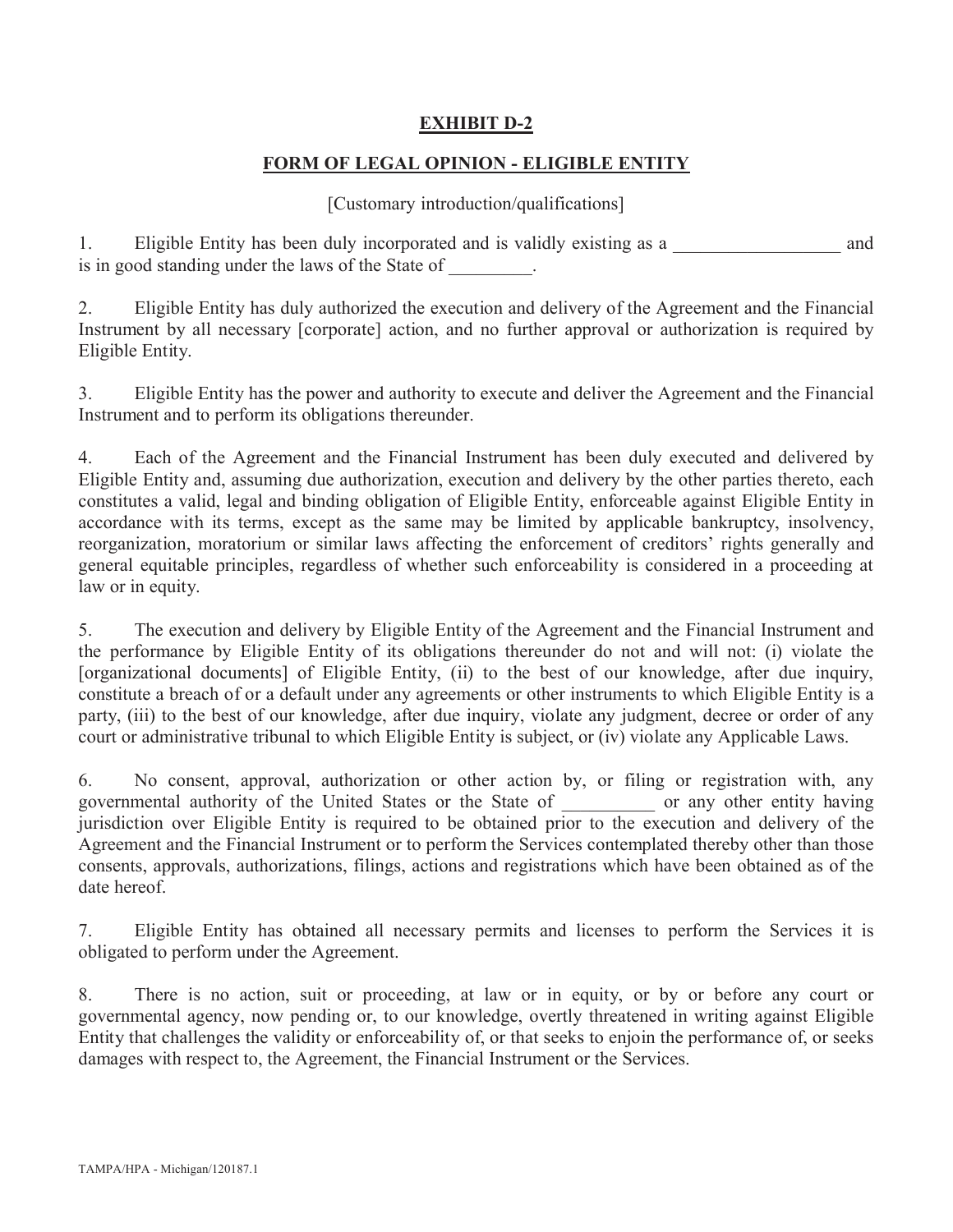#### SCHEDULE A

#### **BASIC INFORMATION**

Eligible Entity Information:<br>Name of the Eligible Entity:

Michigan Homeowner Assistance Nonprofit Housing Corporation

Corporate or other organizational fonn: Domestic Nonprofit Corporation

Jurisdiction of organization:

State of Michigan

Notice Infonnation:

HFA Information: Name of HFA:

Organizational fonn:

Date of Application:

Notice Information:

Michigan State Housing Development Authority

Public body corporate and politic of the State of Michigan

April 14, 2010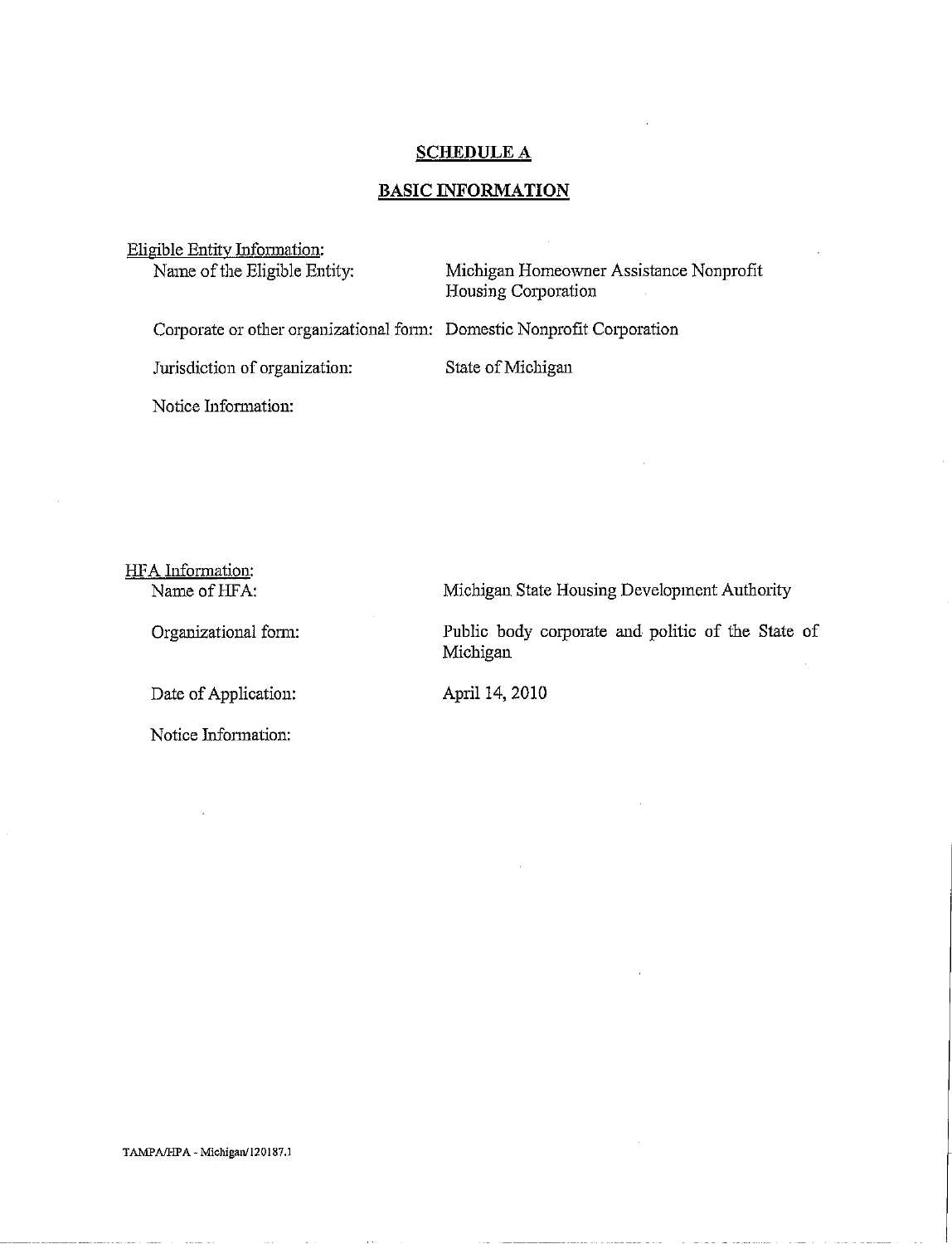Program Participation Cap: \$154,500,000

Closing Date: June 23, 2010

|  | Eligible Entity Depository Account Information: | $S_6$ |
|--|-------------------------------------------------|-------|
|  |                                                 |       |

ee account information set forth in the Account Control Agreement between Treasury and Eligible Entity regarding the HHF Program.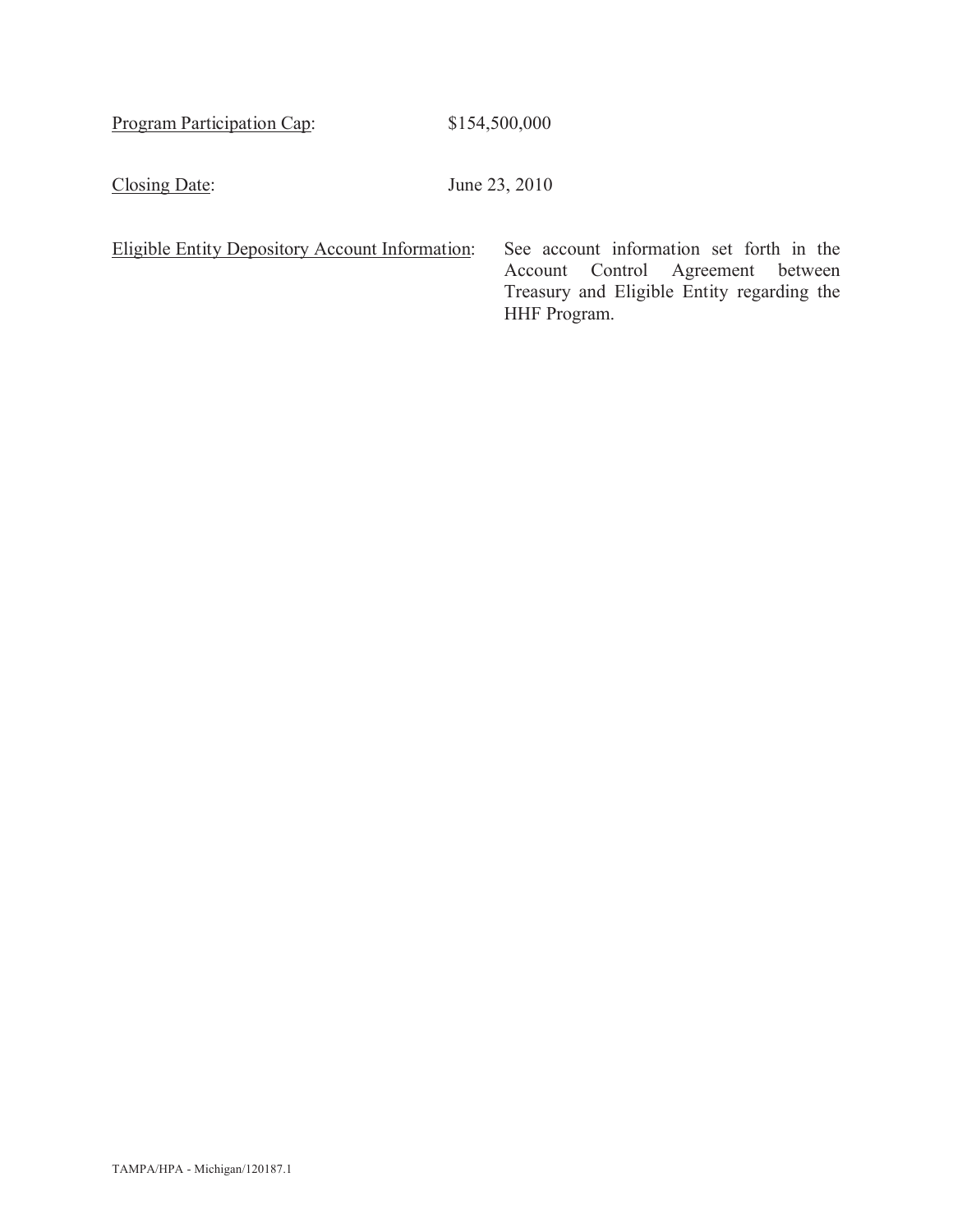#### **SCHEDULE B**

#### **SERVICE SCHEDULES**

The attached Service Schedules (numbered sequentially as Service Schedule B-1, Service Schedule B-2, et. seq.) together comprise Schedule B to that certain Commitment to Purchase Financial Instrument and HFA Participation Agreement, entered into as of the Effective Date, by and among the United States Department of the Treasury and the undersigned parties.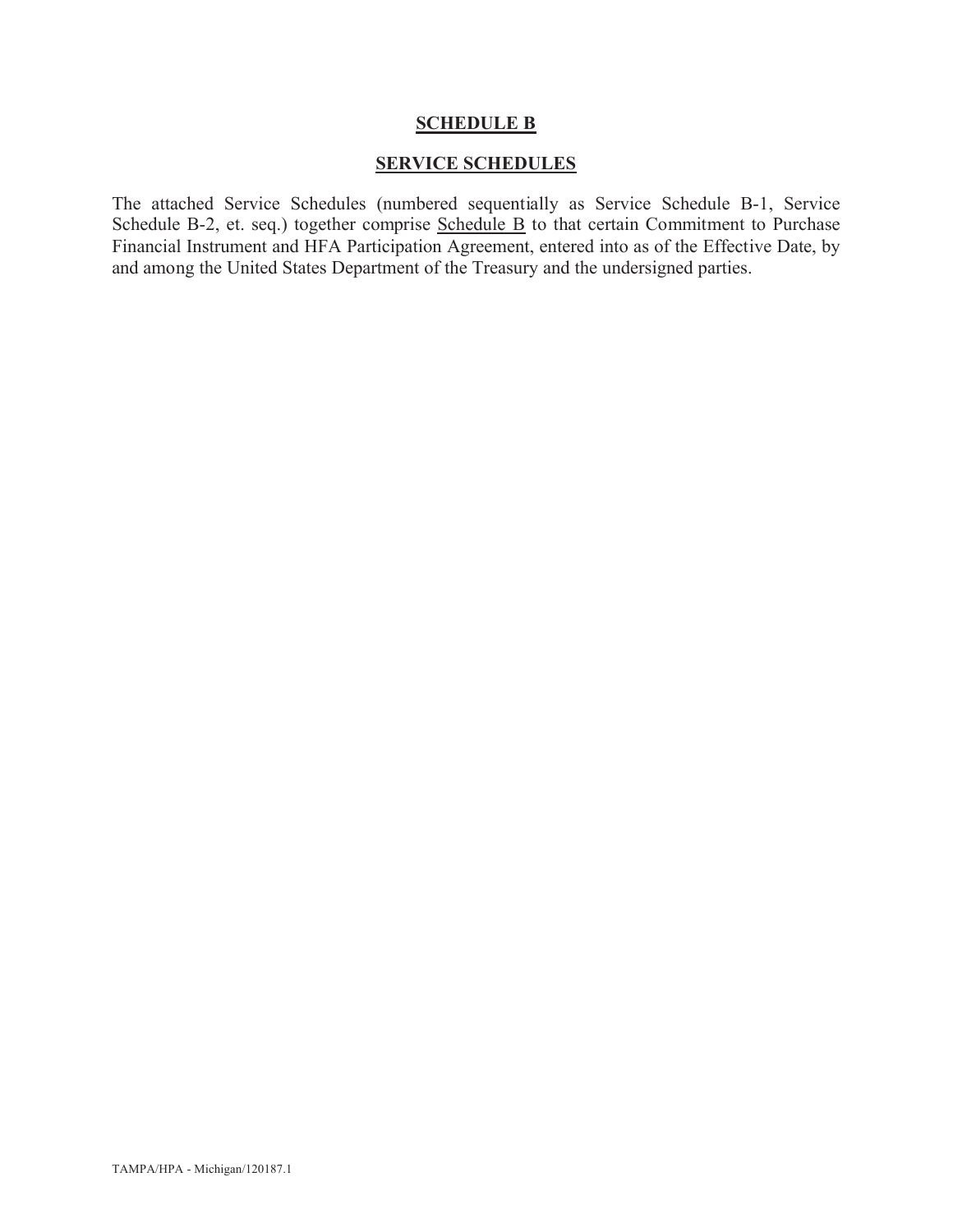### **SERVICE SCHEDULE B-1**

## **Michigan State Housing Development Authority**

#### **PRINCIPAL CURTAILMENT PROGRAM Summary Guidelines**

|    | 1. Program Overview         | The Principal Curtailment Program will provide a one-time                                                                      |  |
|----|-----------------------------|--------------------------------------------------------------------------------------------------------------------------------|--|
|    |                             | matching fund of up to \$10,000 to homeowners seeking to                                                                       |  |
|    |                             | modify their loans. The Lender/Servicer must agree to provide                                                                  |  |
|    |                             | matching forgiveness of principal overhang and to modify the                                                                   |  |
|    |                             | reduced loan balance.                                                                                                          |  |
|    | 2. Program Goals            | The Principal Curtailment will prevent avoidable foreclosures by                                                               |  |
|    |                             | helping homeowners who currently cannot refinance or modify                                                                    |  |
|    |                             | their mortgages due to negative equity positions. Homeowners                                                                   |  |
|    |                             | will benefit from both a restructured loan payment and the                                                                     |  |
|    |                             | reduction in principal balance, reducing monthly payments and                                                                  |  |
|    |                             | increasing sustainability.                                                                                                     |  |
| 3. | <b>Target</b>               | The Authority does not anticipate targeting this assistance on a                                                               |  |
|    | <b>Population/Areas</b>     | geographic basis, nor have we anticipated targeting specific                                                                   |  |
|    |                             | income limits. However, in practical terms this program will                                                                   |  |
|    |                             | most likely assist working and middle-income families although                                                                 |  |
|    |                             | there are no hard income limits.                                                                                               |  |
|    |                             | \$30.4 million.                                                                                                                |  |
|    | 4. Program Allocation       |                                                                                                                                |  |
|    | (Excluding                  |                                                                                                                                |  |
|    | <b>Administrative</b>       |                                                                                                                                |  |
|    | <b>Expenses</b> )           |                                                                                                                                |  |
|    |                             |                                                                                                                                |  |
|    |                             |                                                                                                                                |  |
|    | 5. Borrower Eligibility     | Homeowners presently having severe negative equity, greater or                                                                 |  |
|    | <b>Criteria</b>             | equal to 115% of Combined Loan to Value (CLTV), and need                                                                       |  |
|    |                             | principal curtailment in order to reach a sustainable mortgage                                                                 |  |
|    |                             | payment. Homeowners will be required to provide a financial                                                                    |  |
|    |                             | hardship affidavit. First mortgage LTV may not be reduced                                                                      |  |
|    |                             | below 100%. The Lender will determine homeowners'                                                                              |  |
|    |                             | qualifying ratios for eligibility according to their own                                                                       |  |
|    |                             | standardized modification guidelines; housing ratios should not                                                                |  |
|    |                             | exceed 31%. The Lender will transmit eligible homeowner data                                                                   |  |
|    |                             | to the Authority for review, and agree to match MSHDA's                                                                        |  |
|    |                             | assistance dollar for dollar towards principal curtailment.                                                                    |  |
|    |                             | Awarded funds will be remitted to Lender to be applied towards                                                                 |  |
|    |                             | only the outstanding principal, on either $1st$ or $2nd$ mortgage.                                                             |  |
|    |                             | Lender to supply evidence to the Authority that funds were                                                                     |  |
|    |                             | applied as approved. Hardest-Hit funds will be available on a                                                                  |  |
|    |                             | first come, first serve basis.                                                                                                 |  |
|    | 6. Property/Loan            | The homeowner must currently occupy the property as his/her                                                                    |  |
|    | <b>Eligibility Criteria</b> | primary residence, and must be located within the state of<br>Michigan. Eligible structures to include single-family, attached |  |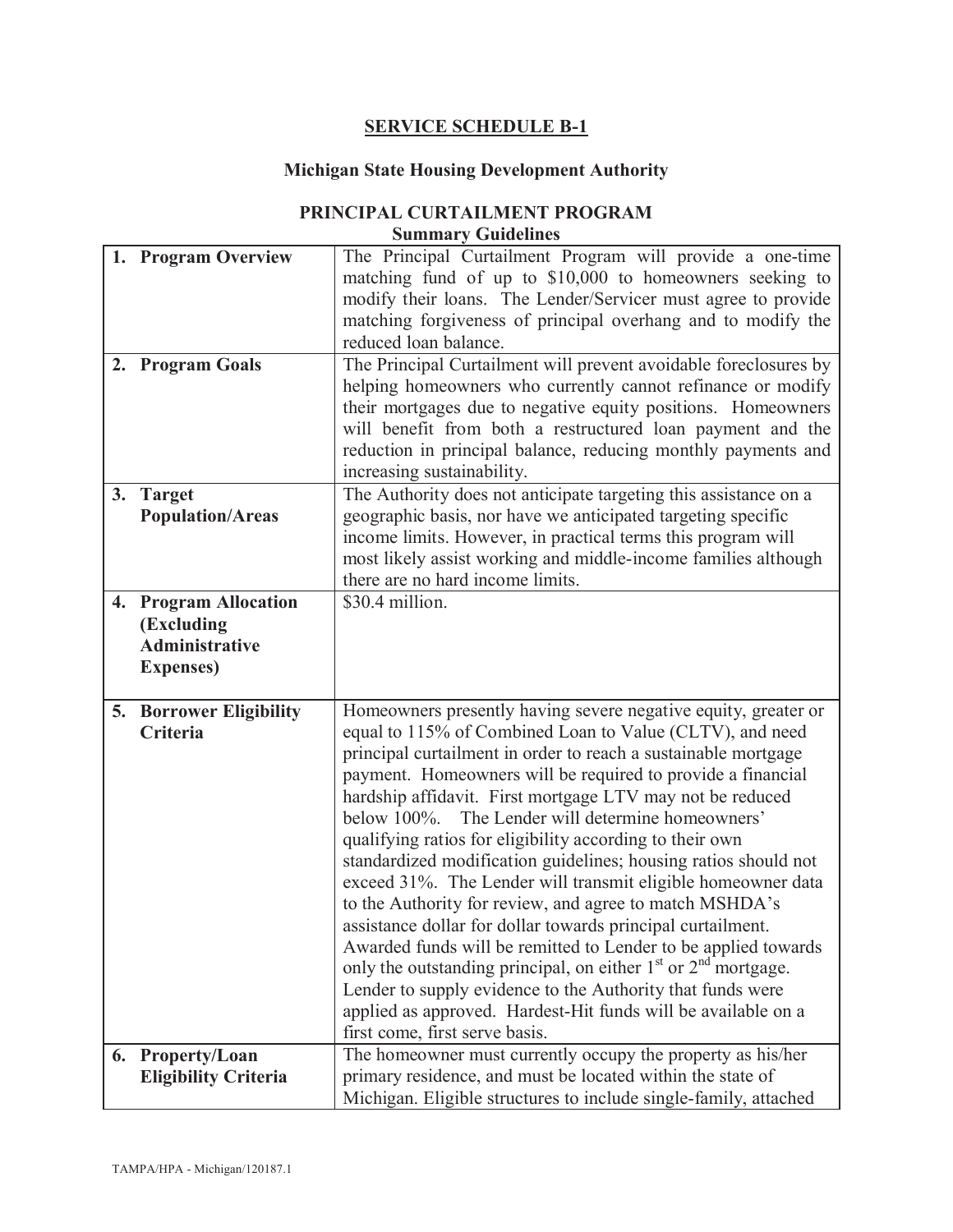|                                                                  | or detached, or manufactured homes on a permanent foundation<br>attached to real property. Existing mortgage loan balance must                                                                                                                                                                                                                                                                                                                                                                                                                                                                                                                                                                                                   |  |
|------------------------------------------------------------------|----------------------------------------------------------------------------------------------------------------------------------------------------------------------------------------------------------------------------------------------------------------------------------------------------------------------------------------------------------------------------------------------------------------------------------------------------------------------------------------------------------------------------------------------------------------------------------------------------------------------------------------------------------------------------------------------------------------------------------|--|
|                                                                  | be equal to or less than \$729,250.                                                                                                                                                                                                                                                                                                                                                                                                                                                                                                                                                                                                                                                                                              |  |
| <b>Program Exclusions</b><br>7.                                  | Second homes or investment properties. Homeowners with<br>liquid cash reserves exceeding 3 months PITI.                                                                                                                                                                                                                                                                                                                                                                                                                                                                                                                                                                                                                          |  |
| 8. Structure of Assistance                                       | Homeowners receiving MSHDA award will execute a secured<br>subordinate lien mortgage and note in favor of the Eligible<br>Entity. Loan will be 0%, non-amortizing loan, forgivable over a<br>5 year term at 20% per year, which will be due on sale or<br>transfer of the property, or when the property ceases to be the<br>principal residence of the homeowner, or if the mortgagor repays<br>in full any mortgage loan encumbering the property, no other<br>principal payments on the loans are due. Repayment of funds<br>will be re-invested back into new homeowner awards. Mortgage<br>will be recorded through public records and ongoing monitoring,<br>repayments and discharges will be conducted by the Authority. |  |
| 9. Per Household<br><b>Assistance</b>                            | Maximum of \$10,000 per household with a minimum 1:1 match<br>from the Lender.                                                                                                                                                                                                                                                                                                                                                                                                                                                                                                                                                                                                                                                   |  |
| <b>10. Duration of Assistance</b>                                | One time assistance to homeowner paid directly to<br>Lender/Servicer for application towards principal curtailment.                                                                                                                                                                                                                                                                                                                                                                                                                                                                                                                                                                                                              |  |
| 11. Estimated Number of<br>Participating<br><b>Households</b>    | 3,044 households could be served under this program if they all<br>receive the maximum funding amount of \$10,000.                                                                                                                                                                                                                                                                                                                                                                                                                                                                                                                                                                                                               |  |
| 12. Program Inception/<br><b>Duration</b>                        | This Program will be available to homeowners within two<br>months after approval by Treasury and will last up to three years.<br>However, based on the overwhelming need, funds allocated to<br>this Program will likely be exhausted second quarter 2012.                                                                                                                                                                                                                                                                                                                                                                                                                                                                       |  |
| 13. Program Interactions<br>with Other HFA<br><b>Programs</b>    | Homeowners will only be eligible for one MSHDA HHF<br>Program. MSHDA owned and serviced loans are eligible for<br>this program.                                                                                                                                                                                                                                                                                                                                                                                                                                                                                                                                                                                                  |  |
| <b>14. Program Interactions</b><br>with HAMP                     | Lender/Servicer will analyze homeowners' request for loan<br>workout and offer the best possible solution to provide for long<br>term sustainability. Some homeowners are given HAMP<br>modifications, yet many will not qualify due to inability to reach<br>a sustainable mortgage payment or 31% ratio without making a<br>principal curtailment. This program, with the Lender's 1:1<br>match, may make it possible. This assistance is available for<br>non-HAMP loans as well.                                                                                                                                                                                                                                             |  |
| 15. Program Leverage<br>with Other Financial<br><b>Resources</b> | Existing Lender/Servicer will be required to match HHF<br>Program funds 1:1. The matching funds will be paid at closing.                                                                                                                                                                                                                                                                                                                                                                                                                                                                                                                                                                                                         |  |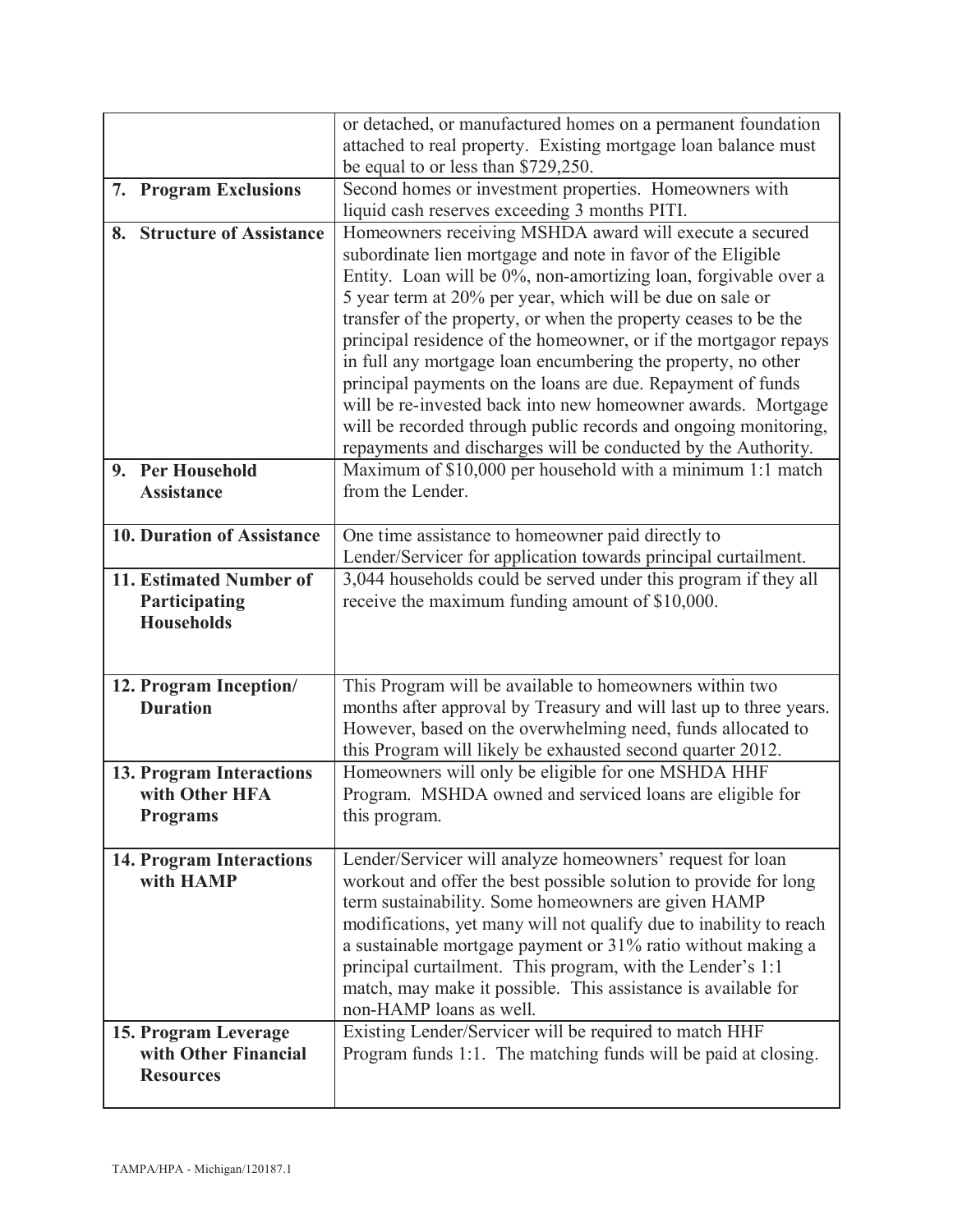## **SERVICE SCHEDULE B-2**

## **Michigan State Housing Development Authority**

## **LOAN RESCUE PROGRAM**

# **Summary Guidelines**

|    | 1. Program Overview            | Whether it was a divorce, a serious illness, or a recent period of |
|----|--------------------------------|--------------------------------------------------------------------|
|    |                                | unemployment, many Michigan families have encountered some         |
|    |                                | significant obstacle in their lives that resulted in mortgage      |
|    |                                | delinquency. This program will provide up to \$5,000 in            |
|    |                                | assistance to households who can now sustain homeownership,        |
|    |                                | catch up on delinquent payments and avoid foreclosure.             |
|    | 2. Program Goals               | This program will prevent avoidable foreclosures by putting        |
|    |                                | homeowners, who otherwise are on the brink of foreclosure, but     |
|    |                                | can now afford to sustain homeownership, back on solid footing     |
|    |                                | without increasing their indebtedness. In so doing, the program    |
|    |                                | will stem the oversupply of foreclosed homes and short sales that  |
|    |                                | dominate many markets and help stabilize the broader housing       |
|    |                                | market in Michigan.                                                |
| 3. | <b>Target</b>                  | The Authority does not anticipate targeting this assistance on a   |
|    | <b>Population/Areas</b>        | geographic basis, nor have we anticipated targeting specific       |
|    |                                | income limits. However, in practical terms this program will       |
|    |                                | most likely assist working and middle-income families although     |
|    |                                | there are no hard income limits.                                   |
| 4. | <b>Program Allocation</b>      | \$15.5 million.                                                    |
|    | (Excluding                     |                                                                    |
|    | <b>Administrative</b>          |                                                                    |
|    | <b>Expenses</b> )              |                                                                    |
|    |                                |                                                                    |
|    | <b>5. Borrower Eligibility</b> | Homeowners must be able to document a "recovery" from a one-       |
|    | Criteria                       | time crisis and have the future ability to sustain their current   |
|    |                                | mortgage. Homeowners will be required to provide a financial       |
|    |                                | hardship affidavit. The Lender/Servicer will determine             |
|    |                                | homeowners qualifying ratios for eligibility according to their    |
|    |                                | own standardized modification guidelines, i.e. HAMP, FDIC,         |
|    |                                | etc. The Lender will transmit eligible homeowner data to the       |
|    |                                | Authority for review, confirmation that homeowner has              |
|    |                                | overcome the one-time crisis and is back on track with             |
|    |                                | successful payments. Housing ratio should not exceed 31% after     |
|    |                                | approved modification. Award funds will be remitted to Lender      |
|    |                                | for application to arrearage on homeowner's loan. Proof to be      |
|    |                                | supplied to the Authority that funds were applied and account      |
|    |                                | brought current. Hardest-Hit funds will be available on a first    |
|    |                                | come, first serve basis.                                           |
|    | 6. Property/Loan               | The homeowner must currently occupy the property as his/her        |
|    |                                | primary residence, and must be located within the state of         |
|    |                                |                                                                    |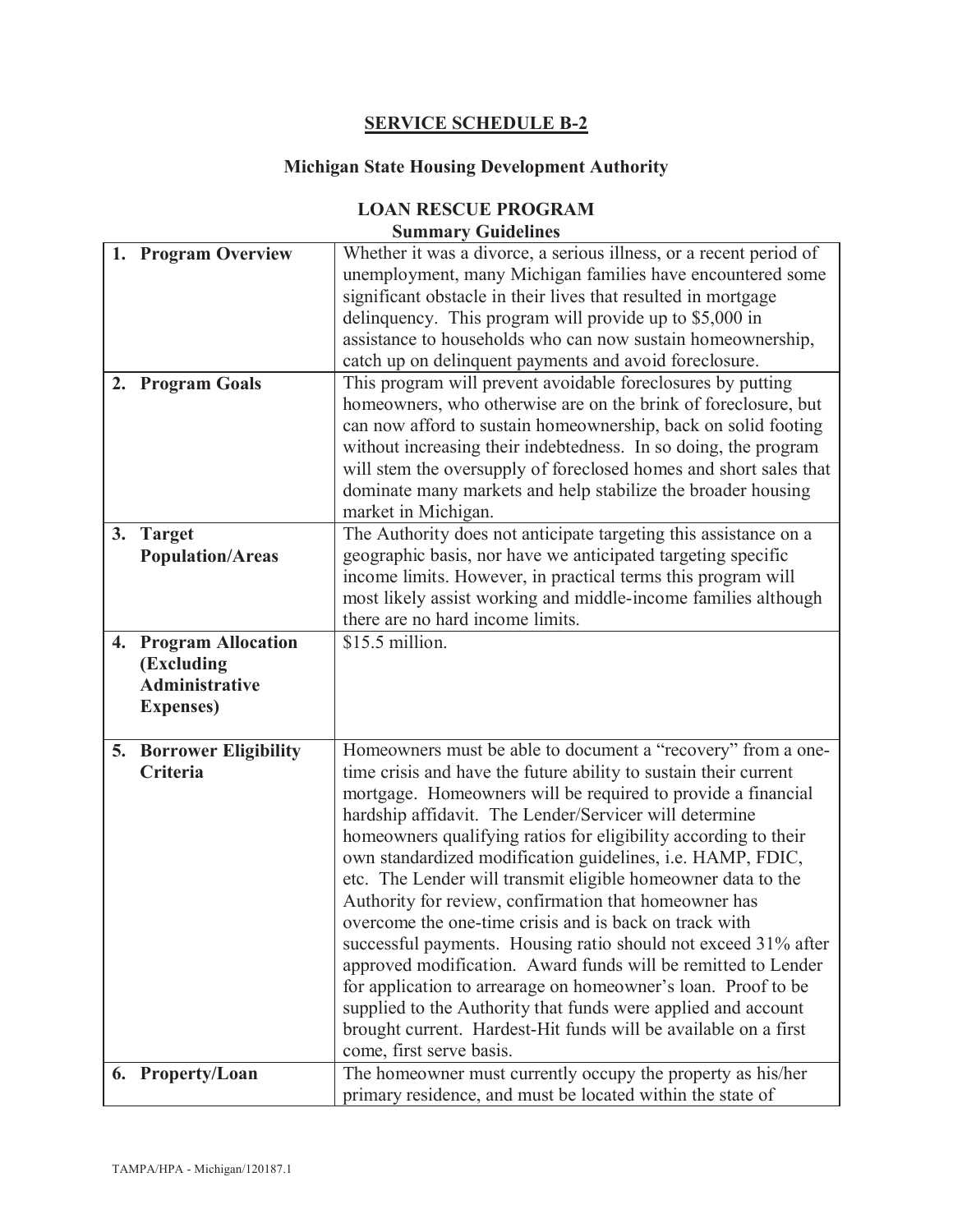| <b>Eligibility Criteria</b>        | Michigan. Eligible structures to include single-family, attached                                                     |  |
|------------------------------------|----------------------------------------------------------------------------------------------------------------------|--|
|                                    | or detached, or manufactured homes on a permanent foundation                                                         |  |
|                                    | attached to real property. Existing mortgage loan balance must                                                       |  |
|                                    | be equal to or less than \$729,250.                                                                                  |  |
| 7. Program Exclusions              | Second homes or investment properties. Homeowners with<br>liquid cash reserves exceeding 3 months PITI.              |  |
| 8. Structure of Assistance         | Homeowners receiving award will execute a secured subordinate                                                        |  |
|                                    | lien mortgage and note in favor of the Eligible Entity. Loan will                                                    |  |
|                                    | be 0%, non-amortizing loan, forgivable over a 5 year term at                                                         |  |
|                                    | 20% per year, which will be due on sale or transfer of the                                                           |  |
|                                    | property, or when the property ceases to be the principal                                                            |  |
|                                    | residence of the homeowner, or if the mortgagor repays in full                                                       |  |
|                                    | any mortgage loan encumbering the property, no other principal                                                       |  |
|                                    | payments on the loan are due. Repayment of funds will be re-                                                         |  |
|                                    | invested back into new homeowner awards. Mortgage will be<br>recorded through public records and ongoing monitoring, |  |
|                                    | repayments and discharges will be conducted by the Authority.                                                        |  |
| 9. Per Household                   | One time award up to \$5,000 per household.                                                                          |  |
| <b>Assistance</b>                  |                                                                                                                      |  |
|                                    |                                                                                                                      |  |
| <b>10. Duration of Assistance</b>  | One time assistance to homeowner, paid directly to                                                                   |  |
|                                    | Lender/Servicer for application towards arrearage on                                                                 |  |
|                                    | homeowners' account.                                                                                                 |  |
| 11. Estimated Number of            | Based upon maximum program funding of \$5,000 per                                                                    |  |
| Participating<br><b>Households</b> | household, 3,090 households may be assisted.                                                                         |  |
|                                    |                                                                                                                      |  |
| 12. Program                        | This Program will be available to homeowners within two                                                              |  |
| <b>Inception/Duration</b>          | months after approval by Treasury and will last up to three years.                                                   |  |
|                                    | However, based on the overwhelming need, funds allocated to                                                          |  |
|                                    | this Program will likely be exhausted second quarter 2012.                                                           |  |
| 13. Program Interactions           | Homeowners will only be eligible for one MSHDA HHF                                                                   |  |
| with Other HFA<br><b>Programs</b>  | Program. MSHDA owned and serviced loans are eligible for<br>this program.                                            |  |
|                                    |                                                                                                                      |  |
| <b>14. Program Interactions</b>    | Lender/Servicer will analyze homeowners' request for loan                                                            |  |
| with HAMP                          | workout and offer the best possible solution to provide long term                                                    |  |
|                                    | sustainability. Some homeowners are given HAMP                                                                       |  |
|                                    | modifications, yet some may not qualify due to adding the                                                            |  |
|                                    | delinquency to the balance and not being able to reach a 31%                                                         |  |
|                                    | ratio; this program may help. This assistance is also available<br>for non-HAMP loans.                               |  |
| 15. Program Leverage               | None.                                                                                                                |  |
| with Other Financial               |                                                                                                                      |  |
| <b>Resources</b>                   |                                                                                                                      |  |
|                                    |                                                                                                                      |  |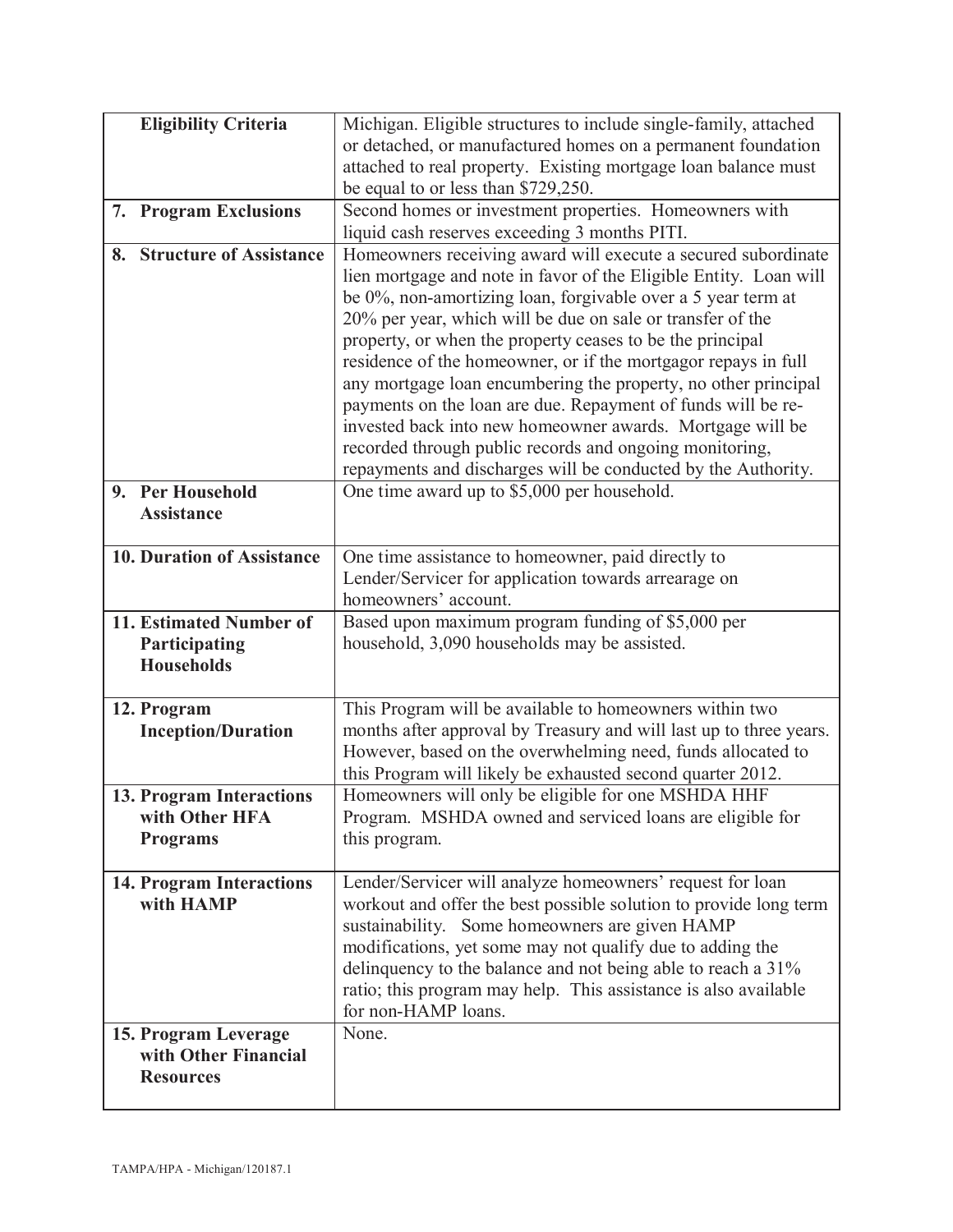### **SERVICE SCHEDULE B-3**

#### **Michigan State Housing Development Authority**

# **UNEMPLOYMENT MORTGAGE SUBSIDY PROGRAM**

**Summary Guidelines 1. Program Overview** MSHDA is partnering with financial institutions to directly provide funds to subsidize an eligible borrower's current or modified mortgage payment. This one-time fund will assist the borrower in retaining homeownership by subsidizing 50% or \$750 (whichever is less) of their mortgage payments during their time of unemployment. The assistance will not exceed a total of 12 consecutive months or \$9,000. Homeowners will continue to be responsible for the remaining 50% of their monthly payment. **2. Program Goals** Provide mortgage payment assistance to Michigan unemployed residents, helping them remain successful with homeownership. **3. Target Population/Areas** The Authority does not anticipate targeting this assistance on a geographic basis, nor have we anticipated specific hard income limits. However, in practical terms this program will most likely assist working and middle-income families although there are no hard income limits. **4. Program Allocation (Excluding Administrative Expenses)**  $$99.8$  million **5. Borrower Eligibility Criteria** Homeowners who have lost their job and qualify to receive unemployment benefits will apply for assistance to their Lender/Servicer. Homeowners will be required to provide a financial hardship affidavit. The Lender/Servicer will determine borrower's qualifying ratios for eligibility according to their own standardized modification guidelines, i.e. HAMP, FDIC, etc. The Lender will transmit eligible homeowner data to the Authority for review and confirmation that unemployment benefits are being received. The Authority will communicate approval to the Lender. Housing ratios will not be permitted to exceed 31%; this assistance will not be permitted to reduce housing ratio below 31%. Hardest-Hit funds will be available on a first come, first serve basis. **6. Property/Loan Eligibility Criteria** The borrower must currently occupy the property as his/her primary residence, and must be located within the state of Michigan. The unemployed homeowner must have been obligated on the original note. Eligible structures to include single-family, attached or detached, or manufactured home on a permanent foundation attached to real property. Existing mortgage loan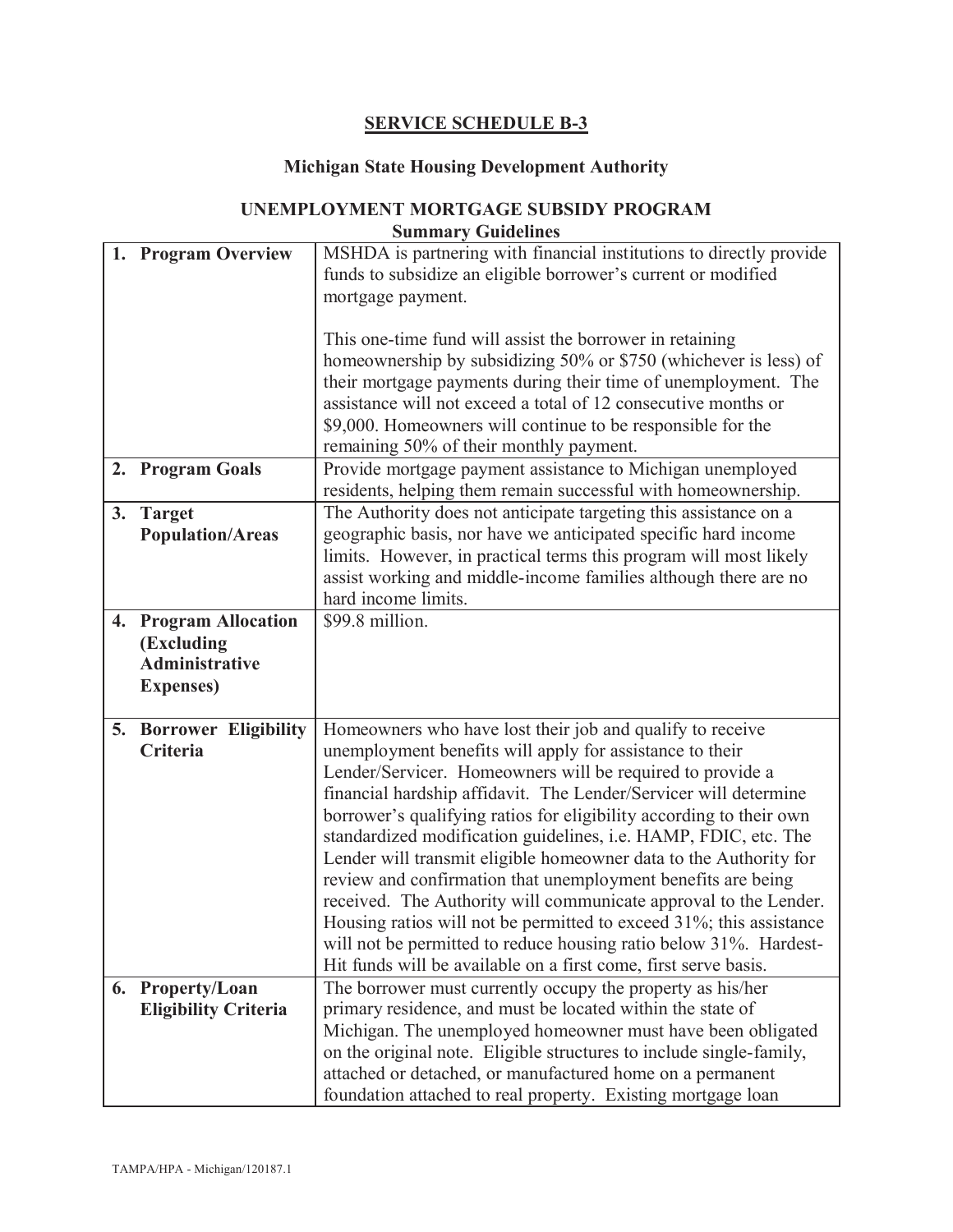|    |                             | balance must be equal to or less than \$729,250.                                                                                    |  |
|----|-----------------------------|-------------------------------------------------------------------------------------------------------------------------------------|--|
|    | 7. Program Exclusions       | Second homes or investment properties. Homeowners with liquid                                                                       |  |
|    |                             | cash reserves exceeding 3 months PITI.                                                                                              |  |
|    | 8. Structure of             | Homeowners receiving award will execute a secured subordinate                                                                       |  |
|    | <b>Assistance</b>           | lien mortgage and note in favor of the Eligible Entity. Loan will be                                                                |  |
|    |                             | 0%, non-amortizing, forgivable over a 5 year term at 20% per year,                                                                  |  |
|    |                             | which will be due on sale or transfer of the property, or when the                                                                  |  |
|    |                             | property ceases to be the principal residence of the homeowner, or                                                                  |  |
|    |                             | if the mortgagor repays in full any mortgage loan encumbering the<br>property, no other principal payments on the loan are due.     |  |
|    |                             | Repayment of funds will be re-invested back into new homeowner                                                                      |  |
|    |                             | awards. Mortgage will be recorded through public records and                                                                        |  |
|    |                             | ongoing monitoring, repayments and discharges will be conducted                                                                     |  |
|    |                             | through the Authority.                                                                                                              |  |
| 9. | <b>Per Household</b>        | The lesser of 50% of current or modified PITI or \$750 per month,                                                                   |  |
|    | <b>Assistance</b>           | not to exceed 12 consecutive months; a maximum of \$9,000 per                                                                       |  |
|    |                             | household.                                                                                                                          |  |
|    |                             |                                                                                                                                     |  |
|    | 10. Duration of             | Subsidy ceases two months after borrower returns to work;                                                                           |  |
|    | <b>Assistance</b>           | maximum subsidy is never to exceed 12 months.                                                                                       |  |
|    |                             |                                                                                                                                     |  |
|    | <b>11. Estimated Number</b> | Based upon maximum program funding of \$9,000 per household,                                                                        |  |
|    | of Participating            | 11,090 households may be assisted. If average assistance per                                                                        |  |
|    | <b>Households</b>           | household is \$6,000, more than 16,500 households may be assisted.                                                                  |  |
|    |                             |                                                                                                                                     |  |
|    | 12. Program                 | This Program will be available to homeowners within two months                                                                      |  |
|    | <b>Inception/Duration</b>   | after approval by Treasury and will last up to three years.                                                                         |  |
|    |                             | However, based on the overwhelming need, funds allocated to this                                                                    |  |
|    | 13. Program                 | Program will likely be exhausted second quarter 2012.<br>Homeowners will only be eligible for one MSHDA HHF Program.                |  |
|    | <b>Interactions</b> with    | After permanent employment is obtained, the Lender/Servicer may                                                                     |  |
|    | <b>Other HFA</b>            | offer and approve a permanent loan modification program.                                                                            |  |
|    | <b>Programs</b>             | MSHDA owned and serviced loans are eligible for this program.                                                                       |  |
|    |                             |                                                                                                                                     |  |
|    | 14. Program                 | Lender/Servicer will analyze homeowners request for loan workout                                                                    |  |
|    | <b>Interactions with</b>    | and offer the best possible solution to provide for long term                                                                       |  |
|    | <b>HAMP</b>                 | sustainability. Some homeowners are given HAMP modifications,                                                                       |  |
|    |                             | yet many will not quality due to inability to prove long term                                                                       |  |
|    |                             | unemployment benefits. This program will provide the temporary<br>needed assistance to bridge the homeowner's gap to maintain their |  |
|    |                             | homes. This assistance is also eligible for non-HAMP loans.                                                                         |  |
|    | 15. Program Leverage        | None.                                                                                                                               |  |
|    | with Other                  |                                                                                                                                     |  |
|    | <b>Financial Resources</b>  |                                                                                                                                     |  |
|    |                             |                                                                                                                                     |  |